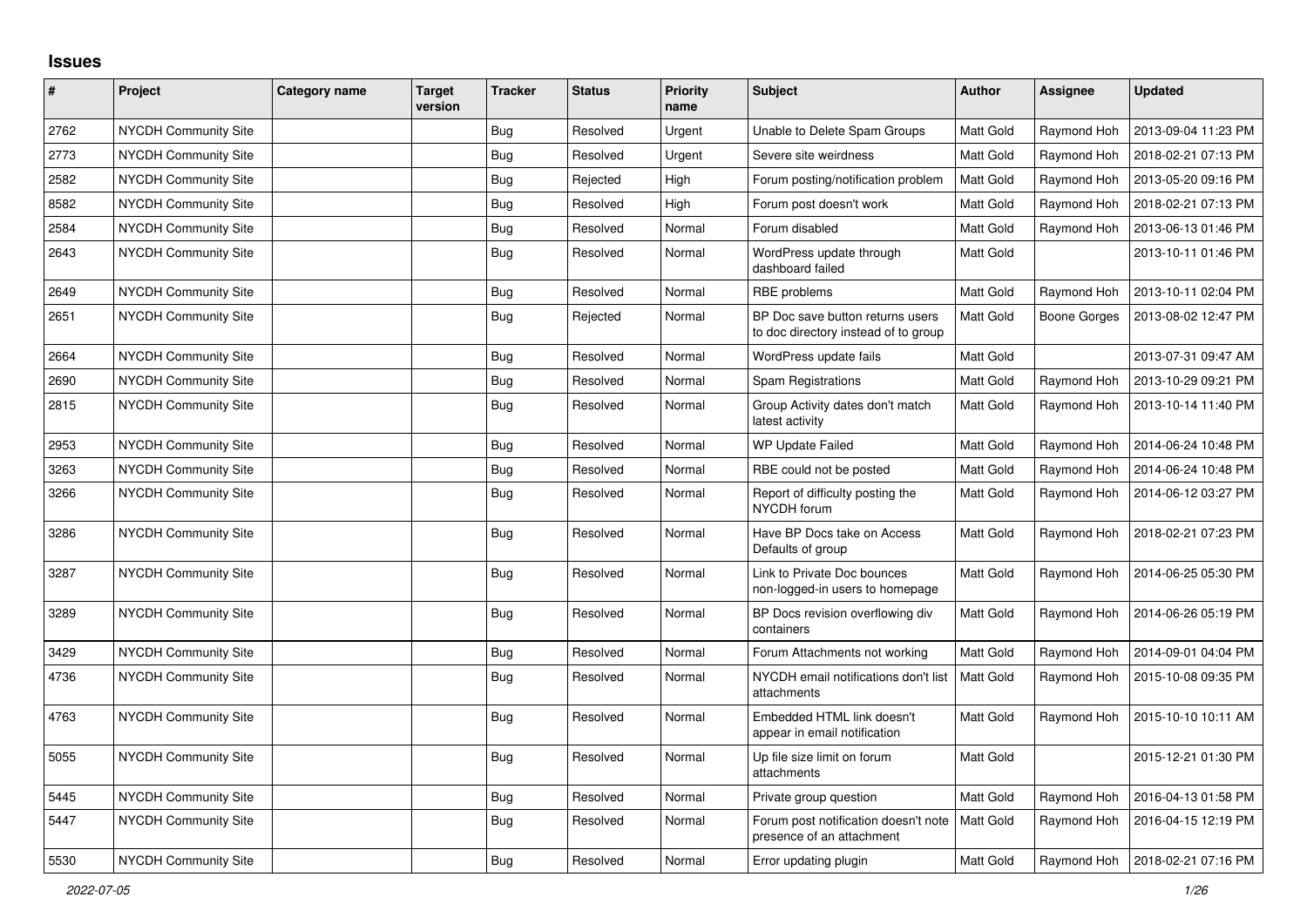| $\pmb{\#}$ | Project                     | <b>Category name</b> | <b>Target</b><br>version | <b>Tracker</b> | <b>Status</b> | <b>Priority</b><br>name | <b>Subject</b>                                                                 | Author           | <b>Assignee</b> | <b>Updated</b>      |
|------------|-----------------------------|----------------------|--------------------------|----------------|---------------|-------------------------|--------------------------------------------------------------------------------|------------------|-----------------|---------------------|
| 5742       | <b>NYCDH Community Site</b> |                      |                          | <b>Bug</b>     | Resolved      | Normal                  | images in slideshow not working                                                | Matt Gold        | Raymond Hoh     | 2016-07-20 07:24 PM |
| 5840       | NYCDH Community Site        |                      |                          | Bug            | Resolved      | Normal                  | request membership in private<br>group issue                                   | <b>Matt Gold</b> | Raymond Hoh     | 2016-07-26 06:58 AM |
| 5939       | NYCDH Community Site        |                      |                          | <b>Bug</b>     | Resolved      | Normal                  | Embedded link doesn't come<br>through CBOX/NYCDH email<br>notification         | Matt Gold        | Raymond Hoh     | 2018-02-21 07:16 PM |
| 7448       | <b>NYCDH Community Site</b> |                      |                          | Bug            | Duplicate     | Normal                  | Email subscription changed                                                     | Matt Gold        | Raymond Hoh     | 2018-02-21 07:20 PM |
| 8050       | NYCDH Community Site        |                      |                          | Bug            | Rejected      | Normal                  | problem resetting pw                                                           | Matt Gold        | Raymond Hoh     | 2017-04-27 03:54 PM |
| 8051       | NYCDH Community Site        |                      |                          | Bug            | Resolved      | Normal                  | User reports registration problem                                              | Matt Gold        | Raymond Hoh     | 2017-04-27 04:29 PM |
| 8397       | NYCDH Community Site        |                      |                          | Bug            | Resolved      | Normal                  | Profile question                                                               | Matt Gold        | Raymond Hoh     | 2018-02-21 07:21 PM |
| 8992       | NYCDH Community Site        |                      |                          | <b>Bug</b>     | Assigned      | Normal                  | Multiple RBE error reports                                                     | Matt Gold        | Raymond Hoh     | 2017-12-11 05:43 PM |
| 9076       | NYCDH Community Site        |                      |                          | <b>Bug</b>     | Resolved      | Normal                  | Email group subscription reset<br>erroneously                                  | Matt Gold        | Raymond Hoh     | 2018-09-25 09:52 AM |
| 9089       | <b>NYCDH Community Site</b> |                      |                          | Bug            | Rejected      | Normal                  | User experiences phishing warning                                              | Matt Gold        | Raymond Hoh     | 2020-11-23 08:43 PM |
| 9242       | NYCDH Community Site        |                      |                          | <b>Bug</b>     | Resolved      | Normal                  | Default subscription to NYCDH<br>Announcements group                           | Matt Gold        | Raymond Hoh     | 2018-02-22 12:47 PM |
| 10325      | <b>NYCDH Community Site</b> |                      |                          | <b>Bug</b>     | Resolved      | Normal                  | Digest email formatting                                                        | Matt Gold        | Raymond Hoh     | 2018-09-14 09:34 PM |
| 11000      | NYCDH Community Site        |                      |                          | Bug            | Rejected      | Normal                  | SSL / link redirection issue for DH<br>Week site from NYCDH homepage           | Matt Gold        | Raymond Hoh     | 2019-01-24 10:00 PM |
| 11280      | NYCDH Community Site        |                      |                          | <b>Bug</b>     | Resolved      | Normal                  | Member search not working                                                      | Matt Gold        | Raymond Hoh     | 2019-04-01 06:23 PM |
| 11456      | NYCDH Community Site        |                      |                          | Bug            | Resolved      | Normal                  | Group has no admins                                                            | Matt Gold        | Raymond Hoh     | 2019-06-01 04:24 PM |
| 12433      | NYCDH Community Site        |                      |                          | <b>Bug</b>     | Resolved      | Normal                  | hyperlinks not accepted in forum<br>post                                       | <b>Matt Gold</b> | Raymond Hoh     | 2020-11-23 08:42 PM |
| 12893      | <b>NYCDH Community Site</b> |                      |                          | <b>Bug</b>     | Resolved      | Normal                  | Login issue                                                                    | Matt Gold        | Raymond Hoh     | 2020-06-05 10:31 AM |
| 13491      | NYCDH Community Site        |                      |                          | <b>Bug</b>     | Resolved      | Normal                  | User unable to register                                                        | Matt Gold        | Raymond Hoh     | 2020-10-23 12:43 AM |
| 14861      | NYCDH Community Site        |                      |                          | <b>Bug</b>     | Resolved      | Normal                  | User unable to access profile<br>editing page                                  | Matt Gold        | Raymond Hoh     | 2021-10-14 08:38 PM |
| 15247      | <b>NYCDH Community Site</b> |                      |                          | <b>Bug</b>     | Resolved      | Normal                  | Registration issue                                                             | Matt Gold        | Raymond Hoh     | 2022-02-03 08:02 PM |
| 2814       | NYCDH Community Site        |                      |                          | Feature        | Resolved      | Normal                  | Restricting Sign-Ups                                                           | Matt Gold        | Raymond Hoh     | 2014-01-24 09:16 PM |
| 2888       | NYCDH Community Site        |                      |                          | Feature        | Resolved      | Normal                  | Make Text Posting the Default?                                                 | Matt Gold        | Raymond Hoh     | 2018-02-21 07:14 PM |
| 5519       | NYCDH Community Site        |                      |                          | Feature        | Resolved      | Normal                  | Add all NYCDH members to the<br>Announcements Group                            | Matt Gold        | Raymond Hoh     | 2016-07-20 07:30 PM |
| 5520       | <b>NYCDH Community Site</b> |                      |                          | Feature        | Resolved      | Normal                  | Auto-Add Newly Registered<br>Members to the Announcements<br>Group             | Matt Gold        | Raymond Hoh     | 2016-05-03 07:25 PM |
| 5521       | NYCDH Community Site        |                      |                          | Feature        | Resolved      | Normal                  | Add help text to registration process   Matt Gold<br>re Announcement group add |                  | Raymond Hoh     | 2020-11-23 08:53 PM |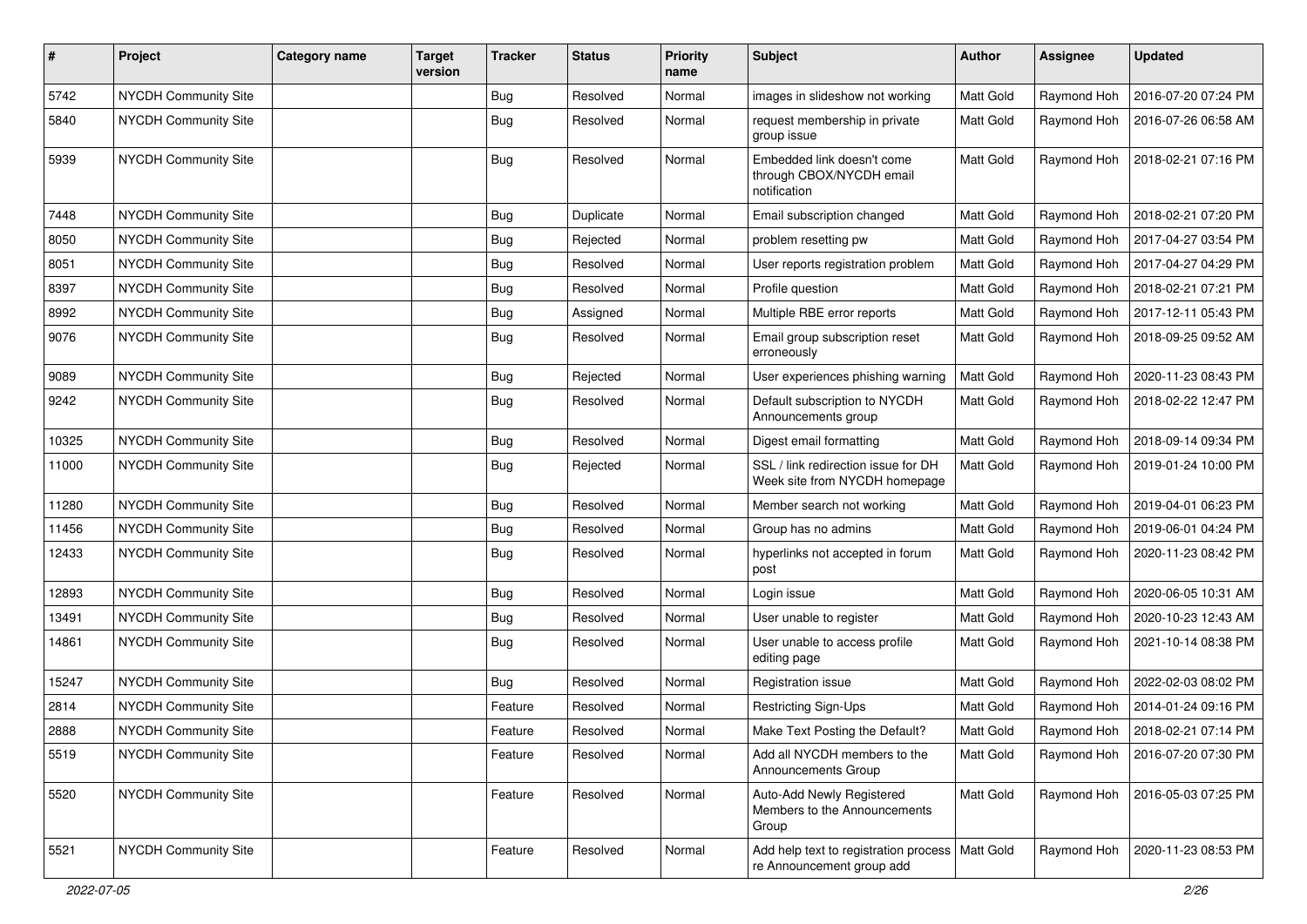| #     | Project                         | Category name           | <b>Target</b><br>version | <b>Tracker</b> | <b>Status</b> | <b>Priority</b><br>name | <b>Subject</b>                                                               | Author           | Assignee            | <b>Updated</b>      |
|-------|---------------------------------|-------------------------|--------------------------|----------------|---------------|-------------------------|------------------------------------------------------------------------------|------------------|---------------------|---------------------|
| 8406  | <b>NYCDH Community Site</b>     |                         |                          | Feature        | Resolved      | Normal                  | Error message for WP-Cerber<br>lockouts                                      | <b>Matt Gold</b> | Raymond Hoh         | 2018-02-22 09:26 AM |
| 2622  | <b>NYCDH Community Site</b>     |                         |                          | Support        | Resolved      | Normal                  | BuddyPress Members Widget on<br>Homepage doesn't show new<br>members         | <b>Matt Gold</b> | Raymond Hoh         | 2013-06-19 09:37 AM |
| 2627  | <b>NYCDH Community Site</b>     |                         |                          | Support        | Rejected      | Normal                  | Users Marked as Spam showing up<br>in New Members Widget List on<br>Homepage | Matt Gold        | Raymond Hoh         | 2020-11-23 08:56 PM |
| 5430  | <b>NYCDH Community Site</b>     |                         |                          | Support        | Resolved      | Normal                  | Question about deleting account                                              | <b>Matt Gold</b> | Raymond Hoh         | 2018-02-21 07:15 PM |
| 5989  | <b>NYCDH Community Site</b>     |                         |                          | Support        | Resolved      | Normal                  | Buddypress/WP question                                                       | Matt Gold        | Raymond Hoh         | 2018-02-21 07:16 PM |
| 15171 | <b>NYCDH Community Site</b>     |                         |                          | Support        | Resolved      | Normal                  | Unclear how to delete account                                                | Matt Gold        | Raymond Hoh         | 2022-01-10 12:04 PM |
| 4178  | <b>NYCDH Community Site</b>     |                         |                          | Outreach       | Resolved      | Normal                  | Please export member email<br>addresses for a site-wide mailing              | <b>Matt Gold</b> | Raymond Hoh         | 2015-06-19 04:40 AM |
| 2618  | <b>NYCDH Community Site</b>     |                         |                          | <b>Bug</b>     | Assigned      | Low                     | Mark blogs as spam when created<br>by users marked as spam                   | <b>Matt Gold</b> | <b>Boone Gorges</b> | 2013-06-09 11:38 PM |
| 2628  | NYCDH Community Site            |                         |                          | Bug            | Resolved      | Low                     | Spam User Changes Password                                                   | Matt Gold        | Raymond Hoh         | 2018-02-21 07:18 PM |
| 2971  | JustPublics@365<br>MediaCamp    |                         |                          | <b>Bug</b>     | Resolved      | Normal                  | <b>CBOX Theme Error</b>                                                      | Matt Gold        | Raymond Hoh         | 2014-01-24 09:00 PM |
| 185   | <b>CUNY Academic</b><br>Commons | BuddyPress (misc)       |                          | <b>Bug</b>     | Resolved      | Immediate               | Private Group Info/Documents on<br><b>Activity Stream</b>                    | Matt Gold        | <b>Boone Gorges</b> | 2010-05-11 05:01 PM |
| 2016  | <b>CUNY Academic</b><br>Commons | Server                  | Not tracked              | Bug            | Resolved      | Immediate               | Commons Down for a moment                                                    | Matt Gold        |                     | 2012-08-06 02:14 PM |
| 6082  | <b>CUNY Academic</b><br>Commons | <b>WordPress Themes</b> | 1.9.29                   | <b>Bug</b>     | Resolved      | Immediate               | Sites down                                                                   | Matt Gold        | <b>Boone Gorges</b> | 2016-09-23 03:32 PM |
| 7689  | <b>CUNY Academic</b><br>Commons |                         |                          | Bug            | Duplicate     | Immediate               | Commons in Blank State                                                       | Matt Gold        | Boone Gorges        | 2017-02-15 10:19 PM |
| 12185 | <b>CUNY Academic</b><br>Commons |                         | 1.16.1                   | <b>Bug</b>     | Resolved      | Immediate               | Group links not working                                                      | <b>Matt Gold</b> | <b>Boone Gorges</b> | 2019-12-10 10:35 AM |
| 1646  | <b>CUNY Academic</b><br>Commons | WordPress (misc)        | Not tracked              | Support        | Rejected      | Immediate               | Add ARC Plugins/Themes ASAP                                                  | Matt Gold        | Boone Gorges        | 2012-02-21 02:19 PM |
| 1679  | <b>CUNY Academic</b><br>Commons | WordPress (misc)        | Not tracked              | Support        | Resolved      | Immediate               | Remove password-protection from<br><b>JITP</b>                               | Matt Gold        |                     | 2012-03-06 09:48 AM |
| 71    | <b>CUNY Academic</b><br>Commons | Group Forums            |                          | <b>Bug</b>     | Resolved      | Urgent                  | Forum of Private Group Not Hidden                                            | <b>Matt Gold</b> | Boone Gorges        | 2009-11-24 10:15 PM |
| 126   | <b>CUNY Academic</b><br>Commons | Upgrades                |                          | Bug            | Resolved      | Urgent                  | Report of Lost Forum Attachments<br>after Upgrade                            | <b>Matt Gold</b> | Boone Gorges        | 2009-12-09 03:23 PM |
| 165   | <b>CUNY Academic</b><br>Commons | Wiki                    |                          | Bug            | Resolved      | Urgent                  | White Screen of Death on<br>Commons MediaWiki                                | <b>Matt Gold</b> | <b>Boone Gorges</b> | 2010-02-28 12:44 PM |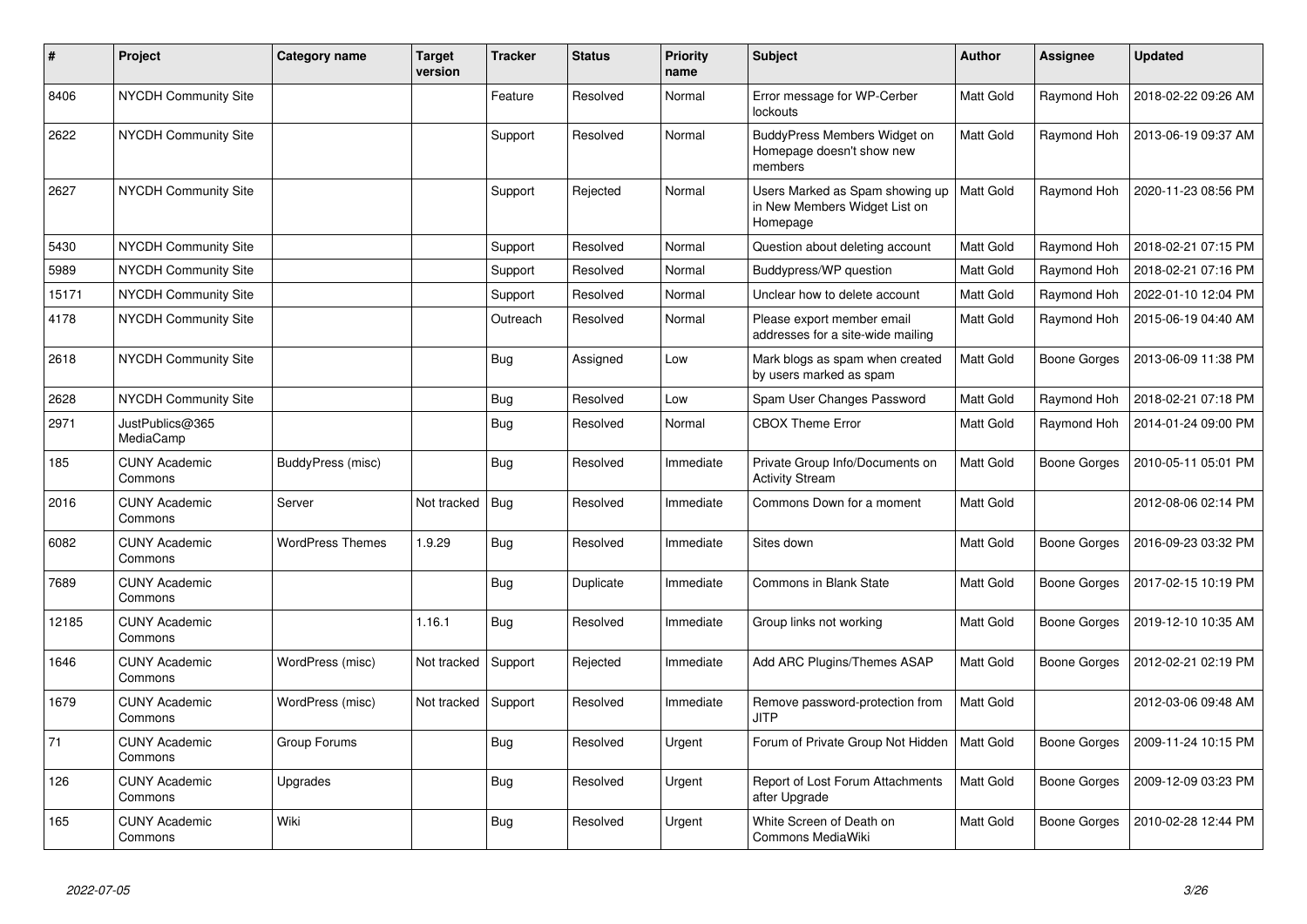| #     | Project                         | Category name              | <b>Target</b><br>version | <b>Tracker</b> | <b>Status</b> | <b>Priority</b><br>name | <b>Subject</b>                                                   | <b>Author</b>    | Assignee            | <b>Updated</b>      |
|-------|---------------------------------|----------------------------|--------------------------|----------------|---------------|-------------------------|------------------------------------------------------------------|------------------|---------------------|---------------------|
| 1531  | <b>CUNY Academic</b><br>Commons | WordPress (misc)           | 1.3.4                    | <b>Bug</b>     | Resolved      | Urgent                  | Commons Only Viewable to<br>Logged-In Viewers                    | Matt Gold        | Boone Gorges        | 2012-01-12 12:50 AM |
| 2034  | <b>CUNY Academic</b><br>Commons | WordPress (misc)           | 1.4.2                    | Bug            | Resolved      | Urgent                  | Spacing issue on reply-by-email                                  | Matt Gold        | Raymond Hoh         | 2012-08-13 02:41 PM |
| 2479  | <b>CUNY Academic</b><br>Commons | BuddyPress (misc)          | 1.4.21                   | Bug            | Resolved      | Urgent                  | Double posting, double notification<br>of message posted via RBE | Matt Gold        | Raymond Hoh         | 2013-04-09 02:04 AM |
| 2629  | <b>CUNY Academic</b><br>Commons | WordPress (misc)           | 1.5                      | <b>Bug</b>     | Rejected      | Urgent                  | images not showing in slider on<br>homepage                      | Matt Gold        | Raymond Hoh         | 2013-07-10 11:10 AM |
| 2729  | <b>CUNY Academic</b><br>Commons | BuddyPress (misc)          | 1.5.0.2                  | Bug            | Resolved      | Urgent                  | Update Positions to Include Missing<br>Colleges                  | <b>Matt Gold</b> | <b>Boone Gorges</b> | 2013-08-26 09:54 AM |
| 2737  | <b>CUNY Academic</b><br>Commons | BuddyPress (misc)          | 1.5.0.2                  | <b>Bug</b>     | Resolved      | Urgent                  | CAC Not allowing CUNY Addresses   Matt Gold<br>to Register       |                  | Boone Gorges        | 2013-08-26 05:43 PM |
| 3046  | <b>CUNY Academic</b><br>Commons | cuny.is                    | Not tracked              | Bug            | Resolved      | Urgent                  | Create CUNY.IS                                                   | Matt Gold        | Boone Gorges        | 2014-02-18 06:55 PM |
| 3057  | <b>CUNY Academic</b><br>Commons | Reply By Email             | Not tracked              | <b>Bug</b>     | Resolved      | Urgent                  | Double RBE Posts                                                 | Matt Gold        | Boone Gorges        | 2014-02-20 10:14 PM |
| 3058  | <b>CUNY Academic</b><br>Commons | BuddyPress (misc)          | 1.5.18.1                 | Bug            | Resolved      | Urgent                  | Main navigation bar not working                                  | <b>Matt Gold</b> | Boone Gorges        | 2014-02-21 09:28 AM |
| 3079  | <b>CUNY Academic</b><br>Commons | cuny.is                    | Not tracked              | <b>Bug</b>     | Resolved      | Urgent                  | cuny.is request                                                  | <b>Matt Gold</b> | Boone Gorges        | 2014-02-26 07:47 PM |
| 3393  | <b>CUNY Academic</b><br>Commons | <b>WordPress Themes</b>    | Not tracked              | <b>Bug</b>     | Resolved      | Urgent                  | Widgets reset on JITP                                            | Matt Gold        | Matt Gold           | 2014-09-01 08:51 PM |
| 3547  | <b>CUNY Academic</b><br>Commons | <b>Email Notifications</b> | Not tracked              | Bug            | Resolved      | Urgent                  | Email notifications not working                                  | Matt Gold        | Matt Gold           | 2016-01-26 05:11 PM |
| 3557  | <b>CUNY Academic</b><br>Commons | My Commons                 | 1.7.1                    | Bug            | Resolved      | Urgent                  | Fix typo on My Commons overlay                                   | Matt Gold        | <b>Boone Gorges</b> | 2014-10-15 11:02 PM |
| 3598  | <b>CUNY Academic</b><br>Commons | Reply By Email             |                          | <b>Bug</b>     | Resolved      | Urgent                  | RBE message not posted                                           | Matt Gold        | Boone Gorges        | 2014-10-27 09:34 PM |
| 4639  | <b>CUNY Academic</b><br>Commons | Home Page                  | Not tracked              | <b>Bug</b>     | Resolved      | Urgent                  | Front page slider stopped working                                | Matt Gold        | Boone Gorges        | 2015-09-21 03:44 PM |
| 6869  | <b>CUNY Academic</b><br>Commons | <b>Email Notifications</b> |                          | Bug            | Resolved      | Urgent                  | Report: Email notifications not<br>going out                     | Matt Gold        | Raymond Hoh         | 2016-11-29 09:44 PM |
| 9105  | <b>CUNY Academic</b><br>Commons | <b>BuddyPress Docs</b>     | 1.12.7                   | <b>Bug</b>     | Resolved      | Urgent                  | BP doc titles/dates messed up                                    | Matt Gold        | Boone Gorges        | 2018-01-23 11:00 AM |
| 10563 | <b>CUNY Academic</b><br>Commons |                            | 1.13.12                  | <b>Bug</b>     | Resolved      | Urgent                  | cllicking on links from site menu<br>leads to 500 error          | Matt Gold        | Boone Gorges        | 2018-10-23 10:48 AM |
| 14896 | <b>CUNY Academic</b><br>Commons |                            |                          | <b>Bug</b>     | Resolved      | Urgent                  | site down for maintenance                                        | Matt Gold        | Boone Gorges        | 2021-10-26 11:01 AM |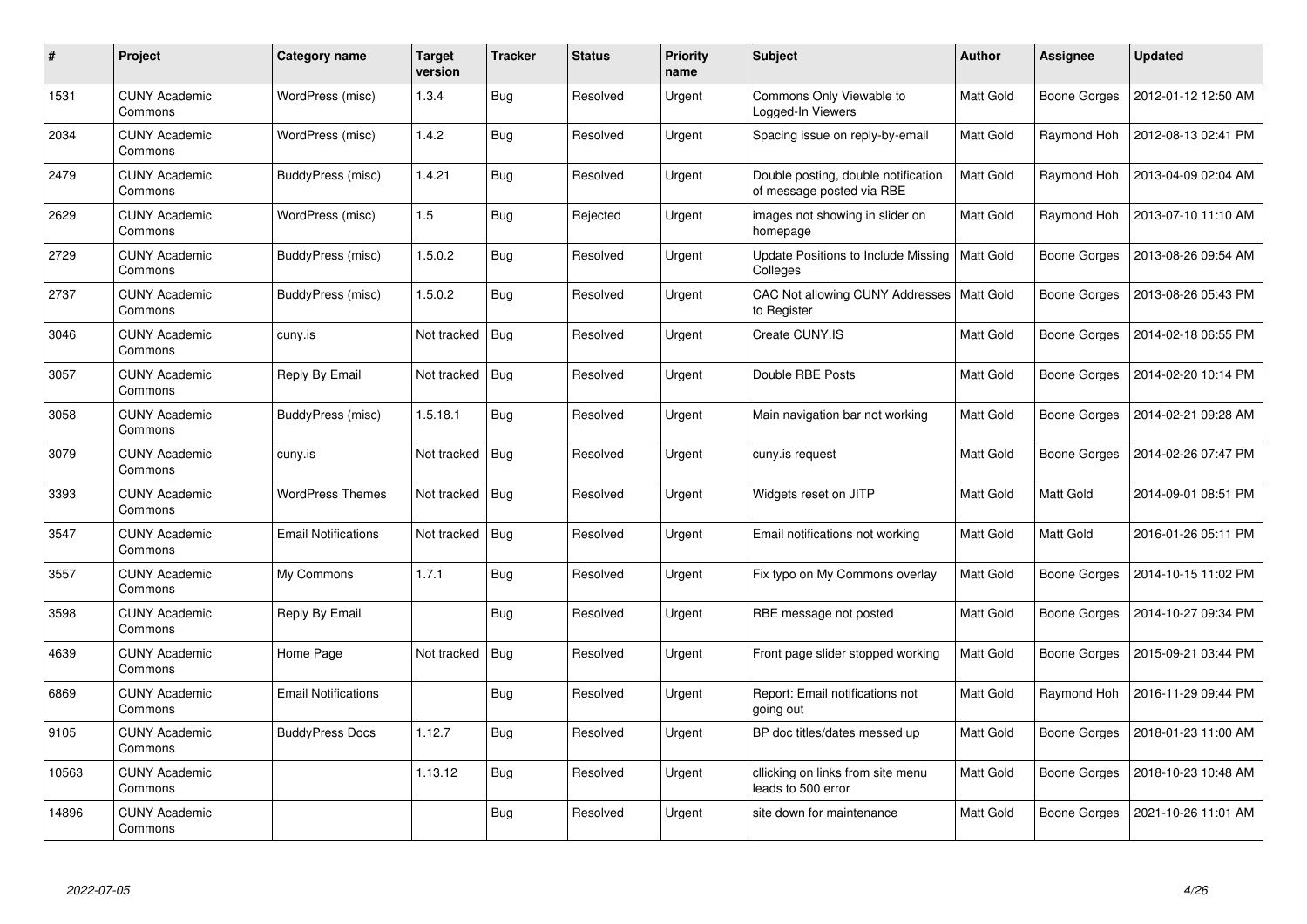| #    | Project                         | <b>Category name</b> | Target<br>version | <b>Tracker</b>    | <b>Status</b> | <b>Priority</b><br>name | <b>Subject</b>                                                           | <b>Author</b>    | Assignee            | <b>Updated</b>      |
|------|---------------------------------|----------------------|-------------------|-------------------|---------------|-------------------------|--------------------------------------------------------------------------|------------------|---------------------|---------------------|
| 1637 | <b>CUNY Academic</b><br>Commons | WordPress (misc)     | 1.3.7.1           | Feature           | Resolved      | Urgent                  | Add Clean Child Theme for ARC<br>Project                                 | Matt Gold        | Boone Gorges        | 2012-02-21 06:13 PM |
| 1638 | <b>CUNY Academic</b><br>Commons | WordPress (misc)     | 1.3.7             | Feature           | Rejected      | Urgent                  | Make Clean Child Theme Available<br>only to ARC blog                     | <b>Matt Gold</b> | <b>Boone Gorges</b> | 2012-02-21 02:39 PM |
| 1639 | <b>CUNY Academic</b><br>Commons | WordPress (misc)     | 1.3.7             | Feature           | Resolved      | Urgent                  | Add WP-Cumulus Plugin                                                    | Matt Gold        | Boone Gorges        | 2012-02-21 02:32 PM |
| 1640 | <b>CUNY Academic</b><br>Commons | WordPress (misc)     | 1.3.7             | Feature           | Resolved      | Urgent                  | Add Jetpack plugin                                                       | Matt Gold        | <b>Boone Gorges</b> | 2012-02-21 02:30 PM |
| 1641 | <b>CUNY Academic</b><br>Commons | WordPress (misc)     | 1.3.7             | Feature           | Resolved      | Urgent                  | Create shortcode to embed fora.tv<br>videos                              | <b>Matt Gold</b> | Boone Gorges        | 2012-02-21 05:22 PM |
| 1648 | <b>CUNY Academic</b><br>Commons | BuddyPress (misc)    | 1.3.9             | Feature           | Resolved      | Urgent                  | <b>Add Password Protect WordPress</b><br>Plugin                          | Matt Gold        |                     | 2012-02-24 10:22 AM |
| 2361 | <b>CUNY Academic</b><br>Commons | WordPress (misc)     | 1.4.15            | Feature           | Resolved      | Urgent                  | Add KingSize Theme                                                       | Matt Gold        | Boone Gorges        | 2013-01-02 11:41 AM |
| 2068 | <b>CUNY Academic</b><br>Commons | WordPress (misc)     | Not tracked       | Support           | Resolved      | Urgent                  | User Blog Not Accessible                                                 | Matt Gold        | <b>Boone Gorges</b> | 2012-08-28 07:35 PM |
| 3898 | <b>CUNY Academic</b><br>Commons | Server               |                   | System<br>Upgrade | Resolved      | Urgent                  | commons down                                                             | Matt Gold        | Boone Gorges        | 2015-03-11 09:50 AM |
| 48   | <b>CUNY Academic</b><br>Commons | Group Forums         |                   | Bug               | Resolved      | High                    | <b>Unsubscribed Users Receiving</b><br>Commons Forum Posts via Email     | Matt Gold        | Boone Gorges        | 2009-10-17 07:01 PM |
| 49   | <b>CUNY Academic</b><br>Commons |                      |                   | Bug               | Resolved      | High                    | Development Site Showing Up in<br>Google Results                         | Matt Gold        | Zach Davis          | 2009-10-20 06:23 PM |
| 87   | <b>CUNY Academic</b><br>Commons | Upgrades             |                   | Bug               | Resolved      | High                    | Upgrade MediaWiki Skin                                                   | Matt Gold        | Boone Gorges        | 2009-12-03 08:24 AM |
| 98   | <b>CUNY Academic</b><br>Commons | Wiki                 |                   | Bug               | Resolved      | High                    | CICDev Authentication request on<br>wiki                                 | Matt Gold        | Lucas Thurston      | 2009-12-03 11:45 AM |
| 100  | <b>CUNY Academic</b><br>Commons | Upgrades             |                   | Bug               | Resolved      | High                    | Unclickable title links on group<br>forum                                | Matt Gold        | Boone Gorges        | 2009-12-03 09:19 AM |
| 106  | <b>CUNY Academic</b><br>Commons | Upgrades             |                   | Bug               | Resolved      | High                    | <b>ITPF09 Forum Issue</b>                                                | Matt Gold        | Boone Gorges        | 2009-12-03 04:49 PM |
| 107  | <b>CUNY Academic</b><br>Commons | Upgrades             |                   | Bug               | Resolved      | High                    | Log In Problem                                                           | Matt Gold        | Boone Gorges        | 2009-12-04 12:02 AM |
| 111  | <b>CUNY Academic</b><br>Commons | Upgrades             |                   | Bug               | Resolved      | High                    | More Privacy Options and BP Feed                                         | Matt Gold        | Boone Gorges        | 2010-02-25 12:24 PM |
| 115  | <b>CUNY Academic</b><br>Commons | Upgrades             |                   | Bug               | Resolved      | High                    | Alliw spreadsheet attachments on<br>forum posts                          | Matt Gold        | <b>Boone Gorges</b> | 2009-12-06 12:13 AM |
| 137  | <b>CUNY Academic</b><br>Commons | Upgrades             |                   | Bug               | Resolved      | High                    | Reports of Inability to<br>Attach/Download Attachments to<br>Forum Posts | Matt Gold        | Boone Gorges        | 2009-12-10 11:41 AM |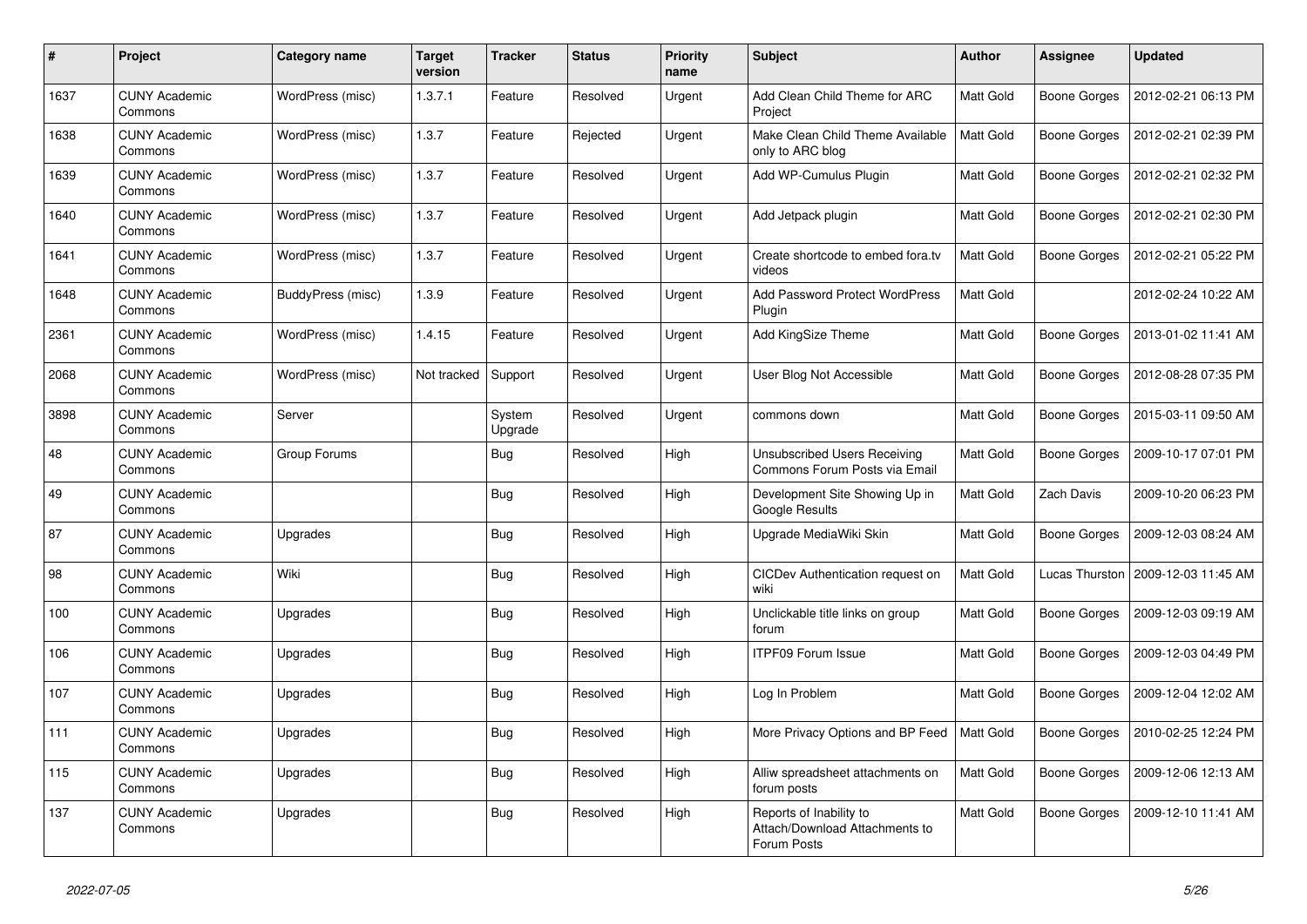| #   | Project                         | Category name     | Target<br>version | <b>Tracker</b> | <b>Status</b> | <b>Priority</b><br>name | <b>Subject</b>                                                | <b>Author</b> | <b>Assignee</b>     | <b>Updated</b>      |
|-----|---------------------------------|-------------------|-------------------|----------------|---------------|-------------------------|---------------------------------------------------------------|---------------|---------------------|---------------------|
| 163 | <b>CUNY Academic</b><br>Commons | WordPress (misc)  |                   | Bug            | Resolved      | High                    | Missing plugins                                               | Matt Gold     | Boone Gorges        | 2010-05-11 08:38 PM |
| 205 | <b>CUNY Academic</b><br>Commons | BuddyPress (misc) |                   | Bug            | Resolved      | High                    | <b>Cannot Create Account</b>                                  | Matt Gold     | <b>Boone Gorges</b> | 2010-05-20 03:18 PM |
| 209 | <b>CUNY Academic</b><br>Commons | BuddyPress (misc) |                   | Bug            | Resolved      | High                    | Members Report that Forum<br>Attachments not working          | Matt Gold     | <b>Boone Gorges</b> | 2010-05-14 12:13 PM |
| 220 | <b>CUNY Academic</b><br>Commons | BuddyPress (misc) |                   | Bug            | Resolved      | High                    | Hidden Groups showing up in<br>homepage group listing         | Matt Gold     | Boone Gorges        | 2010-05-07 10:30 AM |
| 222 | <b>CUNY Academic</b><br>Commons | BuddyPress (misc) |                   | <b>Bug</b>     | Resolved      | High                    | No way for group admins to invite<br>new members              | Matt Gold     | Boone Gorges        | 2010-05-11 09:02 PM |
| 256 | <b>CUNY Academic</b><br>Commons | BuddyPress (misc) | Not tracked       | Bug            | Resolved      | High                    | Security warnings on site                                     | Matt Gold     | Boone Gorges        | 2014-05-01 09:23 AM |
| 301 | <b>CUNY Academic</b><br>Commons | BuddyPress (misc) |                   | <b>Bug</b>     | Resolved      | High                    | User unable to upload documents                               | Matt Gold     | <b>Boone Gorges</b> | 2010-08-25 12:06 PM |
| 340 | <b>CUNY Academic</b><br>Commons | BuddyPress (misc) | 1.1               | Bug            | Resolved      | High                    | BP Admin Bar Menu Mouseover<br>Areas Too Sensitive            | Matt Gold     | <b>Boone Gorges</b> | 2010-12-01 09:48 AM |
| 346 | <b>CUNY Academic</b><br>Commons | BuddyPress (misc) | 1.0.3             | Bug            | Resolved      | High                    | News Nav Bar Link on Wiki Pages<br>Points to Wrong Page       | Matt Gold     | Boone Gorges        | 2010-09-20 05:28 PM |
| 360 | <b>CUNY Academic</b><br>Commons | BuddyPress (misc) | 1.0.3             | Bug            | Resolved      | High                    | <b>Activity Feed Problems</b>                                 | Matt Gold     | Boone Gorges        | 2010-09-28 11:45 AM |
| 444 | <b>CUNY Academic</b><br>Commons | WordPress (misc)  | 1.1.1             | Bug            | Resolved      | High                    | Hero Slides Not Showing Up in<br>Firefox                      | Matt Gold     | Boone Gorges        | 2010-12-08 08:41 AM |
| 451 | <b>CUNY Academic</b><br>Commons | BuddyPress (misc) | Not tracked       | <b>Bug</b>     | Resolved      | High                    | Members Unable to Upload<br>Documents to Groups               | Matt Gold     | <b>Boone Gorges</b> | 2010-12-09 12:32 PM |
| 455 | <b>CUNY Academic</b><br>Commons | WordPress (misc)  |                   | Bug            | Resolved      | High                    | Fix errors caused by More Privacy<br><b>Options Disabling</b> | Matt Gold     | Boone Gorges        | 2010-12-08 10:47 PM |
| 457 | <b>CUNY Academic</b><br>Commons | BuddyPress (misc) | 1.1.2             | Bug            | Resolved      | High                    | Unable to Upload Documents as<br>Forum Attachments            | Matt Gold     | <b>Boone Gorges</b> | 2010-12-10 06:56 PM |
| 469 | <b>CUNY Academic</b><br>Commons | WordPress (misc)  | Not tracked       | Bug            | Resolved      | High                    | Help with a blog using a deleted<br>theme                     | Matt Gold     | Boone Gorges        | 2010-12-13 05:09 PM |
| 476 | <b>CUNY Academic</b><br>Commons | WordPress (misc)  | 1.1.3             | <b>Bug</b>     | Resolved      | High                    | Limited Email Domains List Empty<br>After Site Upgrade        | Matt Gold     | Boone Gorges        | 2010-12-13 07:02 PM |
| 507 | <b>CUNY Academic</b><br>Commons | BuddyPress (misc) | 1.1.6             | Bug            | Resolved      | High                    | Invite Anyone Rejects CUNY Email<br>Addresses                 | Matt Gold     | Boone Gorges        | 2010-12-21 11:26 AM |
| 568 | <b>CUNY Academic</b><br>Commons | BuddyPress (misc) | 1.1.10            | Bug            | Resolved      | High                    | Member reports trouble uploading<br>documents to groups       | Matt Gold     | <b>Boone Gorges</b> | 2011-02-10 02:33 PM |
| 574 | CUNY Academic<br>Commons        | BuddyPress (misc) | 1.1.10            | Bug            | Resolved      | High                    | Members unable to read<br>documents posted to groups          | Matt Gold     | Boone Gorges        | 2011-02-10 03:01 PM |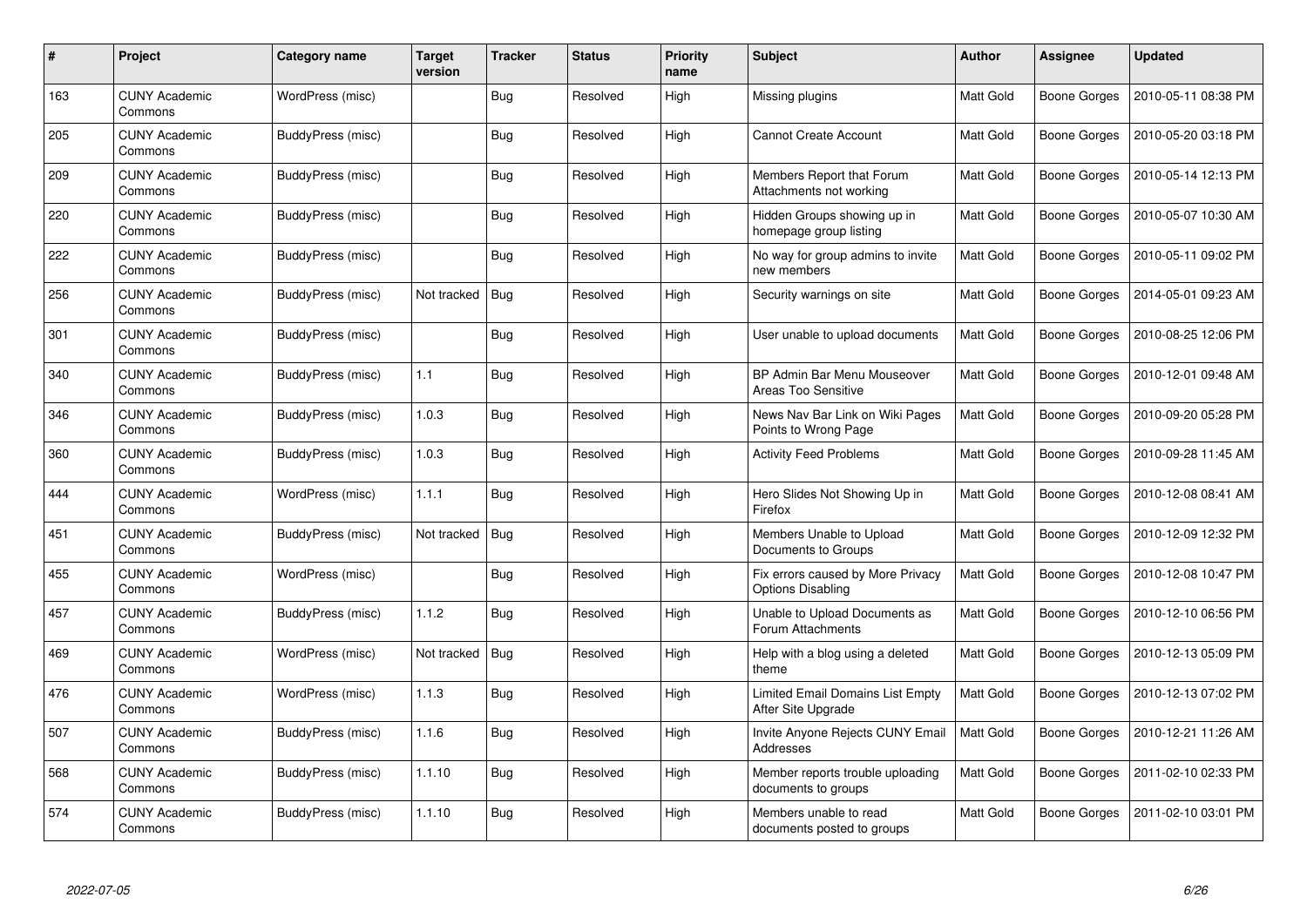| #    | Project                         | <b>Category name</b> | Target<br>version | <b>Tracker</b> | <b>Status</b> | <b>Priority</b><br>name | <b>Subject</b>                                                       | <b>Author</b>    | Assignee            | <b>Updated</b>      |
|------|---------------------------------|----------------------|-------------------|----------------|---------------|-------------------------|----------------------------------------------------------------------|------------------|---------------------|---------------------|
| 1068 | <b>CUNY Academic</b><br>Commons | WordPress (misc)     | 1.2.5             | Bug            | Rejected      | High                    | Notification of Update in a Private<br>Group Shows up in Public Feed | Matt Gold        | Boone Gorges        | 2011-07-21 11:27 PM |
| 1116 | <b>CUNY Academic</b><br>Commons | WordPress (misc)     | Not tracked       | Bug            | Resolved      | High                    | Image Upload Error                                                   | Matt Gold        |                     | 2011-08-27 08:44 AM |
| 1231 | <b>CUNY Academic</b><br>Commons | WordPress (misc)     | Not tracked       | Bug            | Duplicate     | High                    | Inaccessible Site on the Commons                                     | <b>Matt Gold</b> |                     | 2011-10-13 08:56 AM |
| 1362 | CUNY Academic<br>Commons        | WordPress (misc)     | Not tracked       | Bug            | Resolved      | High                    | Google Malware Warning                                               | Matt Gold        |                     | 2011-11-23 12:15 PM |
| 1418 | <b>CUNY Academic</b><br>Commons | Wiki                 | 1.3               | Bug            | Resolved      | High                    | Don't see BP Admin Bar on cdev<br>Wiki page                          | Matt Gold        | Boone Gorges        | 2011-12-09 08:58 AM |
| 1453 | <b>CUNY Academic</b><br>Commons | BuddyPress (misc)    |                   | Bug            | Rejected      | High                    | Multiple problems with featured<br>image widget for blog posts       | Matt Gold        | Dominic Giglio      | 2012-07-02 04:22 PM |
| 1547 | <b>CUNY Academic</b><br>Commons | WordPress (misc)     | 1.3.5             | Bug            | Resolved      | High                    | Spam Registrations                                                   | Matt Gold        | <b>Boone Gorges</b> | 2012-01-16 08:23 PM |
| 1754 | <b>CUNY Academic</b><br>Commons | WordPress (misc)     | 1.3.10            | Bug            | Resolved      | High                    | Members receiving dev site<br>comment spam                           | Matt Gold        | Boone Gorges        | 2012-03-20 01:05 PM |
| 1829 | <b>CUNY Academic</b><br>Commons | WordPress (misc)     |                   | Bug            | Rejected      | High                    | 'No Image' checkbox on Featured<br>Content widget is not working     | Matt Gold        | Dominic Giglio      | 2012-07-04 06:02 PM |
| 1916 | <b>CUNY Academic</b><br>Commons | WordPress (misc)     | 1.3.14            | Bug            | Resolved      | High                    | Images Breaking on Help Blog and<br><b>Ground Control</b>            | Matt Gold        | Boone Gorges        | 2012-05-26 07:54 PM |
| 1995 | <b>CUNY Academic</b><br>Commons | WordPress (misc)     | 1.3.17            | Bug            | Rejected      | High                    | Featured Content Box Only<br>Rendering on Login                      | Matt Gold        | Boone Gorges        | 2012-07-15 10:21 AM |
| 2018 | <b>CUNY Academic</b><br>Commons | WordPress (misc)     | 1.4               | Bug            | Resolved      | High                    | <b>WP Nav Bar Overflow</b>                                           | Matt Gold        | Boone Gorges        | 2012-08-06 12:58 PM |
| 2019 | <b>CUNY Academic</b><br>Commons | WordPress (misc)     | 1.4               | Bug            | Resolved      | High                    | Unable to Add New User to Blog                                       | <b>Matt Gold</b> | Boone Gorges        | 2012-08-08 04:21 PM |
| 2046 | <b>CUNY Academic</b><br>Commons | BuddyPress (misc)    | 1.4.3             | Bug            | Resolved      | High                    | <b>RBE Delayed Post</b>                                              | Matt Gold        | Raymond Hoh         | 2012-08-27 11:55 AM |
| 2055 | <b>CUNY Academic</b><br>Commons | WordPress (misc)     | 1.4.3             | Bug            | Resolved      | High                    | Non-CUNY Sign-Ups not enabled                                        | Matt Gold        | Boone Gorges        | 2012-08-23 12:51 PM |
| 2230 | <b>CUNY Academic</b><br>Commons | WordPress (misc)     | 1.4.10            | <b>Bug</b>     | Resolved      | High                    | MESTC page scrambled                                                 | Matt Gold        | Dominic Giglio      | 2012-11-20 02:39 PM |
| 2245 | <b>CUNY Academic</b><br>Commons | WordPress (misc)     | 1.4.15            | Bug            | Resolved      | High                    | Domain mapping issues -- Site<br>warnings                            | Matt Gold        | Dominic Giglio      | 2012-12-27 03:59 PM |
| 2280 | <b>CUNY Academic</b><br>Commons | commonsinabox.org    | Not tracked       | <b>Bug</b>     | Resolved      | High                    | Forum links not working                                              | Matt Gold        | Boone Gorges        | 2012-11-20 12:33 PM |
| 2349 | <b>CUNY Academic</b><br>Commons | commonsinabox.org    |                   | Bug            | Resolved      | High                    | CBOX header image position off                                       | Matt Gold        | Boone Gorges        | 2012-12-15 10:21 PM |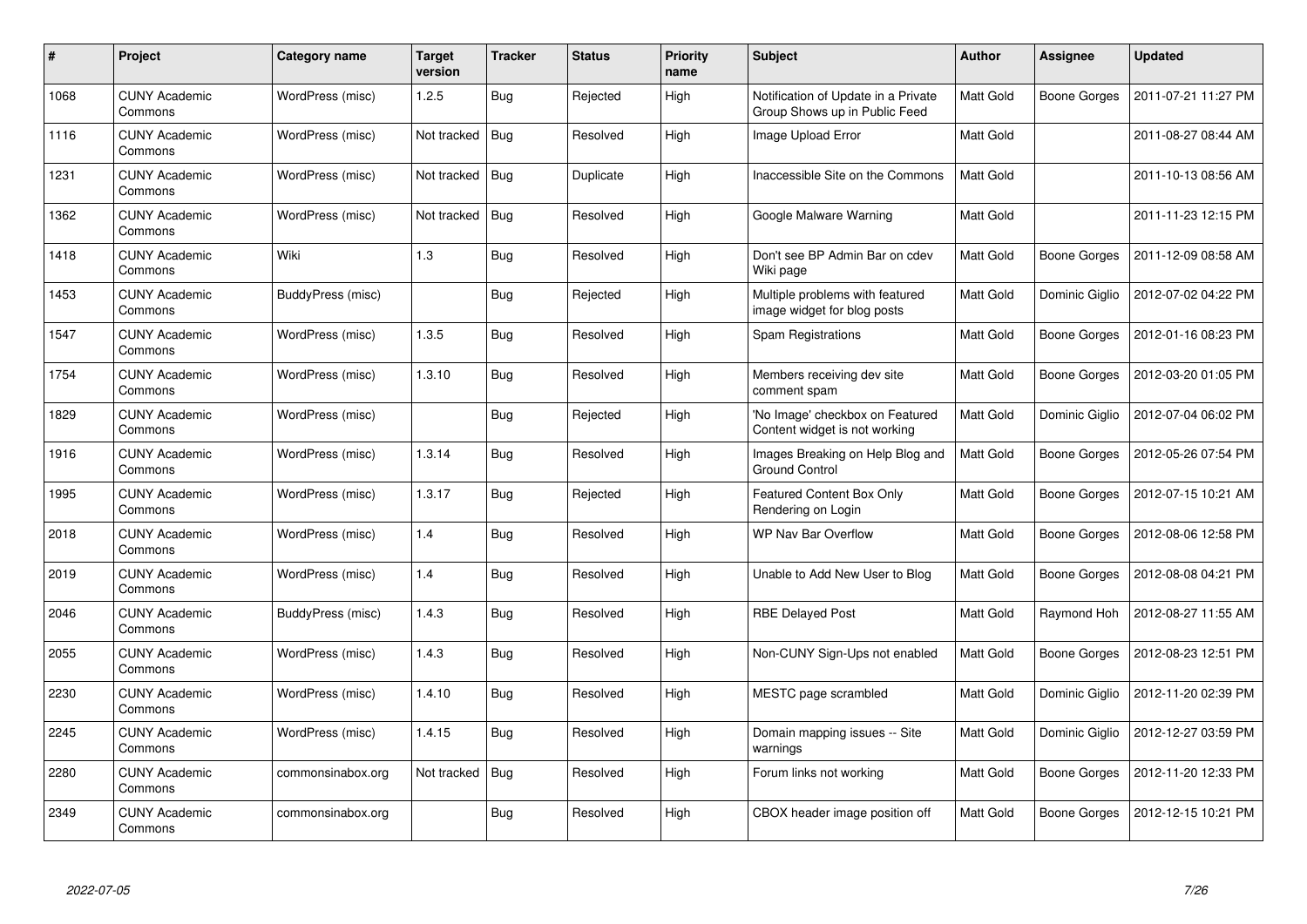| #    | Project                         | Category name              | <b>Target</b><br>version | <b>Tracker</b> | <b>Status</b> | <b>Priority</b><br>name | <b>Subject</b>                                                                  | <b>Author</b>    | Assignee       | <b>Updated</b>      |
|------|---------------------------------|----------------------------|--------------------------|----------------|---------------|-------------------------|---------------------------------------------------------------------------------|------------------|----------------|---------------------|
| 2380 | <b>CUNY Academic</b><br>Commons | commonsinabox.org          |                          | <b>Bug</b>     | Resolved      | High                    | Add search to Commonsinabox.org                                                 | <b>Matt Gold</b> | Boone Gorges   | 2013-03-20 11:41 AM |
| 2538 | <b>CUNY Academic</b><br>Commons | WordPress (misc)           | 1.4.25                   | <b>Bug</b>     | Resolved      | High                    | Add security plugins                                                            | <b>Matt Gold</b> | Boone Gorges   | 2013-04-22 10:37 AM |
| 2564 | CUNY Academic<br>Commons        | WordPress (misc)           | 1.4.32                   | <b>Bug</b>     | Resolved      | High                    | Editing blog posts connected to<br>groups creates activity<br>item/notification | Matt Gold        | Boone Gorges   | 2013-07-17 08:39 AM |
| 2738 | <b>CUNY Academic</b><br>Commons | BuddyPress (misc)          | 1.5.0.2                  | Bug            | Resolved      | High                    | Users Unable to Change Email<br><b>Address in Settings</b>                      | Matt Gold        | Boone Gorges   | 2013-08-28 09:05 PM |
| 2775 | <b>CUNY Academic</b><br>Commons | BuddyPress (misc)          | 1.5.1.1                  | <b>Bug</b>     | Resolved      | High                    | Add Lehman College to List of<br><b>Colleges in Profiles</b>                    | Matt Gold        | Boone Gorges   | 2013-09-06 04:40 PM |
| 2892 | <b>CUNY Academic</b><br>Commons | BuddyPress (misc)          |                          | Bug            | Rejected      | High                    | Commons homepage - blog column                                                  | <b>Matt Gold</b> | Boone Gorges   | 2013-11-14 01:00 PM |
| 3164 | <b>CUNY Academic</b><br>Commons | Reply By Email             | 1.6.7.1                  | <b>Bug</b>     | Resolved      | High                    | Duplicate RBE messages                                                          | Matt Gold        | Raymond Hoh    | 2014-06-24 12:23 PM |
| 3205 | <b>CUNY Academic</b><br>Commons | <b>Commons Profile</b>     | 1.6.3                    | Bug            | Resolved      | High                    | Email profile field not showing up                                              | Matt Gold        | Boone Gorges   | 2014-05-12 02:18 PM |
| 3428 | <b>CUNY Academic</b><br>Commons | Twitter page               | 1.6.14                   | <b>Bug</b>     | Resolved      | High                    | Fix typo on Twitter page                                                        | Matt Gold        | Dominic Giglio | 2014-09-01 08:53 PM |
| 3480 | <b>CUNY Academic</b><br>Commons | WordPress (misc)           | Not tracked              | Bug            | Resolved      | High                    | Games site shows up as<br>archived/suspended                                    | Matt Gold        | Boone Gorges   | 2014-09-21 09:34 PM |
| 3555 | <b>CUNY Academic</b><br>Commons | Publicity                  | Not tracked              | Bug            | Resolved      | High                    | Mailchimp email display issue                                                   | Matt Gold        | Matt Gold      | 2017-11-15 05:47 PM |
| 3563 | <b>CUNY Academic</b><br>Commons | Reply By Email             | Not tracked              | Bug            | Resolved      | High                    | RBE posting lags                                                                | <b>Matt Gold</b> | Boone Gorges   | 2014-10-21 11:33 AM |
| 3601 | <b>CUNY Academic</b><br>Commons | <b>Email Notifications</b> | 1.7.3                    | Bug            | Resolved      | High                    | Forum replies do not show up on<br>the group homepage                           | Matt Gold        | Raymond Hoh    | 2014-11-10 01:24 PM |
| 3608 | <b>CUNY Academic</b><br>Commons | <b>Email Notifications</b> | 1.7.3                    | Bug            | Resolved      | High                    | Group email plain-text formatting<br>problem                                    | Matt Gold        | Raymond Hoh    | 2014-11-11 12:19 PM |
| 3648 | <b>CUNY Academic</b><br>Commons | cuny.is                    | Not tracked              | <b>Bug</b>     | Resolved      | High                    | cuny.is request                                                                 | Matt Gold        | Boone Gorges   | 2014-11-11 06:54 PM |
| 3655 | <b>CUNY Academic</b><br>Commons | Group Forums               | Not tracked              | <b>Bug</b>     | Resolved      | High                    | xlsx attachments not allowed in<br>forums                                       | Matt Gold        | Boone Gorges   | 2014-11-21 10:41 AM |
| 3853 | <b>CUNY Academic</b><br>Commons | BuddyPress (misc)          | 1.7.16                   | <b>Bug</b>     | Resolved      | High                    | Post erroneously ascribed to wrong<br>author in activity feed                   | Matt Gold        | Raymond Hoh    | 2015-03-21 01:13 PM |
| 3910 | <b>CUNY Academic</b><br>Commons | Home Page                  | 1.7.15.2                 | <b>Bug</b>     | Resolved      | High                    | Home Page Display Errors                                                        | Matt Gold        | Boone Gorges   | 2015-03-17 10:21 AM |
| 4010 | <b>CUNY Academic</b><br>Commons | <b>WordPress Plugins</b>   | 1.7.20                   | <b>Bug</b>     | Resolved      | High                    | GC Digital Fellows site down                                                    | <b>Matt Gold</b> |                | 2015-04-22 10:30 AM |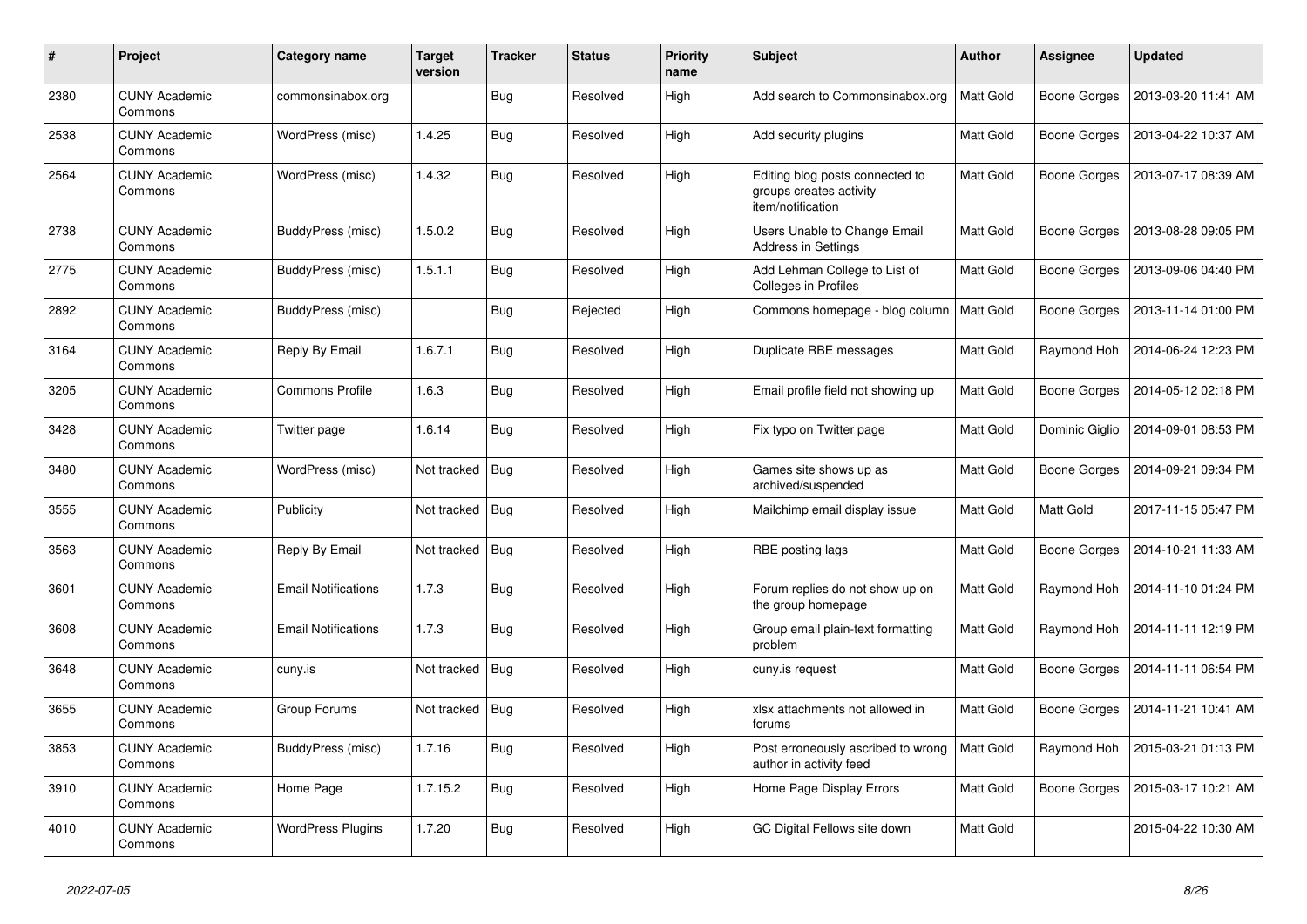| $\pmb{\#}$ | Project                         | Category name              | <b>Target</b><br>version | <b>Tracker</b> | <b>Status</b> | <b>Priority</b><br>name | <b>Subject</b>                                                                  | <b>Author</b>    | Assignee            | <b>Updated</b>      |
|------------|---------------------------------|----------------------------|--------------------------|----------------|---------------|-------------------------|---------------------------------------------------------------------------------|------------------|---------------------|---------------------|
| 4180       | <b>CUNY Academic</b><br>Commons | WordPress (misc)           | Not tracked              | Bug            | Resolved      | High                    | Cache issues: site deletion process                                             | <b>Matt Gold</b> | <b>Boone Gorges</b> | 2016-02-07 10:05 PM |
| 4196       | <b>CUNY Academic</b><br>Commons |                            |                          | Bug            | Rejected      | High                    | News feed weirdness                                                             | Matt Gold        | <b>Boone Gorges</b> | 2015-06-25 03:41 PM |
| 4660       | <b>CUNY Academic</b><br>Commons | Events                     | Not tracked              | Bug            | Resolved      | High                    | Creating new event leads to<br>whitescreen                                      | Matt Gold        | Boone Gorges        | 2015-09-22 05:56 PM |
| 4816       | <b>CUNY Academic</b><br>Commons | Group Invitations          | 1.8.15                   | Bug            | Resolved      | High                    | Group invite email notifications not<br>received                                | Matt Gold        | <b>Boone Gorges</b> | 2015-10-26 11:56 AM |
| 5022       | <b>CUNY Academic</b><br>Commons | Wiki                       | 1.9.1                    | Bug            | Resolved      | High                    | Main nav bar different on wiki page                                             | Matt Gold        | Boone Gorges        | 2015-12-11 09:31 PM |
| 5179       | <b>CUNY Academic</b><br>Commons | Homepage Slides            | 1.9.6                    | Bug            | Resolved      | High                    | homepage slider image broken                                                    | Matt Gold        | Raymond Hoh         | 2016-02-01 11:26 PM |
| 5691       | <b>CUNY Academic</b><br>Commons | Blogs (BuddyPress)         | Future<br>release        | <b>Bug</b>     | Assigned      | High                    | Differing numbers on Sites display                                              | Matt Gold        | Raymond Hoh         | 2016-06-13 01:37 PM |
| 7907       | <b>CUNY Academic</b><br>Commons | WordPress (misc)           |                          | Bug            | Resolved      | High                    | Site header image shows up for<br>logged in user but not for logged<br>out user | Matt Gold        | Boone Gorges        | 2017-04-04 03:16 PM |
| 8023       | <b>CUNY Academic</b><br>Commons | Reply By Email             | 1.10.18                  | Bug            | Resolved      | High                    | Reply to CAC Message gets posted   Matt Gold<br>to forum                        |                  | Raymond Hoh         | 2017-04-25 02:35 PM |
| 9112       | <b>CUNY Academic</b><br>Commons |                            | Not tracked              | Bug            | Resolved      | High                    | GCDI site down                                                                  | Matt Gold        | Boone Gorges        | 2018-01-23 10:18 PM |
| 9977       | <b>CUNY Academic</b><br>Commons | <b>WordPress Plugins</b>   | 1.13.5                   | Bug            | Rejected      | High                    | ACERT website down                                                              | Matt Gold        | Boone Gorges        | 2018-07-03 02:09 PM |
| 10789      | <b>CUNY Academic</b><br>Commons | <b>Email Notifications</b> | 1.14.2                   | <b>Bug</b>     | Resolved      | High                    | Forum Posts not generating email<br>notifications                               | Matt Gold        | Boone Gorges        | 2018-12-10 07:19 PM |
| 10970      | <b>CUNY Academic</b><br>Commons | Reply By Email             | Not tracked              | Bug            | Resolved      | High                    | Post by email failure                                                           | Matt Gold        | Raymond Hoh         | 2019-01-22 12:05 PM |
| 11174      | <b>CUNY Academic</b><br>Commons | Email Notifications        | 1.14.8                   | <b>Bug</b>     | Resolved      | High                    | Email notifications of spammed<br>comment on groupblog                          | Matt Gold        | Raymond Hoh         | 2019-03-11 11:42 PM |
| 12341      | <b>CUNY Academic</b><br>Commons |                            |                          | Bug            | Abandoned     | High                    | Commons down                                                                    | Matt Gold        |                     | 2020-02-11 10:45 AM |
| 12581      | <b>CUNY Academic</b><br>Commons | cuny.is                    | Not tracked              | Bug            | Rejected      | High                    | YOURLS shortlinks not working                                                   | Matt Gold        | <b>Boone Gorges</b> | 2020-03-27 10:25 AM |
| 13500      | <b>CUNY Academic</b><br>Commons | Email Notifications        |                          | Bug            | Rejected      | High                    | Received multiple notifications for a<br>single post                            | Matt Gold        | Raymond Hoh         | 2022-04-27 04:29 PM |
| 15135      | <b>CUNY Academic</b><br>Commons | Toolbar                    | 1.19.1                   | <b>Bug</b>     | Resolved      | High                    | Header design spacing                                                           | Matt Gold        | Boone Gorges        | 2022-01-11 04:41 PM |
| 15239      | <b>CUNY Academic</b><br>Commons | Group Forums               | 1.19.3                   | Bug            | Resolved      | High                    | multiple notifications of forum post                                            | Matt Gold        | Raymond Hoh         | 2022-02-01 10:10 PM |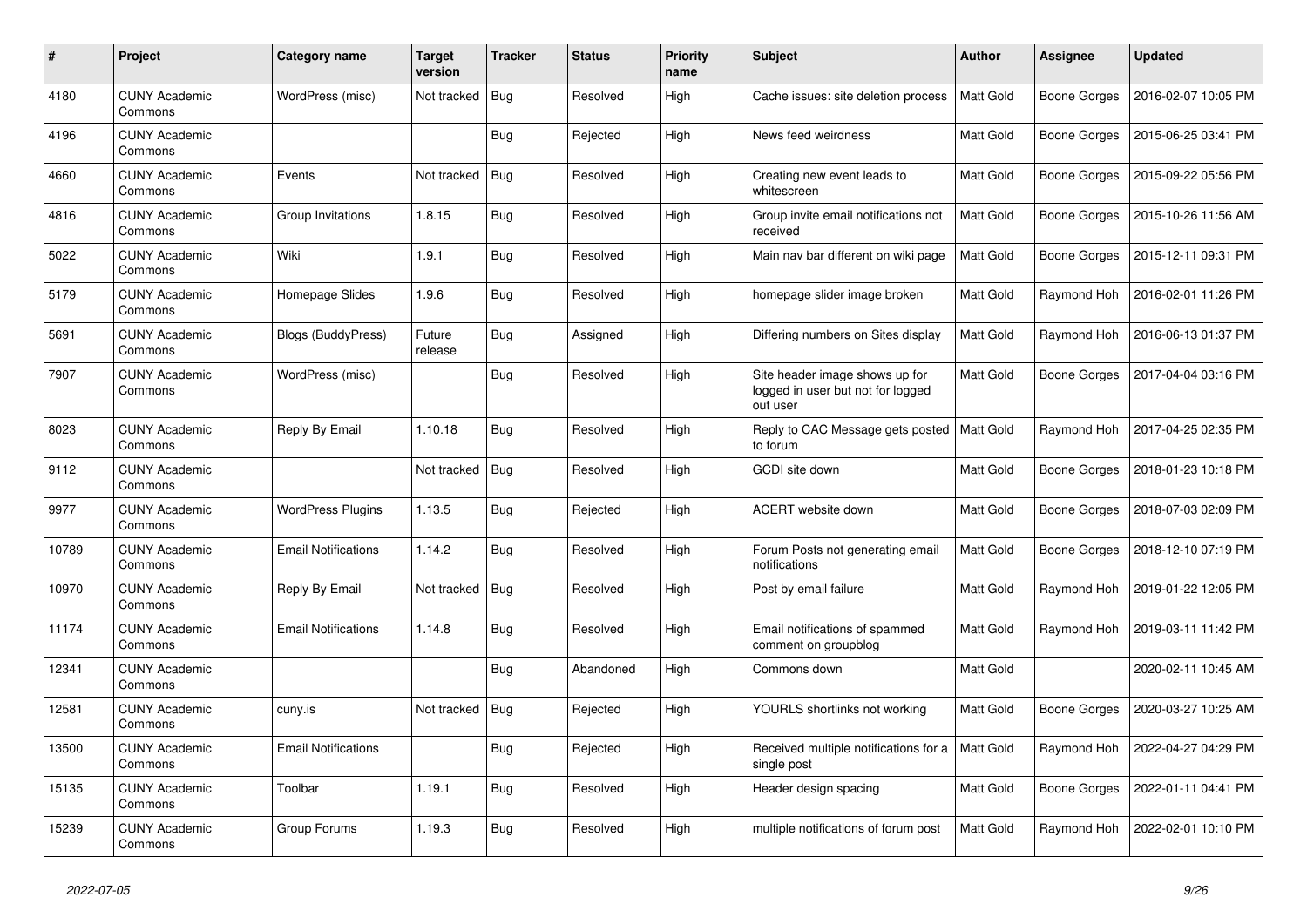| #     | Project                         | Category name            | <b>Target</b><br>version | <b>Tracker</b> | <b>Status</b> | <b>Priority</b><br>name | <b>Subject</b>                                                             | <b>Author</b>    | Assignee           | Updated             |
|-------|---------------------------------|--------------------------|--------------------------|----------------|---------------|-------------------------|----------------------------------------------------------------------------|------------------|--------------------|---------------------|
| 123   | <b>CUNY Academic</b><br>Commons | Upgrades                 |                          | Feature        | Resolved      | High                    | Install Bug Report code onto<br>Homepage                                   | <b>Matt Gold</b> | <b>CIC Michael</b> | 2010-05-20 05:42 PM |
| 158   | <b>CUNY Academic</b><br>Commons | WordPress (misc)         |                          | Feature        | Resolved      | High                    | Create Featured Group Widget for<br>Homepage                               | Matt Gold        | Boone Gorges       | 2010-06-22 06:53 PM |
| 212   | CUNY Academic<br>Commons        | BuddyPress (misc)        |                          | Feature        | Resolved      | High                    | Create a way for group members to<br>send out email announcements          | Matt Gold        | Boone Gorges       | 2010-05-12 10:11 AM |
| 322   | <b>CUNY Academic</b><br>Commons | BuddyPress (misc)        | 1.0.2                    | Feature        | Resolved      | High                    | Raising Limitation on Emailed<br>Invites                                   | Matt Gold        | Boone Gorges       | 2010-09-03 07:07 AM |
| 370   | <b>CUNY Academic</b><br>Commons | Registration             | Future<br>release        | Feature        | Assigned      | High                    | <b>Guest Accounts</b>                                                      | Matt Gold        | Matt Gold          | 2015-04-09 09:33 PM |
| 502   | CUNY Academic<br>Commons        | <b>WordPress Themes</b>  | 1.14                     | Feature        | Duplicate     | High                    | <b>Create Site Templates</b>                                               | Matt Gold        | Chris Stein        | 2018-10-24 12:34 PM |
| 1151  | <b>CUNY Academic</b><br>Commons | Wiki                     | Not tracked              | Feature        | Rejected      | High                    | Upgrade MediaWiki to latest                                                | Matt Gold        | Dominic Giglio     | 2016-12-12 10:46 AM |
| 1818  | <b>CUNY Academic</b><br>Commons | WordPress (misc)         | 1.3.12                   | Feature        | Resolved      | High                    | Add news announcement scroll<br>plugin                                     | Matt Gold        | Boone Gorges       | 2012-04-09 03:15 PM |
| 3676  | <b>CUNY Academic</b><br>Commons | WordPress (misc)         | 1.7.4                    | Feature        | Resolved      | High                    | Update WP to 4.0.1                                                         | Matt Gold        | Boone Gorges       | 2014-11-21 10:49 AM |
| 3914  | <b>CUNY Academic</b><br>Commons | <b>WordPress Plugins</b> | 1.7.15.1                 | Feature        | Resolved      | High                    | Upgrade Yoast's SEO plugin                                                 | Matt Gold        | Boone Gorges       | 2015-03-13 05:30 PM |
| 5925  | <b>CUNY Academic</b><br>Commons | <b>WordPress Plugins</b> | 1.9.26                   | Feature        | Resolved      | High                    | Add Github Embed plugin                                                    | Matt Gold        | Boone Gorges       | 2016-08-24 12:56 PM |
| 7823  | <b>CUNY Academic</b><br>Commons | Home Page                |                          | Feature        | Resolved      | High                    | animated gif on frontpage                                                  | Matt Gold        | Boone Gorges       | 2017-03-22 04:36 PM |
| 2035  | <b>CUNY Academic</b><br>Commons | BuddyPress (misc)        | 1.4.3                    | Support        | Resolved      | High                    | Reply by Email - some possible<br>confusion                                | Matt Gold        | Raymond Hoh        | 2012-08-19 08:58 AM |
| 2082  | <b>CUNY Academic</b><br>Commons | BuddyPress (misc)        | 1.4.8                    | Support        | Resolved      | High                    | Default: No Email?                                                         | Matt Gold        | Dominic Giglio     | 2012-10-19 04:55 PM |
| 2635  | <b>CUNY Academic</b><br>Commons | WordPress (misc)         | Not tracked              | Support        | Resolved      | High                    | Recover content of deleted blog<br>from backup                             | Matt Gold        | Matt Gold          | 2013-06-17 10:53 AM |
| 4004  | <b>CUNY Academic</b><br>Commons | Group Forums             | Not tracked              | Support        | Resolved      | High                    | "Duplicate topic detected" error<br>message when posting to group<br>forum | Matt Gold        | Boone Gorges       | 2015-04-20 10:21 AM |
| 6992  | <b>CUNY Academic</b><br>Commons | Registration             | Not tracked              | Support        | Resolved      | High                    | User cannot activate account                                               | Matt Gold        | Boone Gorges       | 2016-12-08 11:13 AM |
| 10950 | <b>CUNY Academic</b><br>Commons |                          |                          | Support        | Resolved      | High                    | Create slide for system<br>maintenance                                     | Matt Gold        | scott voth         | 2019-01-12 10:23 AM |
| 2702  | <b>CUNY Academic</b><br>Commons | WordPress (misc)         | Not tracked              | Publicity      | Resolved      | High                    | Revise GCDI text                                                           | Matt Gold        | scott voth         | 2014-02-08 02:37 PM |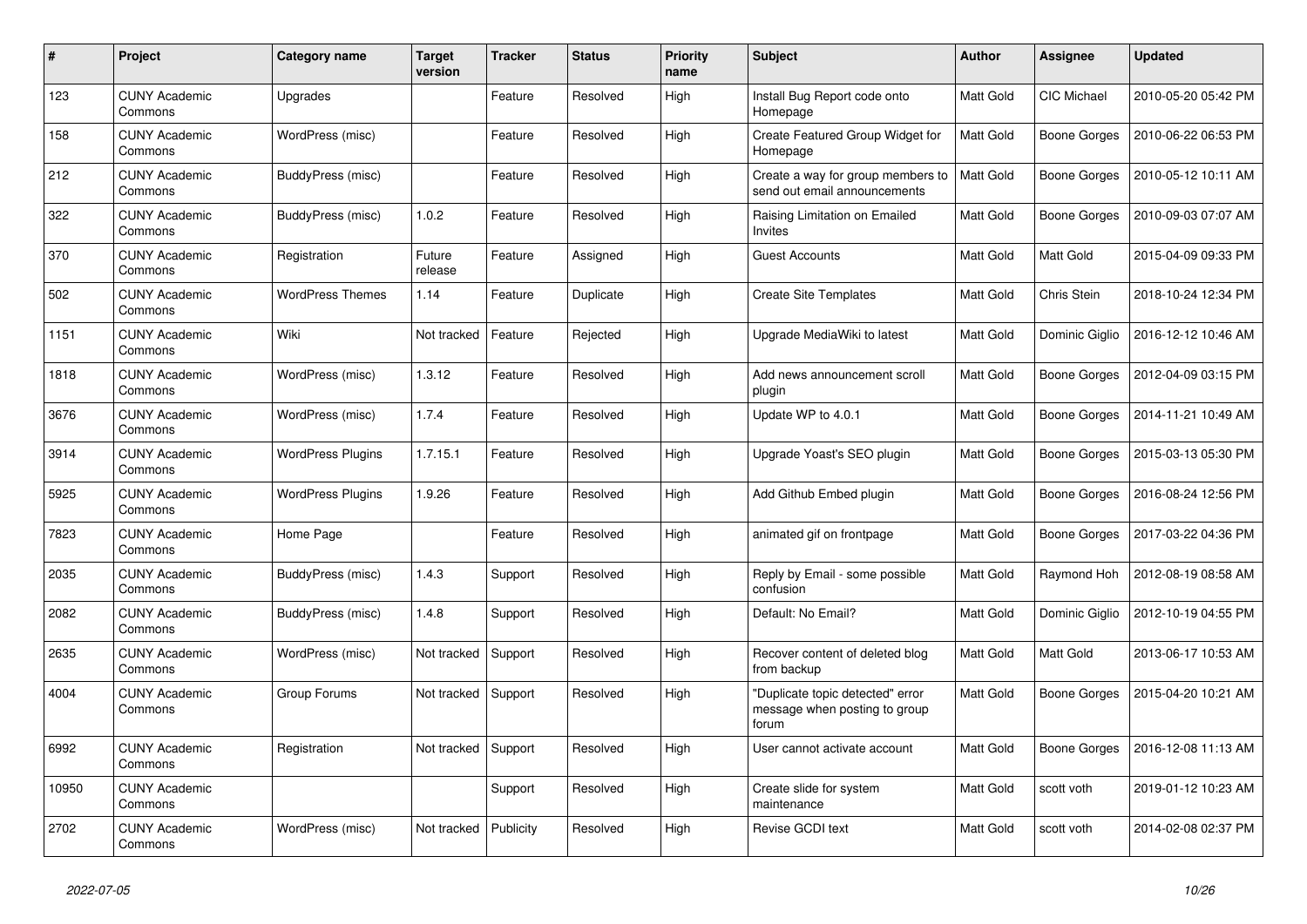| $\#$           | Project                         | Category name     | <b>Target</b><br>version | <b>Tracker</b> | <b>Status</b> | <b>Priority</b><br>name | <b>Subject</b>                                             | <b>Author</b>    | <b>Assignee</b>     | <b>Updated</b>                       |
|----------------|---------------------------------|-------------------|--------------------------|----------------|---------------|-------------------------|------------------------------------------------------------|------------------|---------------------|--------------------------------------|
| 3053           | <b>CUNY Academic</b><br>Commons | Groups (misc)     | Not tracked              | Publicity      | Resolved      | High                    | Find groups to help publicize the<br>CUE conference        | <b>Matt Gold</b> | Sarah Morgano       | 2014-02-21 03:22 PM                  |
| $\overline{4}$ | <b>CUNY Academic</b><br>Commons | WordPress (misc)  |                          | Bug            | Resolved      | Normal                  | Site Loading Slowly at MEC                                 | Matt Gold        | Matt Gold           | 2009-10-18 12:00 AM                  |
| $\overline{7}$ | <b>CUNY Academic</b><br>Commons | BuddyPress (misc) |                          | <b>Bug</b>     | Resolved      | Normal                  | BuddyPress theme error on iPhone                           | Matt Gold        | <b>Boone Gorges</b> | 2009-09-15 07:39 PM                  |
| 16             | <b>CUNY Academic</b><br>Commons | Redmine           |                          | Bug            | Resolved      | Normal                  | Members unable to comment on<br><b>Tickets</b>             | Matt Gold        | Matt Gold           | 2009-09-12 04:29 PM                  |
| 26             | <b>CUNY Academic</b><br>Commons |                   |                          | Bug            | Resolved      | Normal                  | <b>Install Akismet Sitewide</b>                            | Matt Gold        | Matt Gold           | 2009-09-22 11:43 PM                  |
| 30             | <b>CUNY Academic</b><br>Commons | BuddyPress (misc) |                          | Bug            | Resolved      | Normal                  | Hidden Forum Activity Showing up<br>in News Feed           | Matt Gold        | Boone Gorges        | 2009-09-30 02:51 PM                  |
| 35             | <b>CUNY Academic</b><br>Commons | Group Forums      |                          | <b>Bug</b>     | Resolved      | Normal                  | 404 Email Notification Settings<br>Links                   | Matt Gold        | Boone Gorges        | 2009-12-10 09:24 PM                  |
| 41             | <b>CUNY Academic</b><br>Commons | BuddyPress (misc) |                          | Bug            | Resolved      | Normal                  | User listed twice in group                                 | Matt Gold        | Matt Gold           | 2009-12-08 07:35 PM                  |
| 44             | <b>CUNY Academic</b><br>Commons | Group Forums      |                          | Bug            | Resolved      | Normal                  | WPMu avatars don't show up on<br><b>BbPress</b>            | <b>Matt Gold</b> | Lucas Thurston      | 2009-12-13 10:45 AM                  |
| 47             | <b>CUNY Academic</b><br>Commons | BuddyPress (misc) |                          | Bug            | Resolved      | Normal                  | Request to Join Group Lost                                 | Matt Gold        |                     | 2009-10-19 04:08 PM                  |
| 53             | <b>CUNY Academic</b><br>Commons | BuddyPress (misc) |                          | <b>Bug</b>     | Resolved      | Normal                  | Search on Group Page Not<br>Working, Leads to Home Page    | Matt Gold        | Boone Gorges        | 2009-10-22 10:51 AM                  |
| 56             | <b>CUNY Academic</b><br>Commons | BuddyPress (misc) |                          | Bug            | Resolved      | Normal                  | Addition of a Profile Field Option<br>Removes Existing One | Matt Gold        | Zach Davis          | 2009-10-27 05:14 PM                  |
| 57             | <b>CUNY Academic</b><br>Commons | WordPress (misc)  |                          | Bug            | Resolved      | Normal                  | User reports being blocked by<br>spam filter               | Matt Gold        |                     | Lucas Thurston   2009-11-30 01:05 PM |
| 65             | <b>CUNY Academic</b><br>Commons | WordPress (misc)  |                          | <b>Bug</b>     | Resolved      | Normal                  | Blogs not accepting doc and docx<br>files as extensions    | Matt Gold        | Matt Gold           | 2009-11-17 10:04 PM                  |
| 69             | <b>CUNY Academic</b><br>Commons | BuddyPress (misc) |                          | Bug            | Resolved      | Normal                  | UserName doesn't appear in News<br><b>Feed Wiki Edit</b>   | Matt Gold        | Boone Gorges        | 2009-12-03 09:33 AM                  |
| 73             | <b>CUNY Academic</b><br>Commons | Upgrades          |                          | <b>Bug</b>     | Resolved      | Normal                  | Take the Tour link                                         | Matt Gold        | CIC Michael         | 2009-12-02 06:41 PM                  |
| 78             | <b>CUNY Academic</b><br>Commons | Upgrades          |                          | Bug            | Resolved      | Normal                  | Slideshow links                                            | Matt Gold        | CIC Michael         | 2009-12-03 03:08 AM                  |
| 80             | <b>CUNY Academic</b><br>Commons | Upgrades          |                          | <b>Bug</b>     | Resolved      | Normal                  | Extra Wrap Element on Home Page<br>Groups Loader           | Matt Gold        | CIC Michael         | 2009-12-03 04:23 PM                  |
| 81             | <b>CUNY Academic</b><br>Commons | Upgrades          |                          | Bug            | Resolved      | Normal                  | Create a blog template                                     | Matt Gold        | <b>CIC Michael</b>  | 2009-12-02 08:17 PM                  |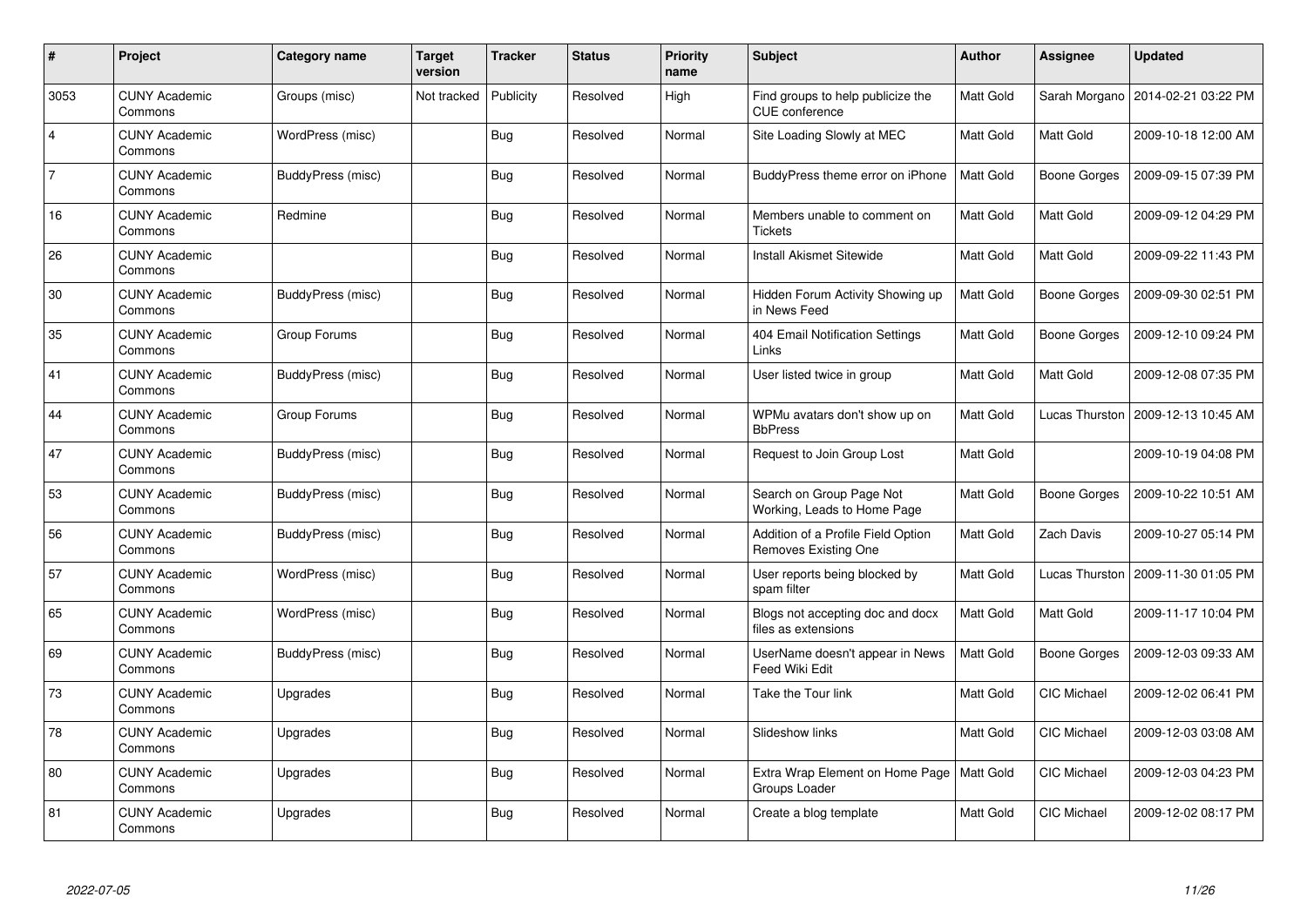| $\pmb{\#}$ | Project                         | Category name     | <b>Target</b><br>version | <b>Tracker</b> | <b>Status</b> | <b>Priority</b><br>name | <b>Subject</b>                                                         | <b>Author</b>    | <b>Assignee</b>     | <b>Updated</b>      |
|------------|---------------------------------|-------------------|--------------------------|----------------|---------------|-------------------------|------------------------------------------------------------------------|------------------|---------------------|---------------------|
| 82         | <b>CUNY Academic</b><br>Commons | Upgrades          |                          | Bug            | Resolved      | Normal                  | BP Admin Styles/Subdomain blogs                                        | <b>Matt Gold</b> | <b>CIC Michael</b>  | 2010-05-20 03:10 PM |
| 83         | <b>CUNY Academic</b><br>Commons | Upgrades          |                          | Bug            | Resolved      | Normal                  | Static Pages under About (and Help   Matt Gold<br>page)                |                  | CIC Michael         | 2009-12-02 09:31 PM |
| 84         | <b>CUNY Academic</b><br>Commons | Upgrades          |                          | Bug            | Resolved      | Normal                  | Additional QA round                                                    | Matt Gold        | Zach Davis          | 2010-05-11 04:54 PM |
| 86         | <b>CUNY Academic</b><br>Commons | Upgrades          |                          | Bug            | Resolved      | Normal                  | Fix width of feed column on news<br>page                               | Matt Gold        | Boone Gorges        | 2009-12-09 12:26 PM |
| 88         | <b>CUNY Academic</b><br>Commons | Upgrades          |                          | Bug            | Resolved      | Normal                  | Group Admin Screens                                                    | Matt Gold        | CIC Michael         | 2009-12-03 08:20 PM |
| 89         | <b>CUNY Academic</b><br>Commons | Upgrades          |                          | Bug            | Resolved      | Normal                  | Document Core Changes                                                  | Matt Gold        | Boone Gorges        | 2010-05-11 04:41 PM |
| 90         | <b>CUNY Academic</b><br>Commons | Upgrades          |                          | <b>Bug</b>     | Resolved      | Normal                  | Reminder about div.content-header                                      | Matt Gold        | <b>CIC Michael</b>  | 2009-12-03 08:21 PM |
| 91         | <b>CUNY Academic</b><br>Commons | Upgrades          |                          | Bug            | Resolved      | Normal                  | <b>Check Plugin Styling</b>                                            | Matt Gold        | Chris Stein         | 2010-05-11 05:02 PM |
| 95         | <b>CUNY Academic</b><br>Commons | Upgrades          |                          | Bug            | Resolved      | Normal                  | Add News/Dev Blog feeds to News<br>Page                                | Matt Gold        | Boone Gorges        | 2009-12-09 12:23 PM |
| 99         | <b>CUNY Academic</b><br>Commons | Upgrades          |                          | Bug            | Resolved      | Normal                  | <b>Wiki Fixes</b>                                                      | Matt Gold        | Boone Gorges        | 2009-12-03 09:31 AM |
| 101        | <b>CUNY Academic</b><br>Commons | Upgrades          |                          | Bug            | Resolved      | Normal                  | <b>Help Pages</b>                                                      | Matt Gold        | Matt Gold           | 2009-12-08 07:34 PM |
| 103        | <b>CUNY Academic</b><br>Commons | Upgrades          |                          | Bug            | Resolved      | Normal                  | Repeat Forum Pagination at bottom                                      | Matt Gold        | Boone Gorges        | 2010-03-02 08:08 PM |
| 109        | <b>CUNY Academic</b><br>Commons | Upgrades          |                          | Bug            | Resolved      | Normal                  | BP Admin Bar doesn't appear on<br>login screen                         | Matt Gold        | <b>Boone Gorges</b> | 2010-05-11 05:21 PM |
| 110        | <b>CUNY Academic</b><br>Commons | Upgrades          |                          | Bug            | Resolved      | Normal                  | New Password through BP Settings<br>Not Taking                         | Matt Gold        | Boone Gorges        | 2010-03-02 08:12 PM |
| 119        | <b>CUNY Academic</b><br>Commons | Upgrades          |                          | Bug            | Resolved      | Normal                  | Add "Create a Group" to BP Admin<br>bar at bottom of My Groups listing | Matt Gold        | <b>CIC Michael</b>  | 2010-05-11 04:40 PM |
| 125        | <b>CUNY Academic</b><br>Commons | Redmine           | Not tracked              | Bug            | Rejected      | Normal                  | Prevent Issues Site from Showing<br>up in Google Searches              | Matt Gold        |                     | 2010-12-28 05:45 PM |
| 127        | <b>CUNY Academic</b><br>Commons | Upgrades          |                          | <b>Bug</b>     | Resolved      | Normal                  | My-Groups Page Link on BP Admin<br><b>Bar Deadends</b>                 | Matt Gold        | CIC Michael         | 2010-05-11 04:41 PM |
| 128        | <b>CUNY Academic</b><br>Commons | Upgrades          |                          | Bug            | Resolved      | Normal                  | SPS Profile Field Description                                          | Matt Gold        | Matt Gold           | 2009-12-07 08:55 AM |
| 130        | <b>CUNY Academic</b><br>Commons | BuddyPress (misc) |                          | <b>Bug</b>     | Resolved      | Normal                  | Link to Blog on Group Pages leads<br>back to Group                     | Matt Gold        | Boone Gorges        | 2009-12-10 01:28 PM |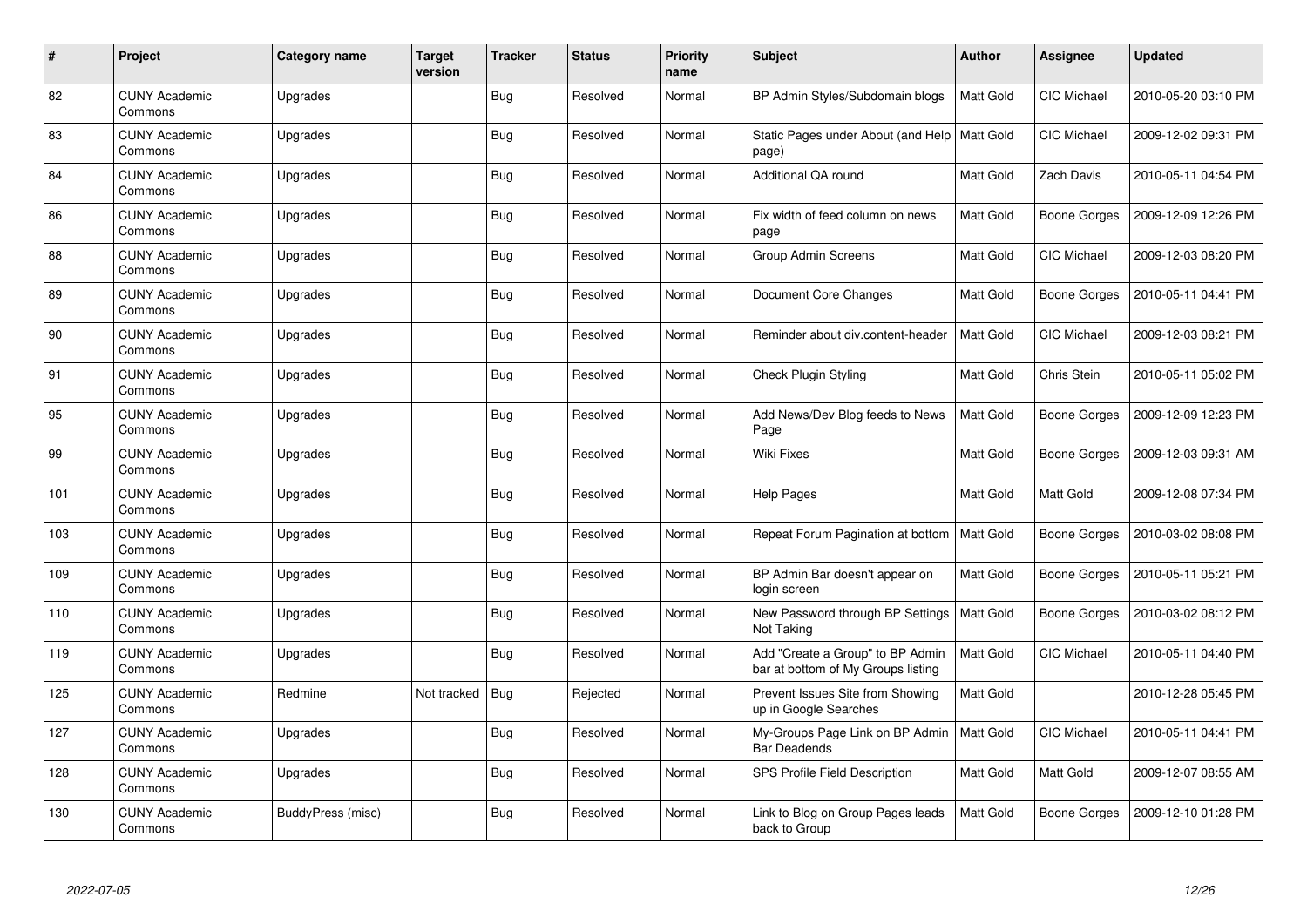| #   | Project                         | <b>Category name</b> | Target<br>version | <b>Tracker</b> | <b>Status</b> | <b>Priority</b><br>name | <b>Subject</b>                                                                  | <b>Author</b>    | Assignee            | <b>Updated</b>      |
|-----|---------------------------------|----------------------|-------------------|----------------|---------------|-------------------------|---------------------------------------------------------------------------------|------------------|---------------------|---------------------|
| 138 | <b>CUNY Academic</b><br>Commons | BuddyPress (misc)    |                   | <b>Bug</b>     | Resolved      | Normal                  | Broken Links in Forum Notification<br>Emails                                    | <b>Matt Gold</b> | <b>Boone Gorges</b> | 2010-03-02 07:59 PM |
| 143 | <b>CUNY Academic</b><br>Commons | BuddyPress (misc)    |                   | Bug            | Resolved      | Normal                  | Friendship Acceptance Error<br>Message                                          | Matt Gold        | Boone Gorges        | 2010-05-11 04:44 PM |
| 145 | <b>CUNY Academic</b><br>Commons | BuddyPress (misc)    |                   | <b>Bug</b>     | Resolved      | Normal                  | Trackbacks are being attributed to<br>'ungooglable'                             | Matt Gold        | Boone Gorges        | 2010-05-20 03:07 PM |
| 147 | <b>CUNY Academic</b><br>Commons | Group Forums         |                   | Bug            | Resolved      | Normal                  | Character Limit on Forum Post<br><b>Titles</b>                                  | Matt Gold        | <b>Boone Gorges</b> | 2009-12-22 10:38 PM |
| 148 | <b>CUNY Academic</b><br>Commons | BuddyPress (misc)    |                   | Bug            | Resolved      | Normal                  | TinyMCE Problem with URLs in<br>Posts                                           | Matt Gold        | Boone Gorges        | 2010-02-25 12:22 PM |
| 149 | <b>CUNY Academic</b><br>Commons | BuddyPress (misc)    |                   | <b>Bug</b>     | Resolved      | Normal                  | Email Notifications and TinyMCE                                                 | Matt Gold        | Boone Gorges        | 2010-01-08 09:33 PM |
| 152 | <b>CUNY Academic</b><br>Commons | BuddyPress (misc)    |                   | Bug            | Resolved      | Normal                  | HTML Tags Added to Email<br><b>Notifications</b>                                | Matt Gold        | Boone Gorges        | 2010-05-11 04:52 PM |
| 153 | <b>CUNY Academic</b><br>Commons | BuddyPress (misc)    |                   | Bug            | Resolved      | Normal                  | User Asked to login again while<br>trying to submit wire post                   | Matt Gold        | Boone Gorges        | 2010-05-11 04:48 PM |
| 155 | <b>CUNY Academic</b><br>Commons | BuddyPress (misc)    |                   | Bug            | Resolved      | Normal                  | Problem with Group Blog<br><b>BuddyPress Plugin</b>                             | Matt Gold        | Boone Gorges        | 2010-01-23 07:19 AM |
| 159 | CUNY Academic<br>Commons        | BuddyPress (misc)    |                   | Bug            | Resolved      | Normal                  | Member reports trouble with<br><b>Notification Settings</b>                     | Matt Gold        | Boone Gorges        | 2010-05-11 04:50 PM |
| 162 | <b>CUNY Academic</b><br>Commons | WordPress (misc)     |                   | Bug            | Resolved      | Normal                  | File Size Error on Upload                                                       | Matt Gold        |                     | 2010-03-22 03:49 PM |
| 166 | <b>CUNY Academic</b><br>Commons | WordPress (misc)     |                   | Bug            | Resolved      | Normal                  | <b>Twitter Tools Posts Links to Tags</b><br><b>Blog</b>                         | Matt Gold        | Boone Gorges        | 2010-05-11 05:25 PM |
| 170 | <b>CUNY Academic</b><br>Commons | WordPress (misc)     |                   | Bug            | Resolved      | Normal                  | Security Certificate Out of Date                                                | Matt Gold        |                     | 2010-05-11 05:28 PM |
| 171 | <b>CUNY Academic</b><br>Commons | Redmine              |                   | Bug            | Resolved      | Normal                  | Redmine emails point to<br>issues.gc.cuny.edu instead of<br>redmine.gc.cuny.edu | Matt Gold        | Matt Gold           | 2010-05-11 08:16 PM |
| 172 | <b>CUNY Academic</b><br>Commons | BuddyPress (misc)    |                   | <b>Bug</b>     | Resolved      | Normal                  | Forum Notifications not working                                                 | <b>Matt Gold</b> |                     | 2010-03-04 07:28 AM |
| 173 | <b>CUNY Academic</b><br>Commons | BuddyPress (misc)    |                   | Bug            | Resolved      | Normal                  | Blockquote display cut off in mac<br>browsers                                   | Matt Gold        | Boone Gorges        | 2010-05-11 04:58 PM |
| 174 | <b>CUNY Academic</b><br>Commons | BuddyPress (misc)    |                   | Bug            | Resolved      | Normal                  | College names no longer active<br>links on profiles                             | Matt Gold        | Boone Gorges        | 2010-05-11 05:00 PM |
| 175 | <b>CUNY Academic</b><br>Commons | WordPress (misc)     |                   | <b>Bug</b>     | Resolved      | Normal                  | <b>Registration issues</b>                                                      | Matt Gold        | Boone Gorges        | 2010-05-20 12:38 PM |
| 180 | <b>CUNY Academic</b><br>Commons | BuddyPress (misc)    |                   | Bug            | Resolved      | Normal                  | Incorrect Link on Friendship<br><b>Request Notification Issues</b>              | Matt Gold        | Boone Gorges        | 2010-03-13 08:47 AM |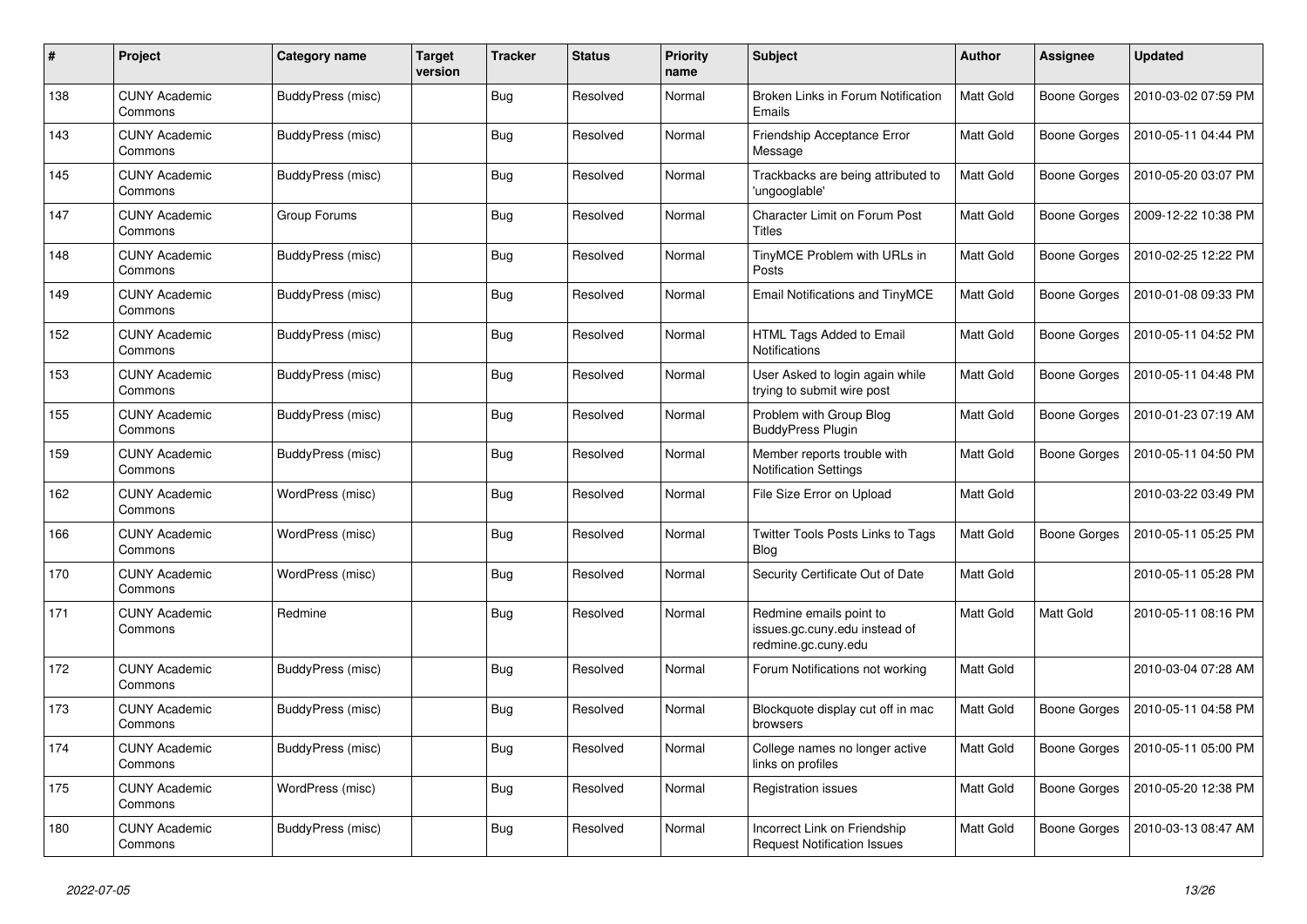| $\#$ | Project                         | Category name     | <b>Target</b><br>version | <b>Tracker</b> | <b>Status</b> | <b>Priority</b><br>name | <b>Subject</b>                                                               | <b>Author</b>    | Assignee            | <b>Updated</b>      |
|------|---------------------------------|-------------------|--------------------------|----------------|---------------|-------------------------|------------------------------------------------------------------------------|------------------|---------------------|---------------------|
| 187  | <b>CUNY Academic</b><br>Commons | BuddyPress (misc) |                          | Bug            | Resolved      | Normal                  | Group Member unable to be<br>promoted to admin status                        | Matt Gold        | <b>Boone Gorges</b> | 2010-04-02 09:26 PM |
| 189  | <b>CUNY Academic</b><br>Commons | BuddyPress (misc) |                          | <b>Bug</b>     | Resolved      | Normal                  | <b>Trouble Uploading Document</b>                                            | <b>Matt Gold</b> | Boone Gorges        | 2010-05-11 04:31 PM |
| 192  | <b>CUNY Academic</b><br>Commons | WordPress (misc)  |                          | <b>Bug</b>     | Rejected      | Normal                  | Google Custom Search on Blogs                                                | Matt Gold        | Chris Stein         | 2014-05-01 09:18 AM |
| 204  | <b>CUNY Academic</b><br>Commons | BuddyPress (misc) |                          | Bug            | Resolved      | Normal                  | Embiggen list of my groups                                                   | Matt Gold        | Boone Gorges        | 2010-05-11 05:13 PM |
| 211  | <b>CUNY Academic</b><br>Commons |                   |                          | <b>Bug</b>     | Resolved      | Normal                  | Weird Display of Text on<br>Homepage Load                                    | Matt Gold        |                     | 2010-05-06 11:45 AM |
| 213  | <b>CUNY Academic</b><br>Commons |                   | 1.1                      | <b>Bug</b>     | Rejected      | Normal                  | Wiki Style                                                                   | Matt Gold        | Chris Stein         | 2010-11-30 04:17 PM |
| 221  | <b>CUNY Academic</b><br>Commons | WordPress (misc)  |                          | <b>Bug</b>     | Resolved      | Normal                  | Report a Bug link missing from<br>UserVoice feedback tab                     | Matt Gold        | Matt Gold           | 2010-05-09 07:43 AM |
| 223  | <b>CUNY Academic</b><br>Commons | BuddyPress (misc) |                          | Bug            | Resolved      | Normal                  | <b>Uploaded Group Document Failed</b><br>to Create Email Notification        | Matt Gold        | Boone Gorges        | 2010-05-11 10:12 PM |
| 235  | <b>CUNY Academic</b><br>Commons | BuddyPress (misc) |                          | <b>Bug</b>     | Resolved      | Normal                  | BP Admin Bar Not Appearing on<br>Help Blog                                   | Matt Gold        | <b>Boone Gorges</b> | 2010-05-20 06:15 PM |
| 239  | <b>CUNY Academic</b><br>Commons | BuddyPress (misc) |                          | Bug            | Resolved      | Normal                  | Forum Post Error                                                             | Matt Gold        | Boone Gorges        | 2010-05-12 11:48 AM |
| 240  | <b>CUNY Academic</b><br>Commons | BuddyPress (misc) |                          | Bug            | Resolved      | Normal                  | Invite Anyone - CUNY email<br>domain produces error                          | Matt Gold        | <b>Boone Gorges</b> | 2010-05-14 12:39 PM |
| 241  | <b>CUNY Academic</b><br>Commons | BuddyPress (misc) |                          | <b>Bug</b>     | Resolved      | Normal                  | <b>Emailed Group Activity Updates</b><br><b>Contain Escape Characters</b>    | Matt Gold        | Boone Gorges        | 2010-08-25 01:30 PM |
| 247  | <b>CUNY Academic</b><br>Commons | BuddyPress (misc) |                          | Bug            | Resolved      | Normal                  | Email problem on signup                                                      | Matt Gold        | <b>Boone Gorges</b> | 2010-05-18 03:09 PM |
| 249  | <b>CUNY Academic</b><br>Commons | BuddyPress (misc) |                          | <b>Bug</b>     | Resolved      | Normal                  | New group contains activity stream<br>post from older group                  | Matt Gold        | Boone Gorges        | 2010-05-20 03:00 PM |
| 263  | <b>CUNY Academic</b><br>Commons | WordPress (misc)  |                          | <b>Bug</b>     | Resolved      | Normal                  | site is slooooooow                                                           | <b>Matt Gold</b> |                     | 2010-06-21 03:01 PM |
| 264  | <b>CUNY Academic</b><br>Commons | BuddyPress (misc) |                          | Bug            | Resolved      | Normal                  | user reports receiving two<br>notifications for each new group<br>forum post | Matt Gold        | <b>Boone Gorges</b> | 2010-08-26 02:57 PM |
| 265  | <b>CUNY Academic</b><br>Commons | WordPress (misc)  |                          | Bug            | Resolved      | Normal                  | Site hanging                                                                 | Matt Gold        | Boone Gorges        | 2010-07-15 05:26 PM |
| 266  | <b>CUNY Academic</b><br>Commons | BuddyPress (misc) | 1.0.1                    | <b>Bug</b>     | Resolved      | Normal                  | <b>Account Deletion Process</b>                                              | Matt Gold        | Boone Gorges        | 2010-07-19 11:07 AM |
| 278  | <b>CUNY Academic</b><br>Commons | BuddyPress (misc) | 1.0.1                    | Bug            | Resolved      | Normal                  | Group Blog plugin creates<br>subdirectory, not subdomain blogs               | Matt Gold        | Boone Gorges        | 2010-08-29 01:52 PM |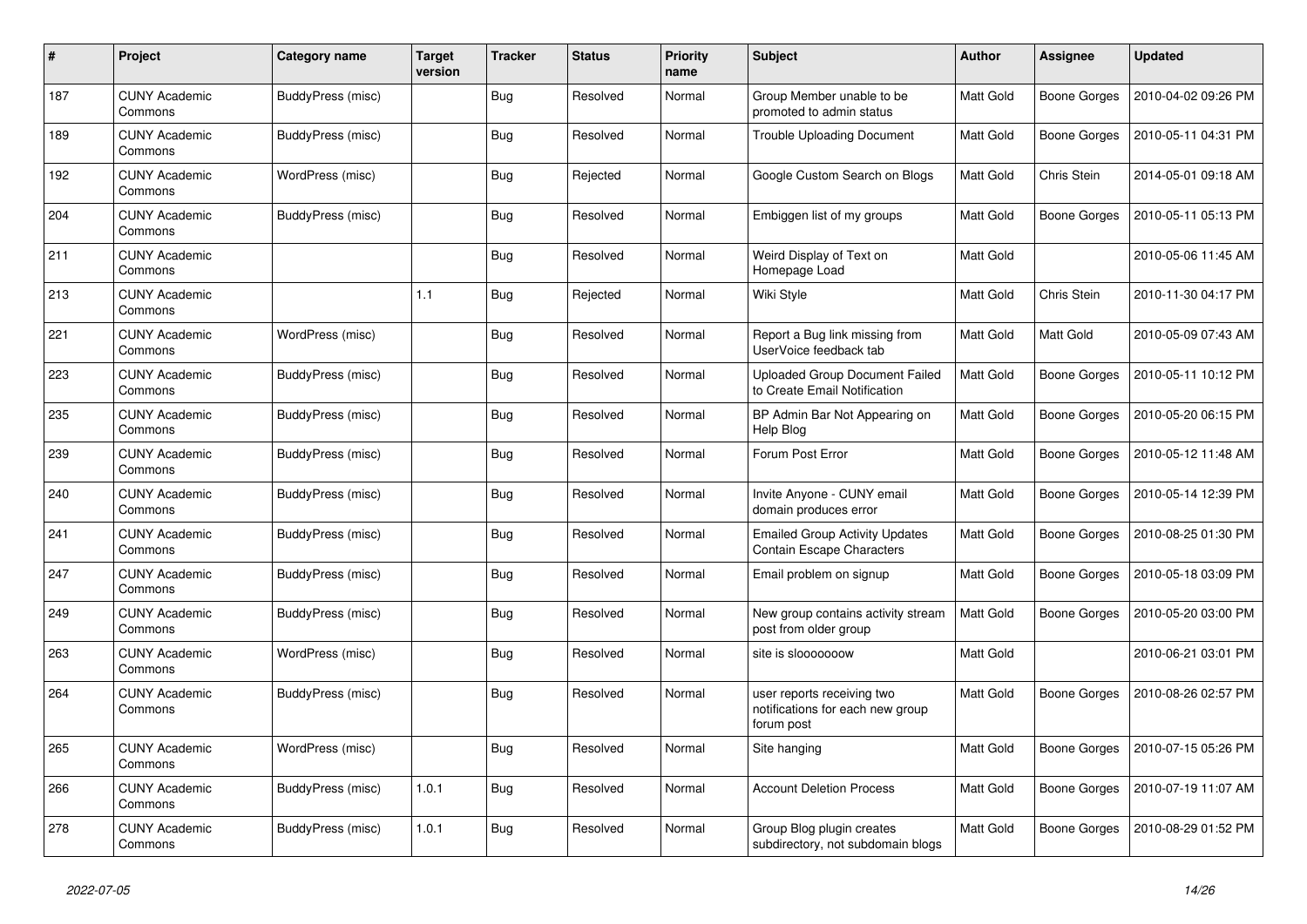| #   | Project                         | Category name     | <b>Target</b><br>version | <b>Tracker</b> | <b>Status</b> | <b>Priority</b><br>name | <b>Subject</b>                                                   | <b>Author</b>    | Assignee     | Updated             |
|-----|---------------------------------|-------------------|--------------------------|----------------|---------------|-------------------------|------------------------------------------------------------------|------------------|--------------|---------------------|
| 279 | <b>CUNY Academic</b><br>Commons | BuddyPress (misc) | 1.1                      | Bug            | Rejected      | Normal                  | Members Report Problems with<br>Notifications                    | Matt Gold        | Boone Gorges | 2010-11-16 04:37 PM |
| 285 | <b>CUNY Academic</b><br>Commons | WordPress (misc)  | Not tracked              | Bug            | Rejected      | Normal                  | <b>Check Commons mailserver</b><br>configuration                 | Matt Gold        |              | 2010-12-21 11:58 AM |
| 289 | <b>CUNY Academic</b><br>Commons | WordPress (misc)  |                          | Bug            | Resolved      | Normal                  | User encounters Blank Screen after<br>changing theme             | Matt Gold        | Boone Gorges | 2010-07-28 07:24 AM |
| 295 | CUNY Academic<br>Commons        | WordPress (misc)  | 1.0                      | <b>Bug</b>     | Resolved      | Normal                  | Unable to change Featured Post                                   | Matt Gold        | Boone Gorges | 2010-08-18 05:37 PM |
| 297 | <b>CUNY Academic</b><br>Commons | Wiki              |                          | <b>Bug</b>     | Resolved      | Normal                  | Lost write privileges to wiki images<br>directory                | <b>Matt Gold</b> |              | 2010-08-25 05:47 PM |
| 298 | <b>CUNY Academic</b><br>Commons | WordPress (misc)  |                          | <b>Bug</b>     | Resolved      | Normal                  | User Reports Problem Uploading<br>Images to Blog                 | Matt Gold        |              | 2010-08-25 12:10 PM |
| 305 | <b>CUNY Academic</b><br>Commons | WordPress (misc)  | Not tracked              | <b>Bug</b>     | Resolved      | Normal                  | Confirmation emails not received                                 | Matt Gold        | Boone Gorges | 2010-09-08 11:00 AM |
| 314 | <b>CUNY Academic</b><br>Commons | BuddyPress (misc) | 1.0.2                    | Bug            | Resolved      | Normal                  | Changing Blog Title in BuddyPress<br>Menus                       | Matt Gold        | Boone Gorges | 2010-09-02 10:59 AM |
| 315 | <b>CUNY Academic</b><br>Commons | WordPress (misc)  | 1.0.3                    | Bug            | Resolved      | Normal                  | Can't upload images to gallery                                   | <b>Matt Gold</b> | Boone Gorges | 2010-09-08 02:24 PM |
| 320 | <b>CUNY Academic</b><br>Commons | BuddyPress (misc) | Not tracked              | Bug            | Resolved      | Normal                  | Multiple listings of account in BP<br>group                      | Matt Gold        | Boone Gorges | 2010-09-01 07:37 AM |
| 323 | <b>CUNY Academic</b><br>Commons | BuddyPress (misc) | 1.0.3                    | <b>Bug</b>     | Resolved      | Normal                  | Multiple listings of member account<br>in BP group               | Matt Gold        | Boone Gorges | 2010-09-08 02:40 PM |
| 335 | <b>CUNY Academic</b><br>Commons | Wiki              |                          | <b>Bug</b>     | Rejected      | Normal                  | Link attribute on images is stripped<br>when MW pages are edited | Matt Gold        | Boone Gorges | 2016-05-31 12:17 PM |
| 351 | <b>CUNY Academic</b><br>Commons | BuddyPress (misc) | Not tracked              | <b>Bug</b>     | Rejected      | Normal                  | Invited Group Members Aren't<br>Automatically Added to Groups    | Matt Gold        | Boone Gorges | 2011-08-22 06:54 PM |
| 352 | <b>CUNY Academic</b><br>Commons | BuddyPress (misc) | 1.1                      | Bug            | Resolved      | Normal                  | Member reports problems with<br>avatar cropping                  | Matt Gold        | Boone Gorges | 2010-11-16 05:07 PM |
| 363 | CUNY Academic<br>Commons        | BuddyPress (misc) | Not tracked              | <b>Bug</b>     | Resolved      | Normal                  | Member listed twice in group                                     | Matt Gold        | Boone Gorges | 2010-10-06 10:35 AM |
| 376 | <b>CUNY Academic</b><br>Commons | WordPress (misc)  | 1.1                      | Bug            | Resolved      | Normal                  | Errant Subscribe2 Global Posts<br>Notification                   | Matt Gold        | Boone Gorges | 2010-11-16 04:59 PM |
| 378 | <b>CUNY Academic</b><br>Commons | WordPress (misc)  | 1.2                      | Bug            | Duplicate     | Normal                  | New blog post notification by email<br>for private blogs         | Matt Gold        | Boone Gorges | 2011-02-18 01:46 PM |
| 381 | <b>CUNY Academic</b><br>Commons | WordPress (misc)  | 1.1                      | Bug            | Resolved      | Normal                  | Cull old themes from site                                        | Matt Gold        | Matt Gold    | 2010-12-03 02:06 AM |
| 387 | CUNY Academic<br>Commons        | BuddyPress (misc) | 1.1                      | <b>Bug</b>     | Resolved      | Normal                  | Disable activity replies for group<br>announcements              | Matt Gold        | Boone Gorges | 2010-11-16 04:20 PM |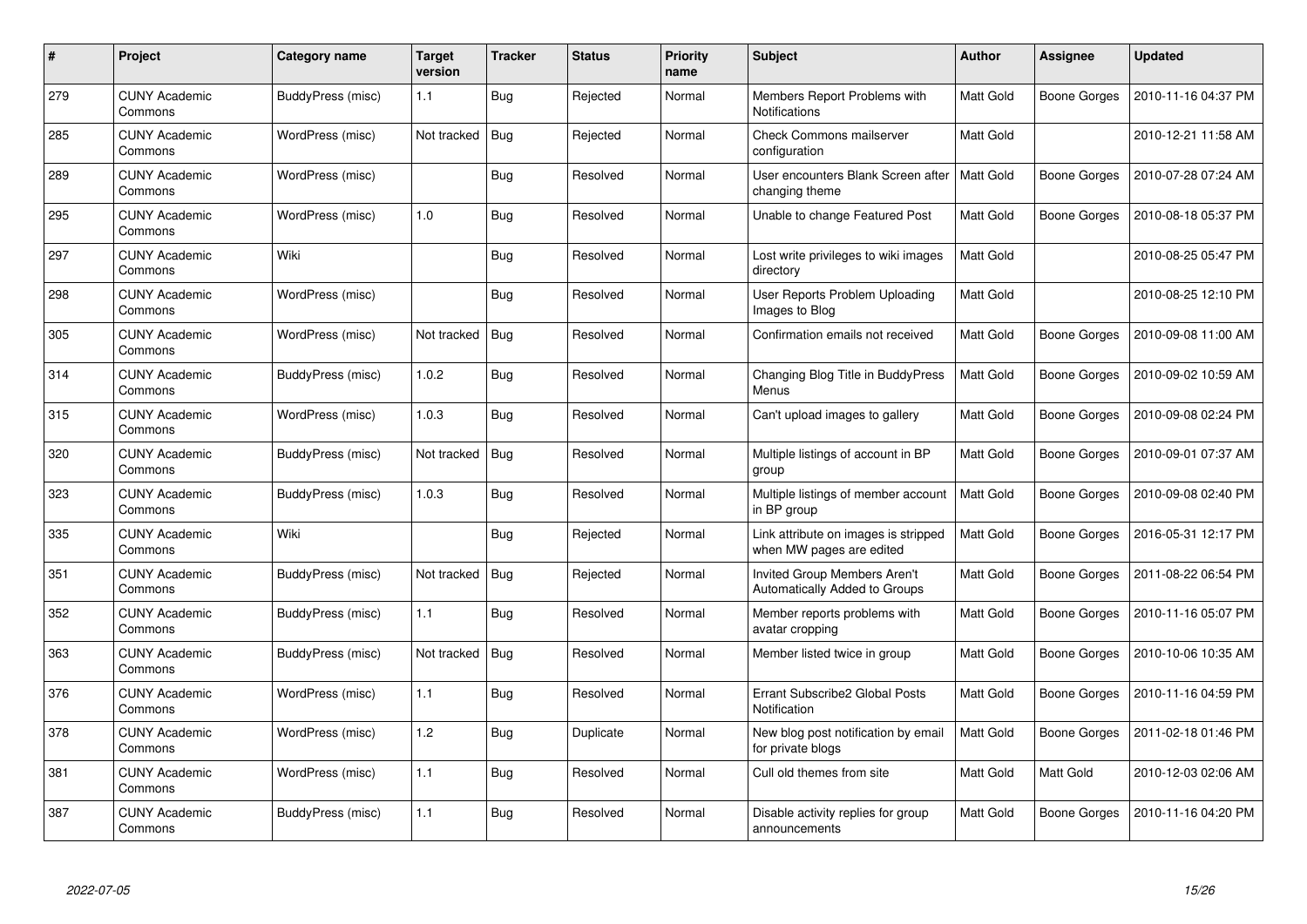| #   | Project                         | Category name     | <b>Target</b><br>version | <b>Tracker</b> | <b>Status</b> | <b>Priority</b><br>name | <b>Subject</b>                                                     | <b>Author</b>    | Assignee            | <b>Updated</b>      |
|-----|---------------------------------|-------------------|--------------------------|----------------|---------------|-------------------------|--------------------------------------------------------------------|------------------|---------------------|---------------------|
| 419 | <b>CUNY Academic</b><br>Commons | WordPress (misc)  | 1.1.1                    | Bug            | Resolved      | Normal                  | <b>Blog/Blog Post Featured Content</b><br><b>Widget Errors</b>     | Matt Gold        | <b>CIC Michael</b>  | 2010-12-07 08:14 AM |
| 436 | <b>CUNY Academic</b><br>Commons | BuddyPress (misc) | 1.1.1                    | <b>Bug</b>     | Resolved      | Normal                  | <b>Who's Online Widget</b>                                         | Matt Gold        | Boone Gorges        | 2010-12-07 08:14 AM |
| 440 | <b>CUNY Academic</b><br>Commons | WordPress (misc)  | 1.1.1                    | Bug            | Resolved      | Normal                  | Conflict between Image Uploader<br>and CAC Featured Content Plugin | Matt Gold        | <b>CIC Michael</b>  | 2010-12-08 02:25 PM |
| 449 | <b>CUNY Academic</b><br>Commons | WordPress (misc)  | 1.1.4                    | Bug            | Rejected      | Normal                  | WooThemes displaying category<br>list in nav                       | Matt Gold        | Chris Stein         | 2010-12-16 02:03 PM |
| 450 | <b>CUNY Academic</b><br>Commons | BuddyPress (misc) |                          | Bug            | Duplicate     | Normal                  | Email Notifications Summary vs.<br><b>Full Posts</b>               | Matt Gold        | <b>Boone Gorges</b> | 2010-12-08 07:30 AM |
| 453 | <b>CUNY Academic</b><br>Commons | WordPress (misc)  | 1.1.4                    | Bug            | Rejected      | Normal                  | Error with Sidebar Manager of "The<br><b>Station" WooTheme</b>     | <b>Matt Gold</b> | Boone Gorges        | 2010-12-18 04:51 PM |
| 456 | <b>CUNY Academic</b><br>Commons | BuddyPress (misc) | Not tracked              | <b>Bug</b>     | Resolved      | Normal                  | <b>Check Sitewide Plugins</b>                                      | Matt Gold        | Boone Gorges        | 2010-12-21 12:31 PM |
| 458 | <b>CUNY Academic</b><br>Commons | BuddyPress (misc) | 1.1.3                    | Bug            | Resolved      | Normal                  | Notifications Not Received for Own<br>Messages                     | Matt Gold        | Boone Gorges        | 2010-12-13 08:28 PM |
| 466 | <b>CUNY Academic</b><br>Commons | BuddyPress (misc) | Not tracked              | <b>Bug</b>     | Rejected      | Normal                  | Friendship Requests coming out of<br>nowhere                       | <b>Matt Gold</b> | Boone Gorges        | 2011-08-22 06:52 PM |
| 470 | <b>CUNY Academic</b><br>Commons | WordPress (misc)  | 1.0.3                    | Bug            | Duplicate     | Normal                  | Atahualpa Theme problems<br>following site upgrade                 | Matt Gold        | Boone Gorges        | 2010-12-13 10:59 AM |
| 472 | <b>CUNY Academic</b><br>Commons | WordPress (misc)  | Not tracked              | Bug            | Resolved      | Normal                  | Spelling Error in Email Notification                               | Matt Gold        | Boone Gorges        | 2010-12-13 02:56 PM |
| 482 | <b>CUNY Academic</b><br>Commons | WordPress (misc)  | 1.1.4                    | Bug            | Resolved      | Normal                  | BP Admin Bar Display Error                                         | Matt Gold        | Boone Gorges        | 2010-12-16 08:45 AM |
| 487 | <b>CUNY Academic</b><br>Commons | WordPress (misc)  | 1.3                      | <b>Bug</b>     | Resolved      | Normal                  | Replace Backtype Connect with<br>something that works              | Matt Gold        | Boone Gorges        | 2011-05-26 08:47 AM |
| 499 | <b>CUNY Academic</b><br>Commons | WordPress (misc)  | 1.1.6                    | Bug            | Resolved      | Normal                  | Help with Atahualpa Issues                                         | Matt Gold        | scott voth          | 2010-12-21 07:30 PM |
| 503 | <b>CUNY Academic</b><br>Commons | WordPress (misc)  | 1.1.6                    | Bug            | Resolved      | Normal                  | <b>Explore and Possibly Remove</b><br><b>WP-Cron Reminder</b>      | Matt Gold        | Boone Gorges        | 2010-12-21 11:55 AM |
| 533 | <b>CUNY Academic</b><br>Commons | BuddyPress (misc) | 1.1.8                    | Bug            | Resolved      | Normal                  | Minor CSS issue on group page                                      | Matt Gold        | Boone Gorges        | 2011-02-02 09:44 AM |
| 538 | <b>CUNY Academic</b><br>Commons | BuddyPress (misc) | 1.1.8                    | Bug            | Resolved      | Normal                  | News feed assigns incorrect<br>trackback origins                   | Matt Gold        | Boone Gorges        | 2011-02-02 11:22 AM |
| 540 | <b>CUNY Academic</b><br>Commons | BuddyPress (misc) | 1.1.8                    | Bug            | Resolved      | Normal                  | Long BP Group Doc Names Hide<br>Edit/Delete Options                | Matt Gold        | Boone Gorges        | 2011-02-02 10:58 AM |
| 545 | <b>CUNY Academic</b><br>Commons | WordPress (misc)  | 1.1.8                    | <b>Bug</b>     | Resolved      | Normal                  | <b>Test Elegant Themes</b>                                         | Matt Gold        | Matt Gold           | 2011-01-25 01:41 AM |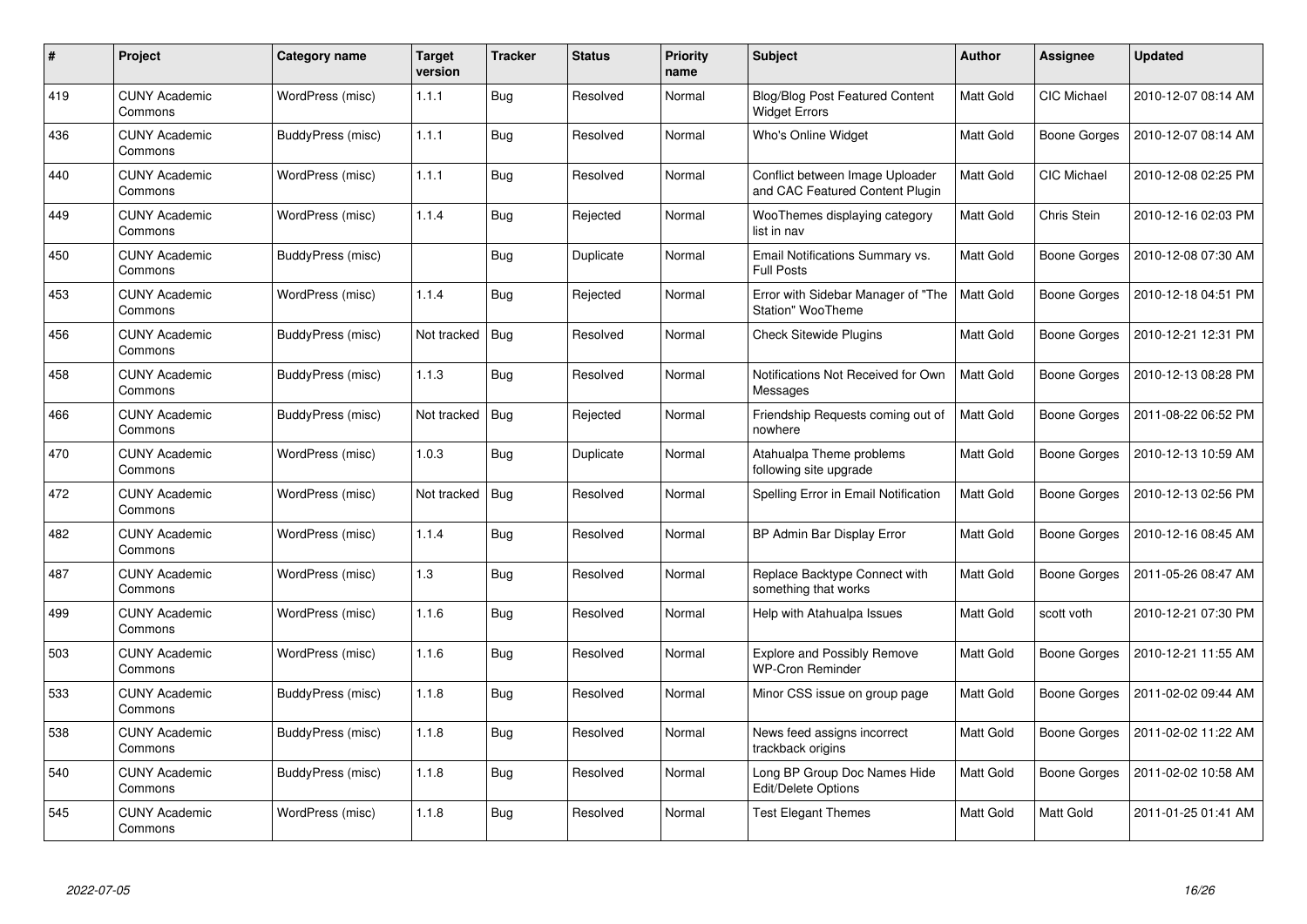| $\#$ | Project                         | Category name     | <b>Target</b><br>version | <b>Tracker</b> | <b>Status</b> | <b>Priority</b><br>name | <b>Subject</b>                                                                           | <b>Author</b>    | Assignee            | <b>Updated</b>                      |
|------|---------------------------------|-------------------|--------------------------|----------------|---------------|-------------------------|------------------------------------------------------------------------------------------|------------------|---------------------|-------------------------------------|
| 546  | <b>CUNY Academic</b><br>Commons | BuddyPress (misc) | 1.1.8                    | Bug            | Resolved      | Normal                  | Add Group/Group Blog Author<br>Syncing on an Automated Basis to<br>the Group Blog Plugin | Matt Gold        | <b>Boone Gorges</b> | 2011-02-03 08:44 AM                 |
| 553  | <b>CUNY Academic</b><br>Commons | WordPress (misc)  | 1.1.10                   | Bug            | Rejected      | Normal                  | Wonky Hero Slide Overlays                                                                | Matt Gold        | <b>Boone Gorges</b> | 2011-02-28 05:44 PM                 |
| 556  | <b>CUNY Academic</b><br>Commons | WordPress (misc)  |                          | <b>Bug</b>     | Resolved      | Normal                  | Default Theme Broken after<br>Upgrade                                                    | Matt Gold        | Matt Gold           | 2011-02-05 09:44 AM                 |
| 561  | <b>CUNY Academic</b><br>Commons | BuddyPress (misc) |                          | <b>Bug</b>     | Resolved      | Normal                  | Copyright Violation                                                                      | Matt Gold        | Matt Gold           | 2011-02-05 03:10 PM                 |
| 590  | <b>CUNY Academic</b><br>Commons | BuddyPress (misc) | Not tracked              | Bug            | Resolved      | Normal                  | Roadmap Discussion                                                                       | Matt Gold        | <b>Boone Gorges</b> | 2011-08-22 06:51 PM                 |
| 605  | <b>CUNY Academic</b><br>Commons | BuddyPress (misc) | 1.1.10                   | <b>Bug</b>     | Rejected      | Normal                  | Member search on Group Invite<br>Page Not Working                                        | Matt Gold        | Boone Gorges        | 2011-02-24 11:41 PM                 |
| 612  | <b>CUNY Academic</b><br>Commons | BuddyPress (misc) | 1.1.10                   | Bug            | Resolved      | Normal                  | Member reports trouble uploading<br>documents to groups                                  | <b>Matt Gold</b> | <b>Boone Gorges</b> | 2011-03-07 10:12 PM                 |
| 613  | <b>CUNY Academic</b><br>Commons | BuddyPress (misc) | 1.1.10                   | Bug            | Resolved      | Normal                  | Member reports group blog / group<br>member syncing                                      | Matt Gold        | Boone Gorges        | 2011-03-03 09:26 AM                 |
| 626  | <b>CUNY Academic</b><br>Commons | BuddyPress (misc) | Not tracked              | Bug            | Resolved      | Normal                  | Edit Help Blog Post on Syncing<br>Group/Blog Authorship                                  | Matt Gold        |                     | Sarah Morgano   2011-10-13 11:29 AM |
| 628  | <b>CUNY Academic</b><br>Commons | Wiki              | 1.2.1                    | Bug            | Resolved      | Normal                  | LaTeX support for MediaWiki                                                              | Matt Gold        | <b>Boone Gorges</b> | 2011-05-11 09:50 PM                 |
| 638  | <b>CUNY Academic</b><br>Commons | BuddyPress (misc) | 1.1.11                   | Bug            | Resolved      | Normal                  | Email Notifications Include Odd<br>Characters                                            | Matt Gold        | <b>Boone Gorges</b> | 2011-03-16 11:06 AM                 |
| 657  | <b>CUNY Academic</b><br>Commons | WordPress (misc)  | 1.2.1                    | Bug            | Resolved      | Normal                  | Problems with WordPress Wiki<br>Plugin                                                   | <b>Matt Gold</b> | Boone Gorges        | 2011-05-11 11:29 AM                 |
| 674  | <b>CUNY Academic</b><br>Commons | BuddyPress (misc) | Not tracked              | Bug            | Rejected      | Normal                  | <b>Errant Friend Request?</b>                                                            | Matt Gold        | Boone Gorges        | 2011-04-06 11:28 PM                 |
| 710  | <b>CUNY Academic</b><br>Commons | WordPress (misc)  | 1.2.1                    | <b>Bug</b>     | Resolved      | Normal                  | Flickr Photo Album Plugin Doesn't<br>Activate                                            | Matt Gold        | Boone Gorges        | 2011-05-08 04:56 PM                 |
| 724  | <b>CUNY Academic</b><br>Commons | BuddyPress (misc) | 1.2.1                    | <b>Bug</b>     | Rejected      | Normal                  | Word Limit on Email Notifications of<br>Forum Posts?                                     | Matt Gold        | Boone Gorges        | 2011-05-11 12:04 PM                 |
| 726  | <b>CUNY Academic</b><br>Commons | Group Files       |                          | <b>Bug</b>     | Rejected      | Normal                  | Group Docs - New Doc Deletion<br>Notifications?                                          | Matt Gold        | Matt Gold           | 2014-05-01 09:42 AM                 |
| 727  | <b>CUNY Academic</b><br>Commons | WordPress (misc)  | 1.2.1                    | <b>Bug</b>     | Resolved      | Normal                  | Add The Erudite Theme                                                                    | Matt Gold        | Raymond Hoh         | 2011-05-01 05:02 AM                 |
| 731  | <b>CUNY Academic</b><br>Commons | BuddyPress (misc) | 1.2.1                    | Bug            | Resolved      | Normal                  | Member reports a problem posting<br>to a private group                                   | <b>Matt Gold</b> | Boone Gorges        | 2011-05-03 07:10 PM                 |
| 746  | <b>CUNY Academic</b><br>Commons | BuddyPress (misc) | 1.3                      | <b>Bug</b>     | Resolved      | Normal                  | Create Pop-Up Login Overlay                                                              | Matt Gold        | Raymond Hoh         | 2011-05-16 06:32 PM                 |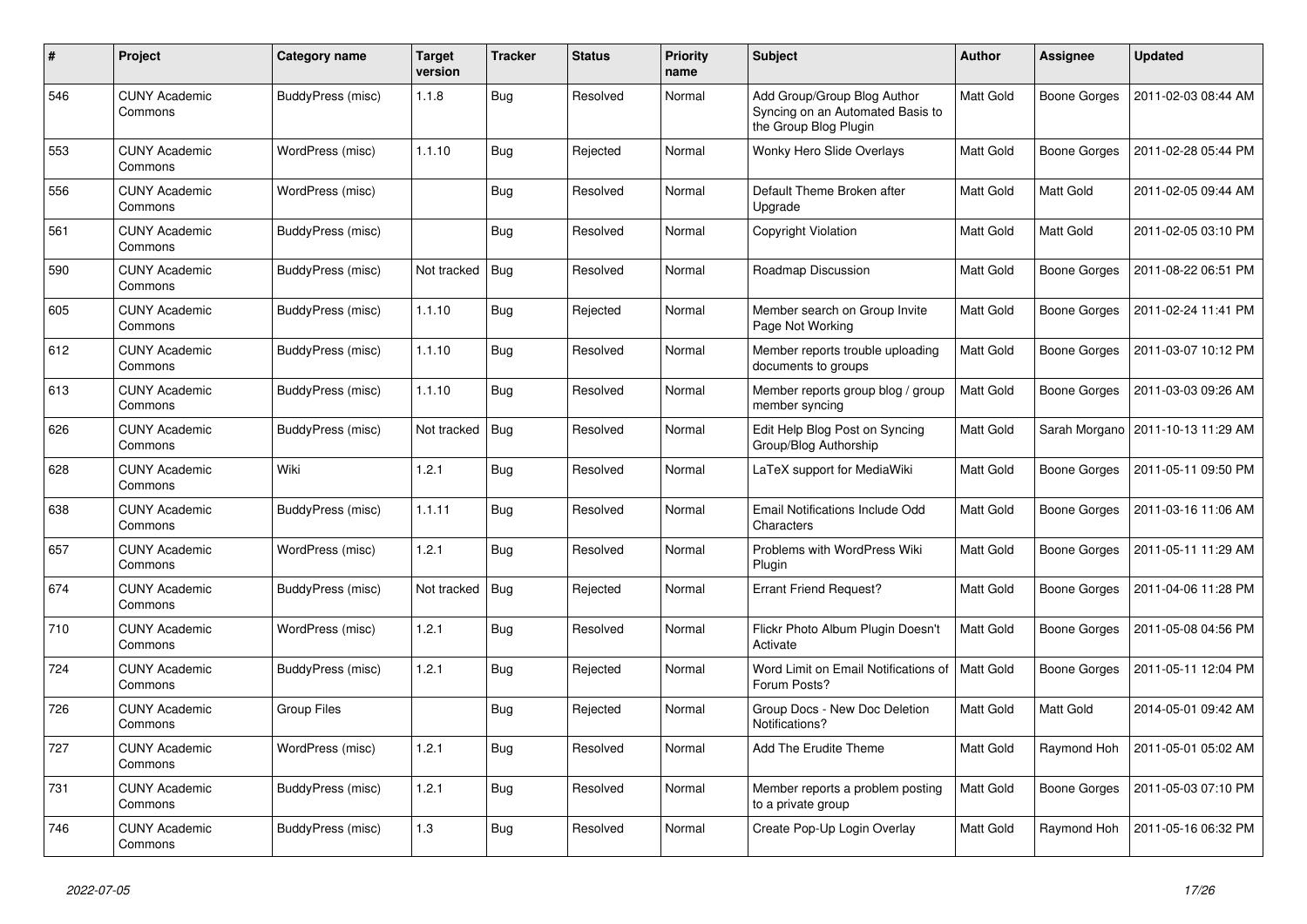| #    | Project                         | Category name     | <b>Target</b><br>version | <b>Tracker</b> | <b>Status</b> | <b>Priority</b><br>name | <b>Subject</b>                                                      | <b>Author</b> | Assignee            | <b>Updated</b>      |
|------|---------------------------------|-------------------|--------------------------|----------------|---------------|-------------------------|---------------------------------------------------------------------|---------------|---------------------|---------------------|
| 761  | <b>CUNY Academic</b><br>Commons | WordPress (misc)  | 1.3                      | <b>Bug</b>     | Resolved      | Normal                  | Implement "Send a Comment"<br>Function                              | Matt Gold     | Boone Gorges        | 2011-06-02 04:51 PM |
| 762  | <b>CUNY Academic</b><br>Commons | BuddyPress (misc) |                          | Bug            | Resolved      | Normal                  | <b>Resolve Email Notification</b><br>Problems with Lehman addresses | Matt Gold     |                     | 2012-02-28 10:52 AM |
| 775  | <b>CUNY Academic</b><br>Commons | WordPress (misc)  | 1.2.2                    | Bug            | Rejected      | Normal                  | Hit Counter Plugin Problem                                          | Matt Gold     | Boone Gorges        | 2011-05-28 08:42 AM |
| 777  | CUNY Academic<br>Commons        | WordPress (misc)  | Not tracked              | Bug            | Resolved      | Normal                  | Add Library Technology Journal<br>Article to Commons Buzz           | Matt Gold     | scott voth          | 2011-06-19 01:00 PM |
| 778  | <b>CUNY Academic</b><br>Commons | BuddyPress (misc) | 1.2.2                    | Bug            | Resolved      | Normal                  | Private BP Docs Comment<br>Notification in RSS Feed                 | Matt Gold     | <b>Boone Gorges</b> | 2011-06-02 09:29 AM |
| 783  | <b>CUNY Academic</b><br>Commons | BuddyPress (misc) | 1.2.4                    | <b>Bug</b>     | Resolved      | Normal                  | Broken Avatar Images                                                | Matt Gold     | Boone Gorges        | 2011-06-06 02:49 PM |
| 786  | <b>CUNY Academic</b><br>Commons | WordPress (misc)  | 1.2.3                    | <b>Bug</b>     | Resolved      | Normal                  | Hero Image Slider Overlay Display<br>on IE                          | Matt Gold     | Boone Gorges        | 2011-06-06 09:51 AM |
| 789  | <b>CUNY Academic</b><br>Commons | WordPress (misc)  | 1.2.3                    | <b>Bug</b>     | Resolved      | Normal                  | Remove Sitemeter from Footer                                        | Matt Gold     | Boone Gorges        | 2011-06-06 09:41 AM |
| 795  | <b>CUNY Academic</b><br>Commons | Wiki              | Not tracked              | <b>Bug</b>     | Resolved      | Normal                  | Add Links to Other Articles to<br>Wikipedia Page                    | Matt Gold     | scott voth          | 2011-06-19 01:00 PM |
| 796  | <b>CUNY Academic</b><br>Commons | Wiki              | 1.2.4                    | <b>Bug</b>     | Resolved      | Normal                  | BP Admin Bar Header Margin                                          | Matt Gold     | Raymond Hoh         | 2011-06-07 02:37 PM |
| 806  | <b>CUNY Academic</b><br>Commons | BuddyPress (misc) | 1.2.4                    | Bug            | Resolved      | Normal                  | <b>BP Docs Notification Throttling</b><br><b>Issues</b>             | Matt Gold     | Boone Gorges        | 2011-06-08 12:17 PM |
| 810  | <b>CUNY Academic</b><br>Commons | BuddyPress (misc) | 1.2.4                    | <b>Bug</b>     | Resolved      | Normal                  | Can't see all blogs in "My Blogs"                                   | Matt Gold     | Boone Gorges        | 2011-07-12 10:51 PM |
| 842  | <b>CUNY Academic</b><br>Commons | WordPress (misc)  | 1.2.4                    | Bug            | Resolved      | Normal                  | Problems adding a user to a blog                                    | Matt Gold     | Boone Gorges        | 2011-07-08 01:34 PM |
| 908  | <b>CUNY Academic</b><br>Commons | BuddyPress (misc) | 1.2.4                    | <b>Bug</b>     | Resolved      | Normal                  | Free a BP Doc from Locked Status                                    | Matt Gold     | Boone Gorges        | 2011-07-02 11:15 PM |
| 950  | CUNY Academic<br>Commons        | BuddyPress (misc) | 1.2.4                    | <b>Bug</b>     | Rejected      | Normal                  | Spam/Moderation Issue                                               | Matt Gold     | Boone Gorges        | 2011-07-11 09:15 AM |
| 991  | <b>CUNY Academic</b><br>Commons | WordPress (misc)  | 1.2.5                    | <b>Bug</b>     | Resolved      | Normal                  | <b>Update FeedWordPress</b>                                         | Matt Gold     | Boone Gorges        | 2011-07-19 11:37 AM |
| 992  | <b>CUNY Academic</b><br>Commons | BuddyPress (misc) | 1.2.5                    | <b>Bug</b>     | Resolved      | Normal                  | BP Docs comments show up on<br><b>WP Dashboard</b>                  | Matt Gold     | Boone Gorges        | 2011-07-19 02:17 PM |
| 1067 | <b>CUNY Academic</b><br>Commons | WordPress (misc)  | 1.2.5                    | <b>Bug</b>     | Rejected      | Normal                  | Install Disable Trackbacks                                          | Matt Gold     | Boone Gorges        | 2011-07-22 12:05 AM |
| 1104 | <b>CUNY Academic</b><br>Commons | WordPress (misc)  | 1.2.4.2                  | <b>Bug</b>     | Resolved      | Normal                  | Remove WordPress Counter Plugin                                     | Matt Gold     | Boone Gorges        | 2011-10-31 11:00 AM |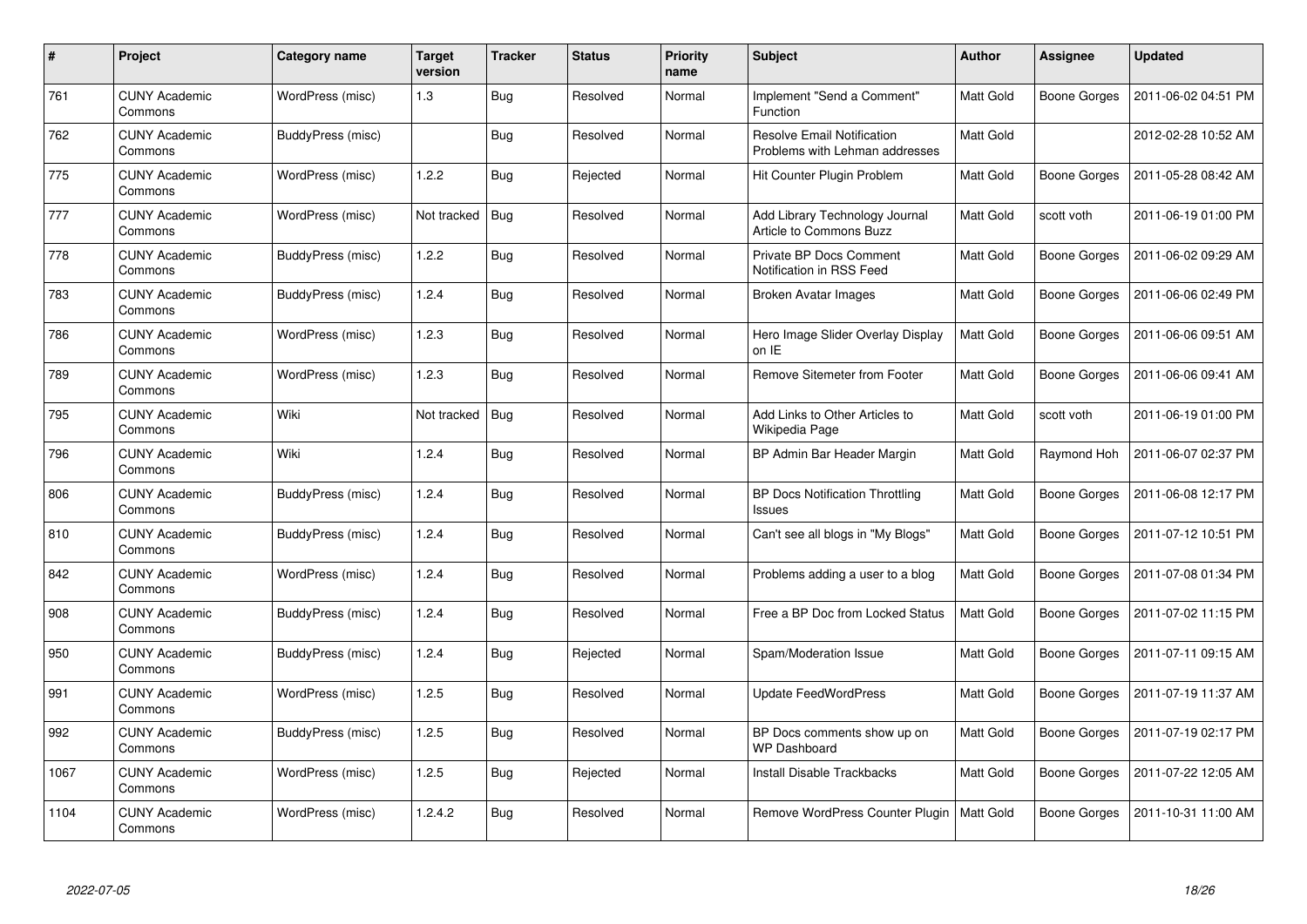| #    | Project                         | Category name            | <b>Target</b><br>version | <b>Tracker</b> | <b>Status</b> | <b>Priority</b><br>name | <b>Subject</b>                                                                     | Author    | <b>Assignee</b>     | <b>Updated</b>      |
|------|---------------------------------|--------------------------|--------------------------|----------------|---------------|-------------------------|------------------------------------------------------------------------------------|-----------|---------------------|---------------------|
| 1117 | <b>CUNY Academic</b><br>Commons | BuddyPress (misc)        | 1.2.5                    | Bug            | Resolved      | Normal                  | Character Display Error in Feed                                                    | Matt Gold | <b>Boone Gorges</b> | 2011-09-12 06:29 PM |
| 1127 | <b>CUNY Academic</b><br>Commons | <b>WordPress Themes</b>  | 1.6.4                    | Bug            | Resolved      | Normal                  | <b>Update WooThemes</b>                                                            | Matt Gold | <b>Boone Gorges</b> | 2014-05-21 11:04 PM |
| 1143 | CUNY Academic<br>Commons        | BuddyPress (misc)        | 1.2.5                    | <b>Bug</b>     | Resolved      | Normal                  | Notifications of Old Posts                                                         | Matt Gold |                     | 2011-08-30 09:56 PM |
| 1221 | <b>CUNY Academic</b><br>Commons | WordPress (misc)         | Not tracked              | Bug            | Resolved      | Normal                  | <b>Update CAC Featured Content</b><br>Plugin on WP Repo                            | Matt Gold | <b>Boone Gorges</b> | 2011-10-11 09:32 AM |
| 1294 | <b>CUNY Academic</b><br>Commons | BuddyPress (misc)        | Not tracked              | <b>Bug</b>     | Resolved      | Normal                  | Profile Field Search by College Not<br><b>Working Correctly</b>                    | Matt Gold | <b>Boone Gorges</b> | 2011-12-09 07:11 AM |
| 1295 | <b>CUNY Academic</b><br>Commons | Group Invitations        |                          | Bug            | Rejected      | Normal                  | Invite to Group Ajax Search Buggy                                                  | Matt Gold | Matt Gold           | 2014-05-01 10:31 AM |
| 1321 | <b>CUNY Academic</b><br>Commons | BuddyPress (misc)        | 1.2.5                    | Bug            | Duplicate     | Normal                  | BP Doc Comment Doesn't Show Up<br>on Doc (but does appear in group<br>stream)      | Matt Gold | <b>Boone Gorges</b> | 2011-11-04 08:04 AM |
| 1344 | <b>CUNY Academic</b><br>Commons | BuddyPress (misc)        | 1.3                      | <b>Bug</b>     | Resolved      | Normal                  | Activity Feed Items not Appearing<br>in Group                                      | Matt Gold | <b>Boone Gorges</b> | 2011-11-14 11:26 AM |
| 1345 | <b>CUNY Academic</b><br>Commons | BuddyPress (misc)        | 1.3                      | Bug            | Resolved      | Normal                  | <b>Consider Adding BuddyPress</b><br>Group for Community Admins and<br>Mods Plugin | Matt Gold | <b>Boone Gorges</b> | 2011-11-28 03:17 PM |
| 1352 | <b>CUNY Academic</b><br>Commons | WordPress (misc)         | Not tracked              | Bug            | Resolved      | Normal                  | Members listed as Authors on Main<br>Blog                                          | Matt Gold | <b>Boone Gorges</b> | 2011-11-16 09:15 AM |
| 1400 | <b>CUNY Academic</b><br>Commons | BuddyPress (misc)        | 1.2.7                    | Bug            | Resolved      | Normal                  | Firefox Login Caching Issue                                                        | Matt Gold | <b>Boone Gorges</b> | 2011-12-06 05:53 PM |
| 1412 | <b>CUNY Academic</b><br>Commons | BuddyPress (misc)        | 1.3                      | <b>Bug</b>     | Resolved      | Normal                  | Alter text on pop-up message about<br>role field                                   | Matt Gold | <b>Boone Gorges</b> | 2011-12-08 12:58 PM |
| 1419 | <b>CUNY Academic</b><br>Commons | Wiki                     | 1.3                      | <b>Bug</b>     | Rejected      | Normal                  | Ajax autosuggest on wiki tags not<br>working                                       | Matt Gold | Boone Gorges        | 2011-12-12 03:51 PM |
| 1451 | <b>CUNY Academic</b><br>Commons | BuddyPress (misc)        | 1.3.1                    | <b>Bug</b>     | Resolved      | Normal                  | Social Media Profile Icons Not<br>Showing Up Automatically?                        | Matt Gold | <b>Boone Gorges</b> | 2011-12-15 07:06 PM |
| 1452 | <b>CUNY Academic</b><br>Commons | Upgrades                 |                          | <b>Bug</b>     | Rejected      | Normal                  | Styling of UserVoice button                                                        | Matt Gold | Chris Stein         | 2014-05-01 03:15 PM |
| 1455 | <b>CUNY Academic</b><br>Commons | <b>BuddyPress</b> (misc) | 1.3.1                    | <b>Bug</b>     | Resolved      | Normal                  | Errant error message on Groups<br>page                                             | Matt Gold | Boone Gorges        | 2011-12-16 02:05 PM |
| 1464 | <b>CUNY Academic</b><br>Commons | Upgrades                 | 1.3.1                    | <b>Bug</b>     | Rejected      | Normal                  | UserVoice Account linked to wrong<br>account                                       | Matt Gold | <b>Boone Gorges</b> | 2011-12-19 09:40 AM |
| 1467 | <b>CUNY Academic</b><br>Commons | Upgrades                 |                          | <b>Bug</b>     | Rejected      | Normal                  | Have UserVoice Show "Report a<br>Bug" on pop-up                                    | Matt Gold | <b>Boone Gorges</b> | 2012-08-01 03:37 PM |
| 1482 | <b>CUNY Academic</b><br>Commons | WordPress (misc)         | 1.3.3                    | <b>Bug</b>     | Resolved      | Normal                  | News page twitter feed error                                                       | Matt Gold | Boone Gorges        | 2012-01-10 06:53 PM |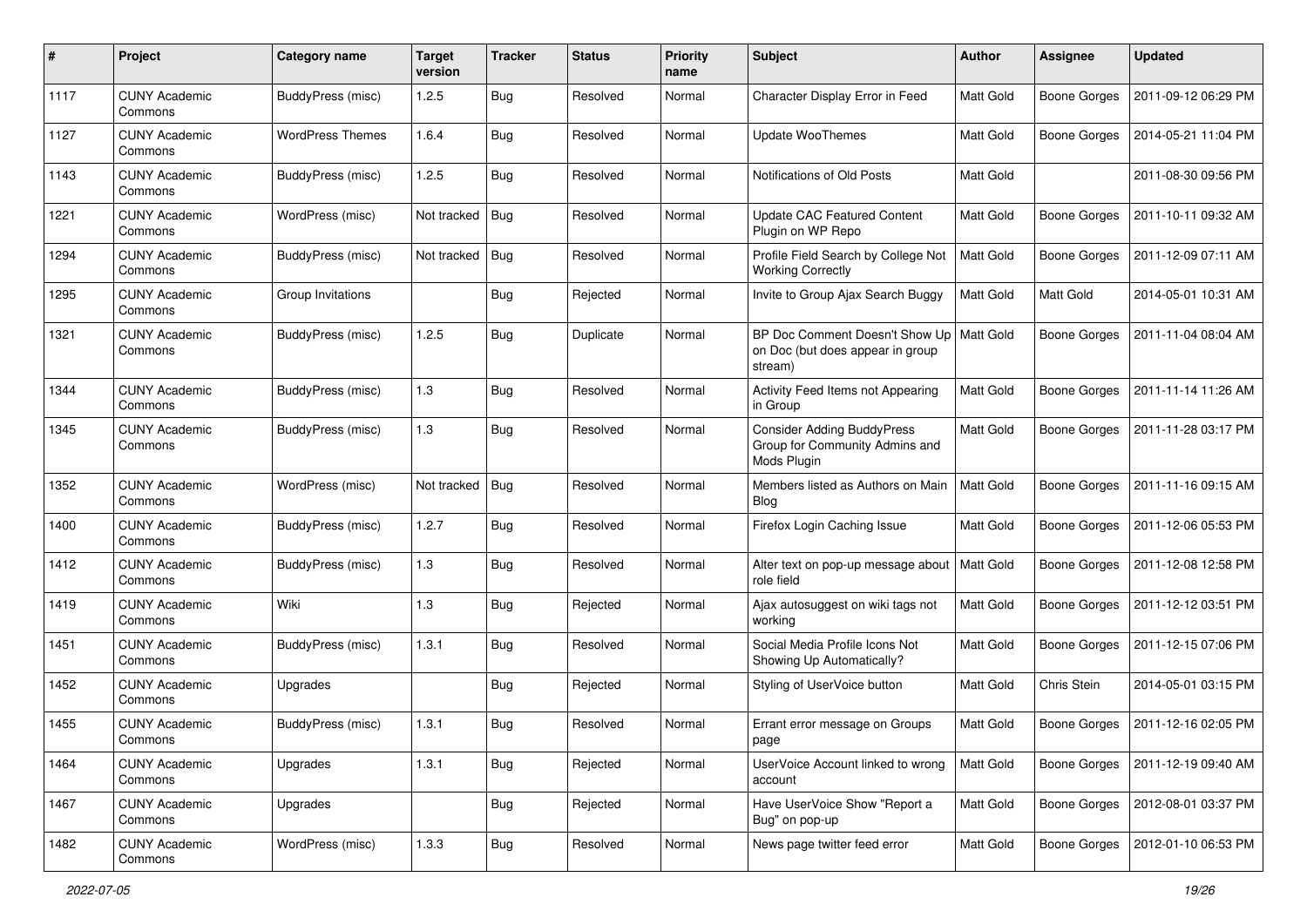| #    | Project                         | <b>Category name</b>   | Target<br>version | <b>Tracker</b> | <b>Status</b> | <b>Priority</b><br>name | <b>Subject</b>                                     | <b>Author</b>    | Assignee     | <b>Updated</b>      |
|------|---------------------------------|------------------------|-------------------|----------------|---------------|-------------------------|----------------------------------------------------|------------------|--------------|---------------------|
| 1483 | <b>CUNY Academic</b><br>Commons | WordPress (misc)       | 1.3.3             | <b>Bug</b>     | Resolved      | Normal                  | News page not showing posts from<br>News blog      | Matt Gold        | Boone Gorges | 2012-01-10 06:55 PM |
| 1488 | <b>CUNY Academic</b><br>Commons | BuddyPress (misc)      | 1.3.3             | <b>Bug</b>     | Resolved      | Normal                  | Unable to edit forum post                          | Matt Gold        | Boone Gorges | 2012-01-10 07:20 PM |
| 1498 | <b>CUNY Academic</b><br>Commons | BuddyPress (misc)      | 1.3.3             | Bug            | Resolved      | Normal                  | Non-Logged in User Redirect<br>Feature not working | <b>Matt Gold</b> | Boone Gorges | 2012-01-11 04:57 PM |
| 1503 | <b>CUNY Academic</b><br>Commons | BuddyPress (misc)      | 1.3.3             | Bug            | Resolved      | Normal                  | File list not showing file descriptions            | Matt Gold        | Boone Gorges | 2012-01-10 07:28 PM |
| 1542 | <b>CUNY Academic</b><br>Commons | <b>BuddyPress Docs</b> | 1.6               | <b>Bug</b>     | Resolved      | Normal                  | Group Docs Locked                                  | Matt Gold        | Boone Gorges | 2014-03-21 03:38 PM |
| 1543 | <b>CUNY Academic</b><br>Commons | Toolbar                |                   | Bug            | Rejected      | Normal                  | Spacing on "My Groups" Dropdown                    | <b>Matt Gold</b> | Boone Gorges | 2014-05-01 03:28 PM |
| 1545 | <b>CUNY Academic</b><br>Commons | BuddyPress (misc)      | 1.3.5             | Bug            | Resolved      | Normal                  | Problem with BP Doc Comment<br>Edit Icon in Forums | <b>Matt Gold</b> | Boone Gorges | 2012-01-16 06:14 PM |
| 1549 | CUNY Academic<br>Commons        | WordPress (misc)       | 1.3.5             | Bug            | Resolved      | Normal                  | Add SOPA Protest Plugin                            | Matt Gold        | Boone Gorges | 2012-01-17 06:19 PM |
| 1551 | <b>CUNY Academic</b><br>Commons | WordPress (misc)       | 1.3.5             | Bug            | Resolved      | Normal                  | Create Front-Page SOPA Protest<br>page             | Matt Gold        | Boone Gorges | 2012-01-17 09:32 PM |
| 1554 | <b>CUNY Academic</b><br>Commons | WordPress (misc)       | 1.3.6             | Bug            | Resolved      | Normal                  | User reports infinite redirect issue<br>on blog    | Matt Gold        | Boone Gorges | 2012-01-19 07:58 AM |
| 1558 | <b>CUNY Academic</b><br>Commons | BuddyPress (misc)      | 1.3.6             | Bug            | Resolved      | Normal                  | Login Issues                                       | Matt Gold        | Boone Gorges | 2012-02-08 06:40 PM |
| 1568 | CUNY Academic<br>Commons        | BuddyPress (misc)      | Not tracked       | Bug            | Resolved      | Normal                  | Member reports problem with email<br>notifications | <b>Matt Gold</b> |              | 2012-02-28 10:51 AM |
| 1614 | <b>CUNY Academic</b><br>Commons | BuddyPress (misc)      | 1.3.11            | Bug            | Resolved      | Normal                  | Non-CUNY Sign-Up Code<br>Disappears After Creation | Matt Gold        | Boone Gorges | 2012-04-05 01:50 AM |
| 1657 | <b>CUNY Academic</b><br>Commons | BuddyPress (misc)      | 1.3.10            | Bug            | Resolved      | Normal                  | Caching Issues                                     | Matt Gold        |              | 2012-04-04 10:17 AM |
| 1658 | <b>CUNY Academic</b><br>Commons | WordPress (misc)       |                   | Bug            | Rejected      | Normal                  | Zeteo Journal Redirect Error                       | Matt Gold        | Boone Gorges | 2014-05-01 03:38 PM |
| 1672 | <b>CUNY Academic</b><br>Commons | BuddyPress (misc)      | 1.3.11            | Bug            | Resolved      | Normal                  | Activity replies in groups                         | Matt Gold        | Boone Gorges | 2012-04-04 09:37 AM |
| 1784 | <b>CUNY Academic</b><br>Commons | BuddyPress (misc)      | 1.3.11            | Bug            | Resolved      | Normal                  | Date/Content Problems on Forum<br>digest emails    | Matt Gold        | Boone Gorges | 2012-04-03 08:28 PM |
| 1794 | <b>CUNY Academic</b><br>Commons | BuddyPress (misc)      | 1.3.10            | Bug            | Resolved      | Normal                  | Remove "Notice anything new"<br>notification       | Matt Gold        | Boone Gorges | 2012-03-29 09:45 PM |
| 1808 | CUNY Academic<br>Commons        | WordPress (misc)       | 1.3.11            | Bug            | Resolved      | Normal                  | New title page titles                              | Matt Gold        | Boone Gorges | 2012-04-04 08:39 AM |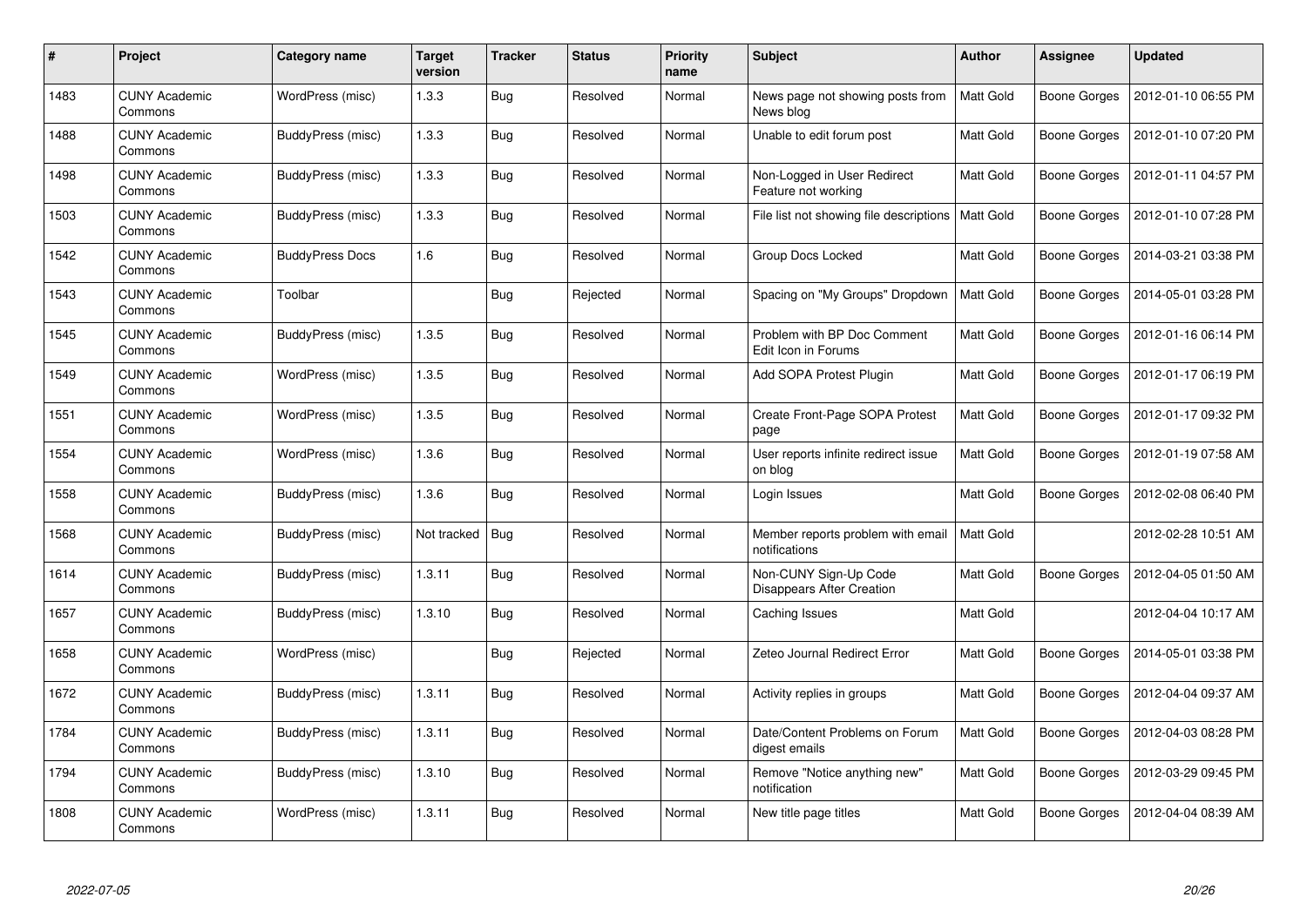| $\#$ | Project                         | Category name     | <b>Target</b><br>version | <b>Tracker</b> | <b>Status</b> | <b>Priority</b><br>name | <b>Subject</b>                                               | <b>Author</b>    | <b>Assignee</b>     | <b>Updated</b>      |
|------|---------------------------------|-------------------|--------------------------|----------------|---------------|-------------------------|--------------------------------------------------------------|------------------|---------------------|---------------------|
| 1849 | <b>CUNY Academic</b><br>Commons | WordPress (misc)  | Not tracked              | Bug            | Resolved      | Normal                  | FAQ Hard to Read on Help Blog                                | <b>Matt Gold</b> | Sarah Morgano       | 2012-05-16 02:45 PM |
| 1853 | <b>CUNY Academic</b><br>Commons | WordPress (misc)  | Not tracked              | Bug            | Resolved      | Normal                  | CDev public?                                                 | Matt Gold        |                     | 2012-04-24 06:20 PM |
| 1872 | <b>CUNY Academic</b><br>Commons | WordPress (misc)  | 1.3.13                   | Bug            | Resolved      | Normal                  | Update Woo Framework                                         | Matt Gold        | <b>Boone Gorges</b> | 2012-05-22 11:36 AM |
| 1885 | <b>CUNY Academic</b><br>Commons | WordPress (misc)  | 1.3.13                   | Bug            | Resolved      | Normal                  | TinyMCE button error                                         | Matt Gold        | Boone Gorges        | 2012-05-17 11:15 AM |
| 1901 | <b>CUNY Academic</b><br>Commons | WordPress (misc)  | Not tracked              | <b>Bug</b>     | Rejected      | Normal                  | Commons Down                                                 | <b>Matt Gold</b> |                     | 2012-05-22 09:59 AM |
| 1902 | <b>CUNY Academic</b><br>Commons | WordPress (misc)  | Not tracked              | Bug            | Resolved      | Normal                  | CF access to home page slide<br>creation                     | Matt Gold        | Boone Gorges        | 2012-05-22 09:04 AM |
| 1912 | <b>CUNY Academic</b><br>Commons | WordPress (misc)  | 1.3.13                   | Bug            | Resolved      | Normal                  | Install the VéritéCo Timeline Plugin                         | Matt Gold        | Boone Gorges        | 2012-05-23 04:13 PM |
| 1931 | <b>CUNY Academic</b><br>Commons | WordPress (misc)  | Not tracked              | Bug            | Rejected      | Normal                  | Deleted Blog visible to admin, but<br>not to standard users  | Matt Gold        | Boone Gorges        | 2012-06-12 09:14 AM |
| 1951 | <b>CUNY Academic</b><br>Commons | WordPress (misc)  | Not tracked              | <b>Bug</b>     | Resolved      | Normal                  | Check RSS feed of GCDI site                                  | Matt Gold        | Boone Gorges        | 2012-07-19 10:00 PM |
| 1953 | <b>CUNY Academic</b><br>Commons | BuddyPress (misc) | 1.3.15                   | Bug            | Resolved      | Normal                  | Email forum notification formatting<br>issue                 | Matt Gold        | Boone Gorges        | 2012-06-21 03:32 PM |
| 1979 | <b>CUNY Academic</b><br>Commons | BuddyPress (misc) | 1.4                      | Bug            | Rejected      | Normal                  | Received two notifications of an<br>activity update          | Matt Gold        | Boone Gorges        | 2012-07-12 10:43 AM |
| 1997 | <b>CUNY Academic</b><br>Commons | BuddyPress (misc) | 1.4.6                    | <b>Bug</b>     | Resolved      | Normal                  | Forum post notification didn't<br>indicate image attachments | Matt Gold        | Boone Gorges        | 2012-09-23 05:03 PM |
| 2014 | <b>CUNY Academic</b><br>Commons | BuddyPress (misc) | 1.5                      | Bug            | Resolved      | Normal                  | Improper margins on Members<br>Directory                     | Matt Gold        | Dominic Giglio      | 2012-12-18 10:37 AM |
| 2029 | <b>CUNY Academic</b><br>Commons | WordPress (misc)  | 1.4.11                   | Bug            | Resolved      | Normal                  | CForms error                                                 | Matt Gold        | Dominic Giglio      | 2012-11-17 02:15 PM |
| 2036 | <b>CUNY Academic</b><br>Commons | WordPress (misc)  | 1.4.1                    | <b>Bug</b>     | Resolved      | Normal                  | Drop-down styling error                                      | Matt Gold        | Raymond Hoh         | 2012-08-11 01:31 PM |
| 2037 | <b>CUNY Academic</b><br>Commons | BuddyPress (misc) | 1.4.5                    | <b>Bug</b>     | Resolved      | Normal                  | Special Character shows up in RBE<br>post                    | <b>Matt Gold</b> | Raymond Hoh         | 2012-09-17 07:12 PM |
| 2038 | <b>CUNY Academic</b><br>Commons | WordPress (misc)  | 1.4.2                    | Bug            | Resolved      | Normal                  | Fixing homepage spacing                                      | Matt Gold        | Matt Gold           | 2012-08-13 10:12 PM |
| 2040 | <b>CUNY Academic</b><br>Commons | BuddyPress (misc) | 1.4.2                    | Bug            | Resolved      | Normal                  | RBE on BP Docs Edits?                                        | Matt Gold        | <b>Boone Gorges</b> | 2012-08-14 08:13 AM |
| 2044 | <b>CUNY Academic</b><br>Commons | WordPress (misc)  | 1.4.7                    | <b>Bug</b>     | Resolved      | Normal                  | Comment field asks for name info<br>when user logged in      | Matt Gold        | Dominic Giglio      | 2012-10-11 08:34 PM |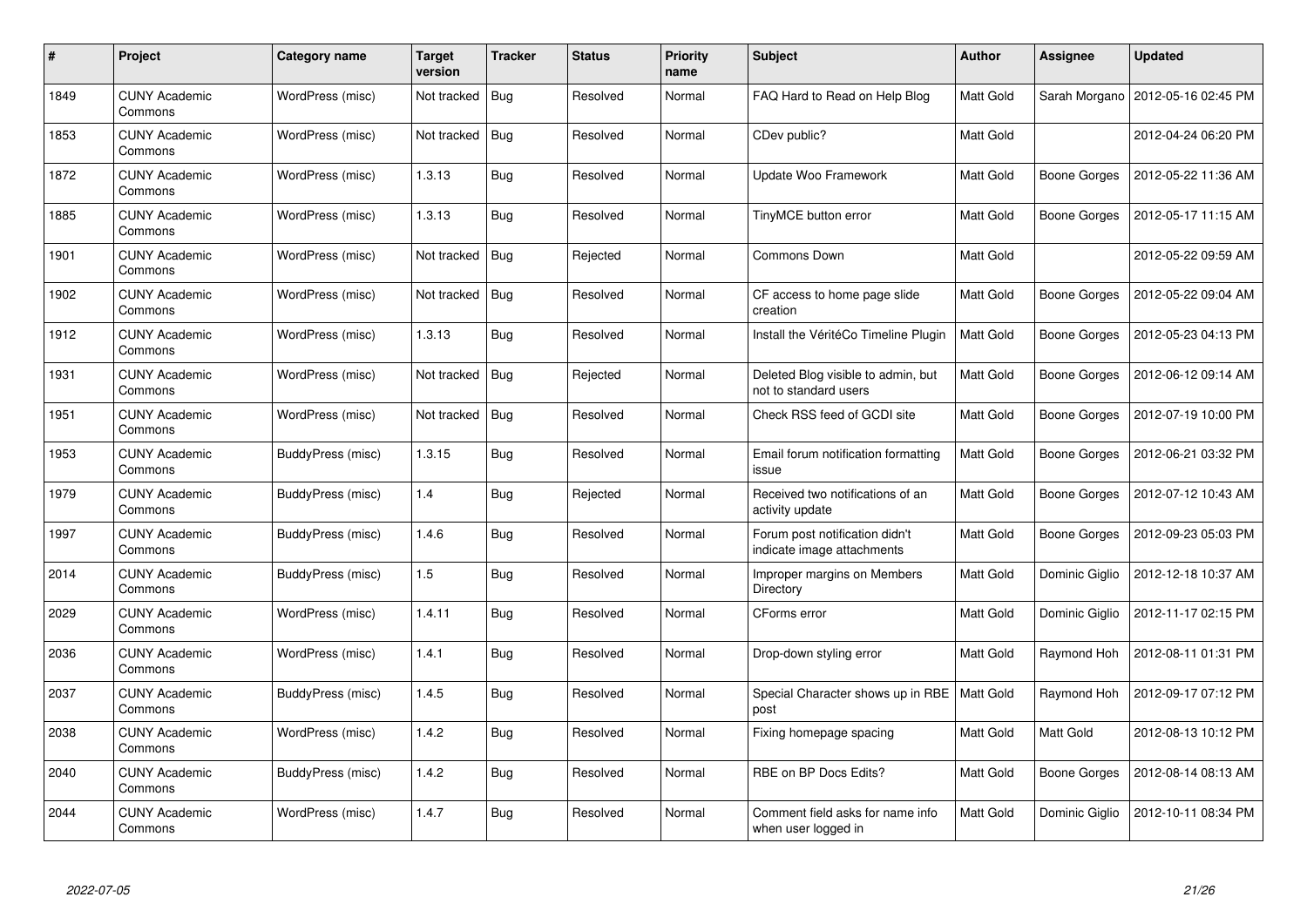| #    | <b>Project</b>                  | Category name     | Target<br>version | <b>Tracker</b> | <b>Status</b> | <b>Priority</b><br>name | <b>Subject</b>                                                                      | <b>Author</b>    | <b>Assignee</b>     | <b>Updated</b>      |
|------|---------------------------------|-------------------|-------------------|----------------|---------------|-------------------------|-------------------------------------------------------------------------------------|------------------|---------------------|---------------------|
| 2045 | <b>CUNY Academic</b><br>Commons | BuddyPress (misc) |                   | Bug            | Duplicate     | Normal                  | Double Post/RBE Notification                                                        | <b>Matt Gold</b> | Boone Gorges        | 2012-08-15 08:53 AM |
| 2051 | <b>CUNY Academic</b><br>Commons | WordPress (misc)  | Not tracked       | Bug            | Rejected      | Normal                  | User finds Commons blocked due<br>to virus warning                                  | Matt Gold        |                     | 2012-08-17 04:35 PM |
| 2052 | <b>CUNY Academic</b><br>Commons | BuddyPress (misc) |                   | Bug            | Rejected      | Normal                  | <b>RBE Not Enabled?</b>                                                             | Matt Gold        | Boone Gorges        | 2012-08-18 09:16 PM |
| 2057 | <b>CUNY Academic</b><br>Commons | BuddyPress (misc) | 1.4.3             | Bug            | Resolved      | Normal                  | Newest/Active/Popular Filters Not<br>working on Homepage List of<br>Groups, Members | Matt Gold        | Boone Gorges        | 2012-08-23 03:18 PM |
| 2058 | <b>CUNY Academic</b><br>Commons | WordPress (misc)  | 1.4.6             | Bug            | Rejected      | Normal                  | Page shift on clicking Log in box                                                   | Matt Gold        | Boone Gorges        | 2012-08-20 05:53 PM |
| 2089 | <b>CUNY Academic</b><br>Commons | WordPress (misc)  | 1.4.13            | Bug            | Rejected      | Normal                  | Possible blog email notification<br>issue                                           | <b>Matt Gold</b> | Boone Gorges        | 2012-12-11 06:59 PM |
| 2091 | <b>CUNY Academic</b><br>Commons | BuddyPress (misc) | Not tracked       | Bug            | Resolved      | Normal                  | <b>RBE Down</b>                                                                     | Matt Gold        | Raymond Hoh         | 2012-09-02 06:00 PM |
| 2094 | <b>CUNY Academic</b><br>Commons | Server            | Not tracked       | <b>Bug</b>     | Resolved      | Normal                  | User reports site outage                                                            | Matt Gold        |                     | 2012-09-04 10:16 AM |
| 2099 | <b>CUNY Academic</b><br>Commons | WordPress (misc)  | Not tracked       | Bug            | Resolved      | Normal                  | Gallery Slide Widget Reset                                                          | Matt Gold        | Boone Gorges        | 2012-09-04 06:26 PM |
| 2105 | <b>CUNY Academic</b><br>Commons | BuddyPress (misc) | 1.4.9             | Bug            | Resolved      | Normal                  | File name in a file uploaded to<br>group contains escape characters                 | Matt Gold        | Dominic Giglio      | 2012-11-01 12:02 PM |
| 2115 | <b>CUNY Academic</b><br>Commons | WordPress (misc)  | 1.4.4             | Bug            | Resolved      | Normal                  | Update Site Footer to reflect current<br>number of CUNY campuses                    | Matt Gold        | Dominic Giglio      | 2012-09-10 02:47 PM |
| 2116 | <b>CUNY Academic</b><br>Commons | BuddyPress (misc) | 1.4.31            | <b>Bug</b>     | Resolved      | Normal                  | Include failed message in RBE<br><b>Failure Notification</b>                        | Matt Gold        | Raymond Hoh         | 2013-07-08 11:01 PM |
| 2117 | <b>CUNY Academic</b><br>Commons | BuddyPress (misc) | 1.4.8             | <b>Bug</b>     | Resolved      | Normal                  | User reports double notification of<br>announcements                                | Matt Gold        | Dominic Giglio      | 2012-10-22 09:37 AM |
| 2159 | <b>CUNY Academic</b><br>Commons | BuddyPress (misc) | 1.4.24            | Bug            | Resolved      | Normal                  | Page redirection after accepting<br>group invite                                    | Matt Gold        | Dominic Giglio      | 2013-04-11 08:00 PM |
| 2176 | <b>CUNY Academic</b><br>Commons | BuddyPress (misc) | 1.4.9             | <b>Bug</b>     | Rejected      | Normal                  | Page error upon accepting group<br>membership request                               | Matt Gold        | Dominic Giglio      | 2012-11-01 09:48 PM |
| 2188 | <b>CUNY Academic</b><br>Commons | BuddyPress (misc) | 1.4.9             | Bug            | Resolved      | Normal                  | Line Spacing/Breaks on BP Docs                                                      | Matt Gold        | Chris Stein         | 2012-11-01 03:15 PM |
| 2204 | <b>CUNY Academic</b><br>Commons | WordPress (misc)  | 1.4.10            | <b>Bug</b>     | Resolved      | Normal                  | User Doesn't Come up in Add New<br>User Autocomplete                                | Matt Gold        | Dominic Giglio      | 2012-11-11 12:50 AM |
| 2210 | <b>CUNY Academic</b><br>Commons | WordPress (misc)  | 1.4.9             | Bug            | Resolved      | Normal                  | Add Twenty Twelve Theme                                                             | Matt Gold        | <b>Boone Gorges</b> | 2012-11-01 10:26 AM |
| 2231 | <b>CUNY Academic</b><br>Commons | commonsinabox.org | Not tracked       | Bug            | Resolved      | Normal                  | Fix Header issue on<br>Commonsinabox.org                                            | Matt Gold        | Boone Gorges        | 2014-05-01 07:51 PM |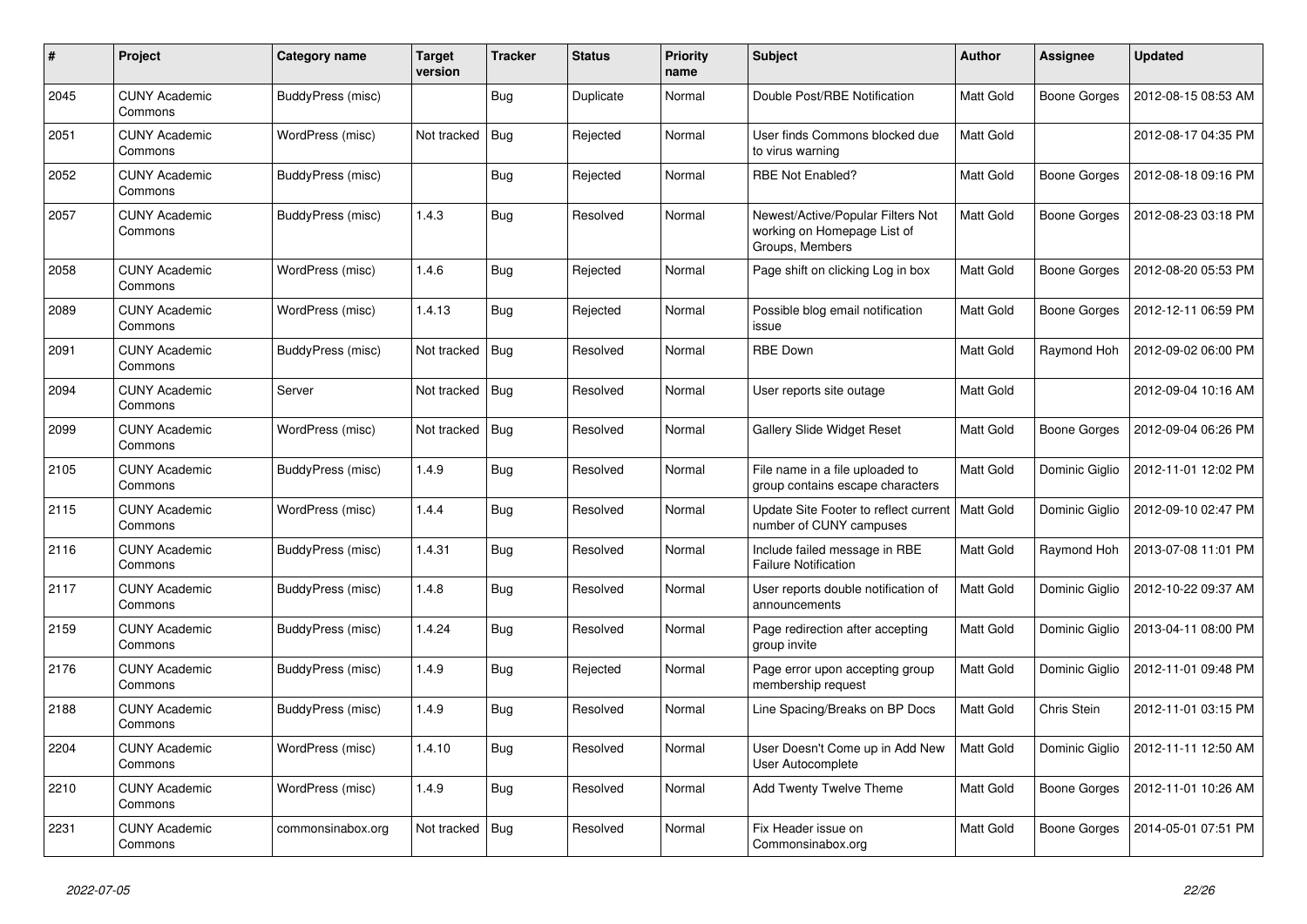| #    | Project                         | Category name              | <b>Target</b><br>version | <b>Tracker</b> | <b>Status</b> | <b>Priority</b><br>name | <b>Subject</b>                                                                  | Author           | <b>Assignee</b>     | <b>Updated</b>      |
|------|---------------------------------|----------------------------|--------------------------|----------------|---------------|-------------------------|---------------------------------------------------------------------------------|------------------|---------------------|---------------------|
| 2239 | <b>CUNY Academic</b><br>Commons | <b>Email Notifications</b> | 1.7                      | <b>Bug</b>     | Resolved      | Normal                  | Login redirects when clicking on<br>private group addresses not<br>working      | Matt Gold        | Raymond Hoh         | 2014-11-01 11:41 AM |
| 2240 | <b>CUNY Academic</b><br>Commons | WordPress (misc)           | 1.4.10                   | Bug            | Resolved      | Normal                  | Update Luna theme                                                               | Matt Gold        | Dominic Giglio      | 2012-11-11 04:27 PM |
| 2250 | <b>CUNY Academic</b><br>Commons | WordPress (misc)           |                          | Bug            | Rejected      | Normal                  | Livestreaming page error                                                        | Matt Gold        | <b>Boone Gorges</b> | 2012-11-15 11:35 AM |
| 2264 | <b>CUNY Academic</b><br>Commons | commonsinabox.org          |                          | Bug            | Rejected      | Normal                  | Update CBOX logo on welcome<br>message                                          | <b>Matt Gold</b> | Boone Gorges        | 2012-11-19 02:46 AM |
| 2265 | <b>CUNY Academic</b><br>Commons |                            | Not tracked              | Bug            | Rejected      | Normal                  | "Need Support" widget in cbox<br>documentation                                  | Matt Gold        | <b>Boone Gorges</b> | 2012-11-20 01:07 PM |
| 2266 | <b>CUNY Academic</b><br>Commons | commonsinabox.org          |                          | Bug            | Resolved      | Normal                  | Demo slider                                                                     | Matt Gold        | <b>Boone Gorges</b> | 2012-11-18 11:26 PM |
| 2267 | <b>CUNY Academic</b><br>Commons |                            |                          | Bug            | Resolved      | Normal                  | Change "Cbox" to "CBOX" in<br>Dashboard Menu                                    | <b>Matt Gold</b> | <b>Boone Gorges</b> | 2012-11-18 11:01 PM |
| 2268 | <b>CUNY Academic</b><br>Commons |                            |                          | Bug            | Rejected      | Normal                  | Add CBOX icon to dashboard<br>menu?                                             | Matt Gold        | <b>Boone Gorges</b> | 2012-11-18 10:58 PM |
| 2269 | <b>CUNY Academic</b><br>Commons | commonsinabox.org          | Not tracked              | Bug            | Rejected      | Normal                  | Replace Default CBOX Icon for<br>Groups                                         | Matt Gold        | <b>Boone Gorges</b> | 2012-11-20 01:53 PM |
| 2270 | <b>CUNY Academic</b><br>Commons | commonsinabox.org          | Not tracked              | <b>Bug</b>     | Rejected      | Normal                  | CBOX group sign up - default email<br>setting                                   | Matt Gold        | <b>Boone Gorges</b> | 2012-11-20 03:51 PM |
| 2273 | <b>CUNY Academic</b><br>Commons | commonsinabox.org          | Not tracked              | Bug            | Resolved      | Normal                  | Add Hosting<br>recommendations/minimum<br>requirements to CBOX<br>documentation | Matt Gold        | scott voth          | 2014-02-09 11:37 AM |
| 2274 | <b>CUNY Academic</b><br>Commons | commonsinabox.org          | Not tracked              | Bug            | Rejected      | Normal                  | CBOX - group names on group<br>pages                                            | Matt Gold        | <b>Boone Gorges</b> | 2012-11-20 02:05 PM |
| 2275 | <b>CUNY Academic</b><br>Commons | commonsinabox.org          | Not tracked              | <b>Bug</b>     | Resolved      | Normal                  | CBOX support requests                                                           | Matt Gold        | <b>Boone Gorges</b> | 2012-11-20 02:05 PM |
| 2284 | <b>CUNY Academic</b><br>Commons | commonsinabox.org          |                          | Bug            | Rejected      | Normal                  | cbox.org forum link error from<br>profile page                                  | <b>Matt Gold</b> | Boone Gorges        | 2012-11-20 08:02 PM |
| 2288 | <b>CUNY Academic</b><br>Commons | commonsinabox.org          |                          | Bug            | Rejected      | Normal                  | […] issue occurring on<br>commonsinabox.org                                     | Matt Gold        | <b>Boone Gorges</b> | 2012-12-11 01:17 AM |
| 2293 | <b>CUNY Academic</b><br>Commons | commonsinabox.org          |                          | <b>Bug</b>     | Resolved      | Normal                  | Building community on<br>commonsinabox.org - add<br>members page                | Matt Gold        | Chris Stein         | 2012-11-25 03:43 PM |
| 2295 | <b>CUNY Academic</b><br>Commons | commonsinabox.org          |                          | Bug            | Rejected      | Normal                  | Glitch in CBOX Logo                                                             | Matt Gold        | <b>Boone Gorges</b> | 2012-12-11 01:08 AM |
| 2339 | <b>CUNY Academic</b><br>Commons | commonsinabox.org          | Not tracked Bug          |                | Resolved      | Normal                  | Email forum notification includes<br>relative link to post                      | Matt Gold        | Raymond Hoh         | 2013-01-08 04:24 PM |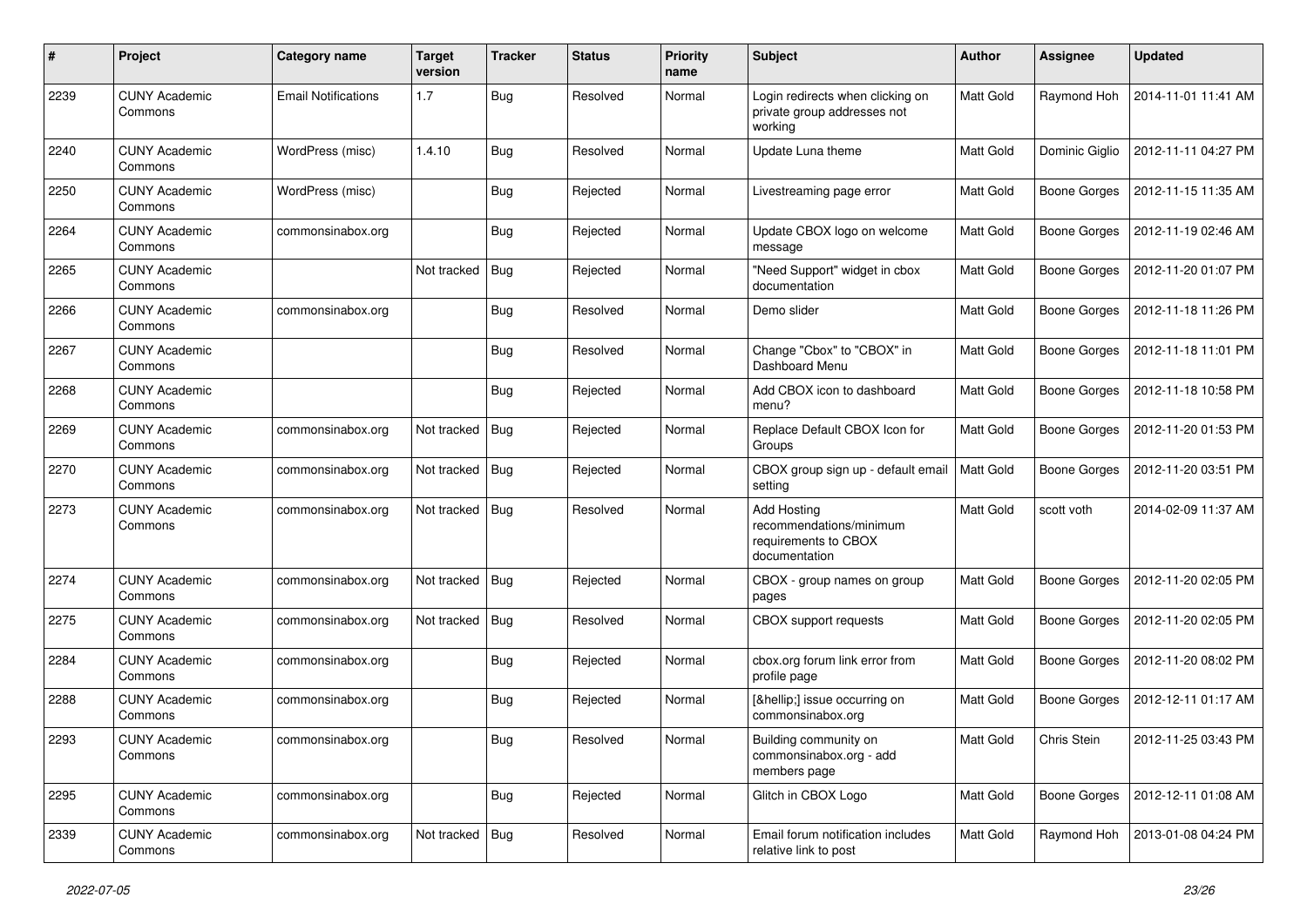| $\#$ | Project                         | Category name     | Target<br>version | <b>Tracker</b> | <b>Status</b> | <b>Priority</b><br>name | <b>Subject</b>                                           | <b>Author</b>    | <b>Assignee</b>     | <b>Updated</b>      |
|------|---------------------------------|-------------------|-------------------|----------------|---------------|-------------------------|----------------------------------------------------------|------------------|---------------------|---------------------|
| 2343 | <b>CUNY Academic</b><br>Commons | commonsinabox.org | Not tracked       | Bug            | Rejected      | Normal                  | Double Notifications from<br>commonsinabox.org           | <b>Matt Gold</b> | <b>Boone Gorges</b> | 2013-03-20 01:45 PM |
| 2363 | <b>CUNY Academic</b><br>Commons | WordPress (misc)  | 1.4.16            | Bug            | Resolved      | Normal                  | HTTP Error 500 (Internal Server<br>Error) on GC DSL blog | Matt Gold        | Boone Gorges        | 2013-01-02 10:10 AM |
| 2385 | <b>CUNY Academic</b><br>Commons | BuddyPress (misc) | 1.4.18            | Bug            | Resolved      | Normal                  | Sitewide nav bar not appearing                           | Matt Gold        | <b>Boone Gorges</b> | 2013-01-24 10:21 AM |
| 2415 | <b>CUNY Academic</b><br>Commons | BuddyPress (misc) | 1.4.19            | Bug            | Resolved      | Normal                  | Remove "Popular" link on<br>homepage members widget      | Matt Gold        | <b>Boone Gorges</b> | 2013-02-12 10:05 PM |
| 2422 | <b>CUNY Academic</b><br>Commons | WordPress (misc)  | Not tracked       | <b>Bug</b>     | Resolved      | Normal                  | Repeating posts on<br>news.commons.gc.cuny.edu           | <b>Matt Gold</b> | Matt Gold           | 2013-02-09 01:05 PM |
| 2429 | <b>CUNY Academic</b><br>Commons | WordPress (misc)  |                   | Bug            | Rejected      | Normal                  | Add User Switching Plugin?                               | Matt Gold        | Boone Gorges        | 2013-02-28 10:51 AM |
| 2517 | <b>CUNY Academic</b><br>Commons | WordPress (misc)  | 1.4.22            | <b>Bug</b>     | Resolved      | Normal                  | <b>Add Constant Contact Plugin</b>                       | Matt Gold        | <b>Boone Gorges</b> | 2013-03-20 01:53 PM |
| 2520 | <b>CUNY Academic</b><br>Commons | WordPress (misc)  | 1.4.22            | Bug            | Resolved      | Normal                  | Add Edit Flow Plugin                                     | Matt Gold        | Boone Gorges        | 2013-03-20 02:01 PM |
| 2551 | <b>CUNY Academic</b><br>Commons | commonsinabox.org | Not tracked       | <b>Bug</b>     | Resolved      | Normal                  | RBE on CBOX.org not working?                             | Matt Gold        | Raymond Hoh         | 2013-08-15 07:58 AM |
| 2596 | <b>CUNY Academic</b><br>Commons | BuddyPress (misc) |                   | <b>Bug</b>     | Rejected      | Normal                  | Homepage Recent blog posts<br>widget display             | Matt Gold        | Boone Gorges        | 2013-05-23 10:50 PM |
| 2645 | <b>CUNY Academic</b><br>Commons | commonsinabox.org | Not tracked       | <b>Bug</b>     | Resolved      | Normal                  | Add CASCI site to Showcase                               | Matt Gold        | scott voth          | 2014-02-08 11:07 AM |
| 2654 | <b>CUNY Academic</b><br>Commons | commonsinabox.org | Not tracked       | <b>Bug</b>     | Resolved      | Normal                  | Forum creation step in group setup<br>doesn't stick      | Matt Gold        | <b>Boone Gorges</b> | 2013-08-11 11:51 AM |
| 2660 | <b>CUNY Academic</b><br>Commons | commonsinabox.org | Not tracked       | Bug            | Resolved      | Normal                  | Forum Role Display errors                                | Matt Gold        | Raymond Hoh         | 2013-08-11 11:48 AM |
| 2669 | <b>CUNY Academic</b><br>Commons | Reply By Email    |                   | Bug            | Rejected      | Normal                  | Prevent auto-replies from posting to<br>forum via email  | Matt Gold        | Raymond Hoh         | 2014-05-01 08:13 PM |
| 2673 | <b>CUNY Academic</b><br>Commons | WordPress (misc)  |                   | <b>Bug</b>     | Rejected      | Normal                  | Spam Registration                                        | Matt Gold        | Dominic Giglio      | 2014-05-01 08:14 PM |
| 2684 | <b>CUNY Academic</b><br>Commons | WordPress (misc)  |                   | <b>Bug</b>     | Rejected      | Normal                  | Authentication/Cookie problems                           | Matt Gold        | Boone Gorges        | 2013-07-25 10:09 PM |
| 2691 | <b>CUNY Academic</b><br>Commons | BuddyPress (misc) |                   | Bug            | Rejected      | Normal                  | Problems inviting members to a<br>group                  | Matt Gold        | Dominic Giglio      | 2015-01-02 03:12 PM |
| 2706 | <b>CUNY Academic</b><br>Commons | BuddyPress (misc) | 1.6.4             | Bug            | Resolved      | Normal                  | Problem sending group invitations                        | Matt Gold        | <b>Boone Gorges</b> | 2014-05-18 11:36 AM |
| 2712 | <b>CUNY Academic</b><br>Commons | BuddyPress (misc) | 1.5.0.1           | <b>Bug</b>     | Resolved      | Normal                  | Font Size in BP Profile Menu<br>Should be Larger         | Matt Gold        | Boone Gorges        | 2013-08-23 04:36 PM |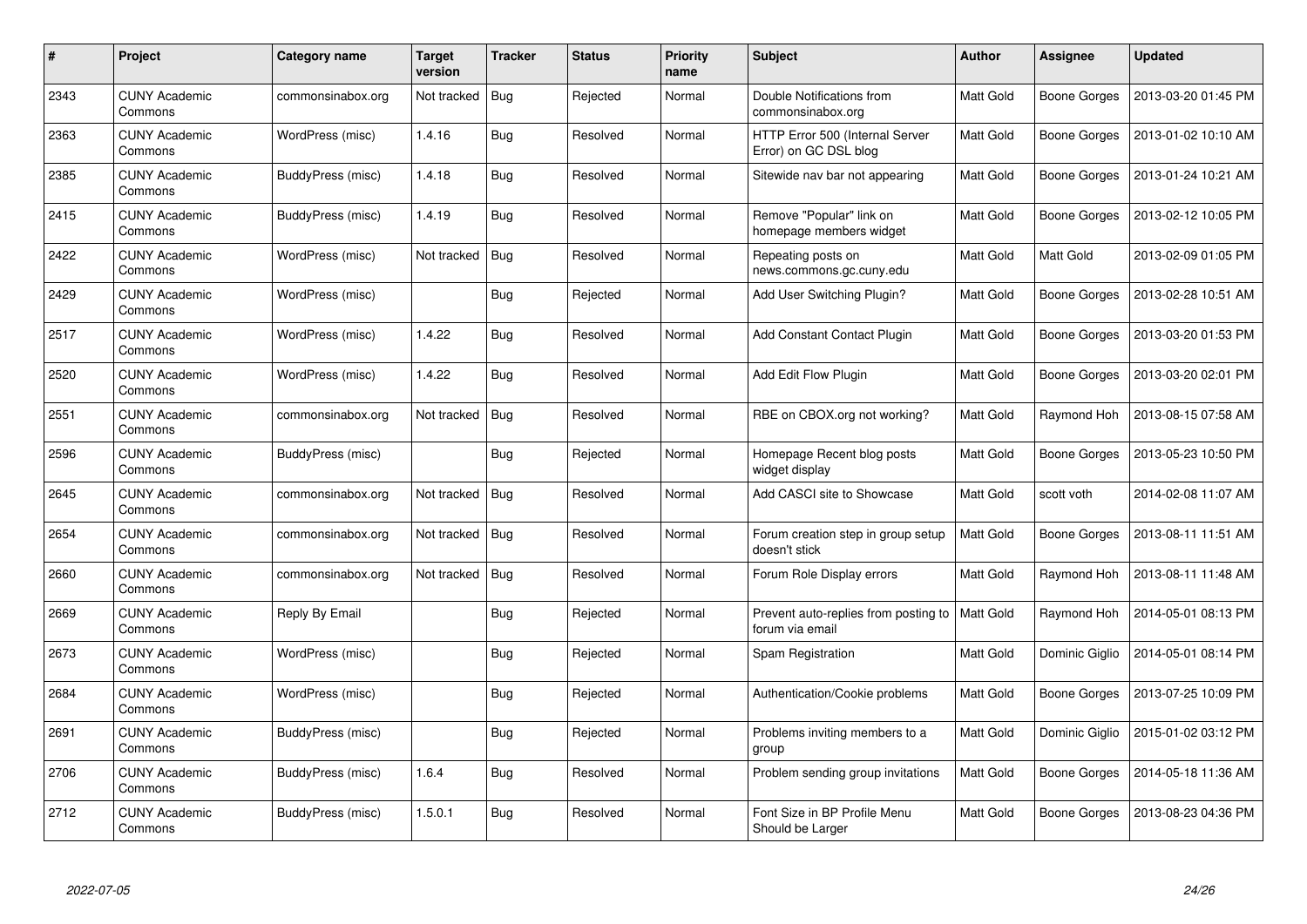| #    | Project                         | <b>Category name</b>    | Target<br>version | <b>Tracker</b> | <b>Status</b> | <b>Priority</b><br>name | <b>Subject</b>                                               | <b>Author</b>    | <b>Assignee</b>     | <b>Updated</b>      |
|------|---------------------------------|-------------------------|-------------------|----------------|---------------|-------------------------|--------------------------------------------------------------|------------------|---------------------|---------------------|
| 2714 | <b>CUNY Academic</b><br>Commons | BuddyPress (misc)       | 1.5.0.1           | Bug            | Resolved      | Normal                  | Font and Font Size Inconsistent in<br><b>Commons Profile</b> | <b>Matt Gold</b> | Boone Gorges        | 2013-08-23 04:17 PM |
| 2730 | <b>CUNY Academic</b><br>Commons | BuddyPress (misc)       |                   | Bug            | Duplicate     | Normal                  | Limits on Publications Entry Field                           | Matt Gold        | Boone Gorges        | 2013-08-29 09:36 AM |
| 2733 | <b>CUNY Academic</b><br>Commons | <b>Public Portfolio</b> | 1.6               | Bug            | Resolved      | Normal                  | Address UX issues in Profile<br>submenu on admin bar         | Matt Gold        | Chris Stein         | 2014-03-31 10:52 PM |
| 2735 | <b>CUNY Academic</b><br>Commons | BuddyPress (misc)       | 1.5.1             | Bug            | Resolved      | Normal                  | Profile Incorrectly Shortens About<br>You Field              | Matt Gold        | <b>Boone Gorges</b> | 2013-08-28 11:36 AM |
| 2755 | <b>CUNY Academic</b><br>Commons | BuddyPress (misc)       | 1.5.1             | Bug            | Resolved      | Normal                  | Alphabetize list of colleges in<br>positions drop-down       | Matt Gold        | Boone Gorges        | 2013-08-29 09:30 AM |
| 2763 | <b>CUNY Academic</b><br>Commons | BuddyPress (misc)       |                   | Bug            | Rejected      | Normal                  | Send Invites Page Hang                                       | Matt Gold        | Boone Gorges        | 2013-08-29 09:33 AM |
| 2765 | <b>CUNY Academic</b><br>Commons | Toolbar                 | 1.8               | <b>Bug</b>     | Resolved      | Normal                  | Scrolling/layer issue on admin bar                           | Matt Gold        | Boone Gorges        | 2015-05-05 03:48 PM |
| 2770 | <b>CUNY Academic</b><br>Commons | WordPress (misc)        |                   | Bug            | Resolved      | Normal                  | Create Access to Network Admin<br>from new Admin Bar         | Matt Gold        | Boone Gorges        | 2013-09-10 12:31 PM |
| 2776 | <b>CUNY Academic</b><br>Commons | BuddyPress (misc)       | 1.5.2             | Bug            | Resolved      | Normal                  | Change Name of SPS in College<br>list                        | Matt Gold        | Boone Gorges        | 2013-09-11 08:19 PM |
| 2785 | <b>CUNY Academic</b><br>Commons | BuddyPress (misc)       | Not tracked       | <b>Bug</b>     | Resolved      | Normal                  | Don't see cuny.is shortlink for<br>myself                    | Matt Gold        | Boone Gorges        | 2013-09-12 10:56 AM |
| 2786 | <b>CUNY Academic</b><br>Commons | BuddyPress (misc)       | 1.5.3             | Bug            | Resolved      | Normal                  | Move position of close window<br>checkbox on overlay         | Matt Gold        | Boone Gorges        | 2013-09-19 12:07 PM |
| 2787 | <b>CUNY Academic</b><br>Commons |                         | Not tracked       | <b>Bug</b>     | Resolved      | Normal                  | Create annotated screenshot for<br>portfolio codex page      | Matt Gold        | scott voth          | 2014-02-08 02:38 PM |
| 2791 | <b>CUNY Academic</b><br>Commons | BuddyPress (misc)       | 1.5.19            | <b>Bug</b>     | Rejected      | Normal                  | Modify yellow profile bar alert                              | Matt Gold        | Chris Stein         | 2014-02-21 03:52 PM |
| 2795 | <b>CUNY Academic</b><br>Commons | BuddyPress (misc)       | 1.6               | Bug            | Resolved      | Normal                  | Friendship Request Acceptance<br>interface                   | Matt Gold        | Chris Stein         | 2014-03-27 03:07 PM |
| 2798 | <b>CUNY Academic</b><br>Commons | BuddyPress (misc)       | 1.5.4             | <b>Bug</b>     | Resolved      | Normal                  | IE10 Profile Display Errors                                  | Matt Gold        | Raymond Hoh         | 2013-09-25 03:33 PM |
| 2816 | <b>CUNY Academic</b><br>Commons | BuddyPress (misc)       | Future<br>release | Bug            | Resolved      | Normal                  | Double posting/email notification                            | Matt Gold        | Raymond Hoh         | 2013-11-01 08:04 PM |
| 2821 | <b>CUNY Academic</b><br>Commons | BuddyPress (misc)       |                   | Bug            | Duplicate     | Normal                  | RBE attempted double posts                                   | Matt Gold        | Raymond Hoh         | 2013-10-11 01:53 PM |
| 2827 | <b>CUNY Academic</b><br>Commons | BuddyPress (misc)       |                   | Bug            | Duplicate     | Normal                  | Double email notification                                    | Matt Gold        | Raymond Hoh         | 2013-10-11 01:53 PM |
| 2833 | <b>CUNY Academic</b><br>Commons | Group Files             | 1.6               | <b>Bug</b>     | Resolved      | Normal                  | Allow silent file deletions                                  | Matt Gold        | Boone Gorges        | 2014-03-21 03:50 PM |